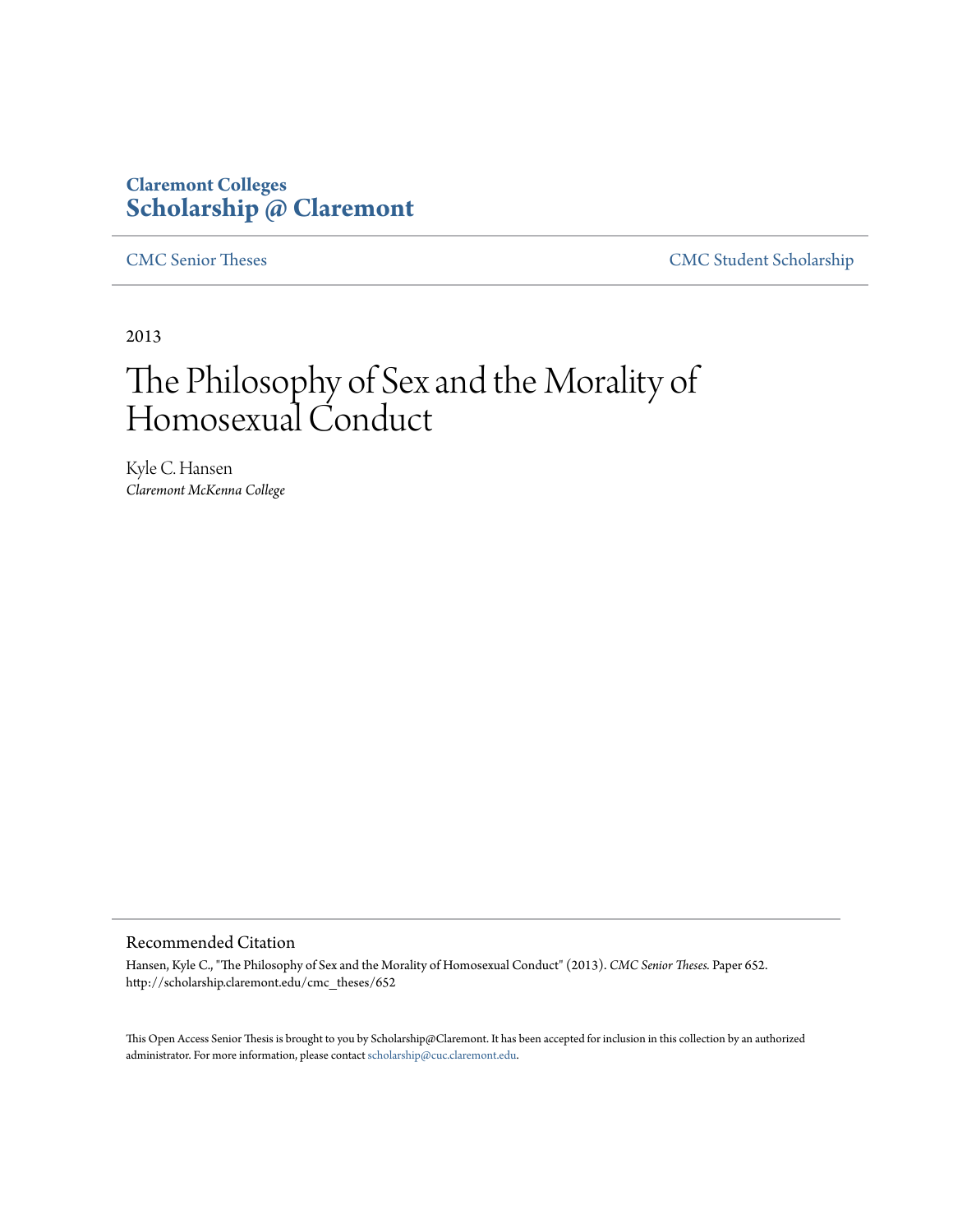# **Claremont McKenna College**

# **THE PHILOSOPHY OF SEX AND THE MORALITY OF HOMOSEXUAL CONDUCT**

#### **SUBMITTED TO**

# **PROFESSOR ALEX RAJCZI**

# **AND**

#### **DEAN GREGORY HESS**

#### **BY**

# **KYLE C. HANSEN**

**FOR** 

#### **SENIOR THESIS**

**SPRING 2013 APRIL 29TH, 2013**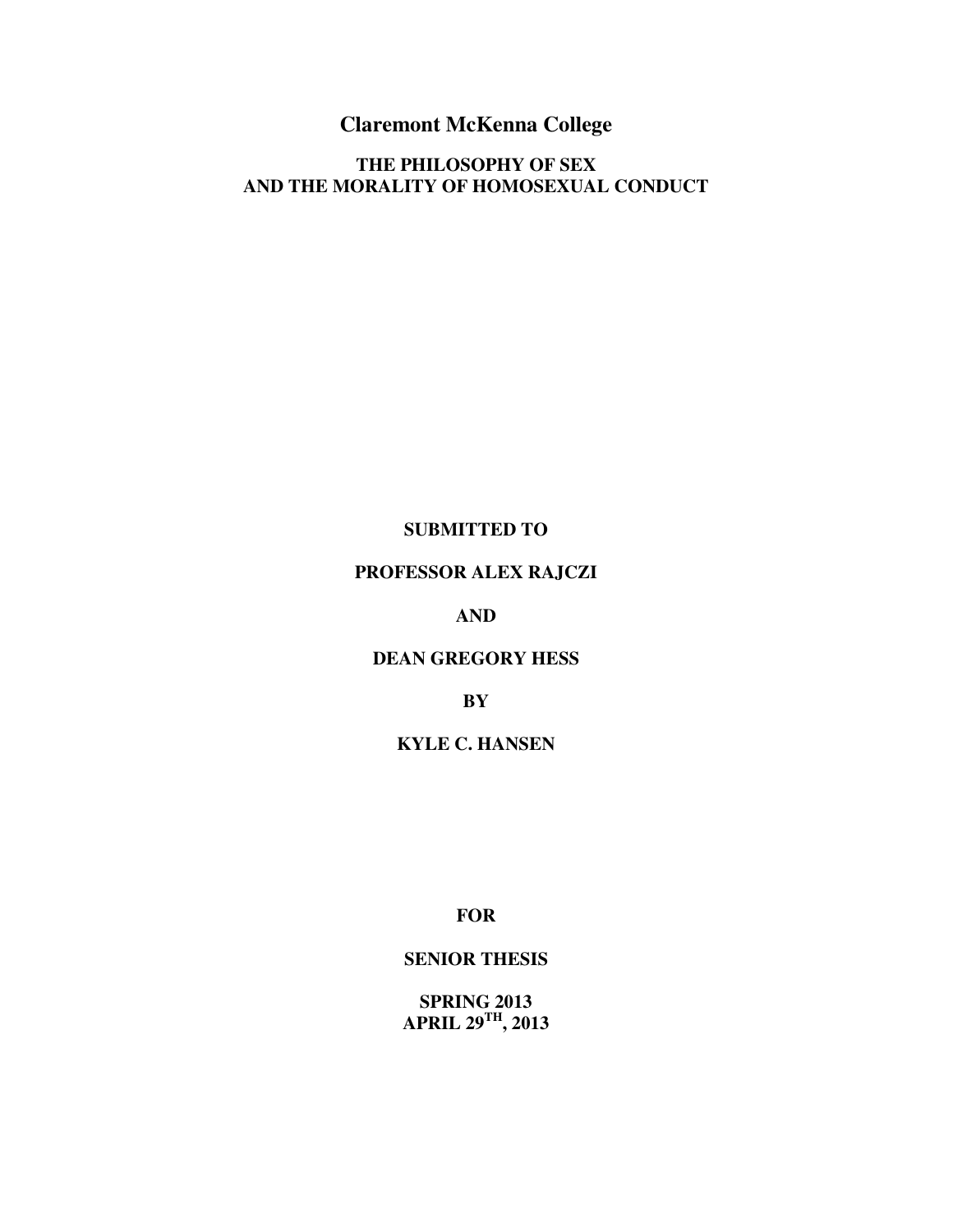# **TABLE OF CONTENTS**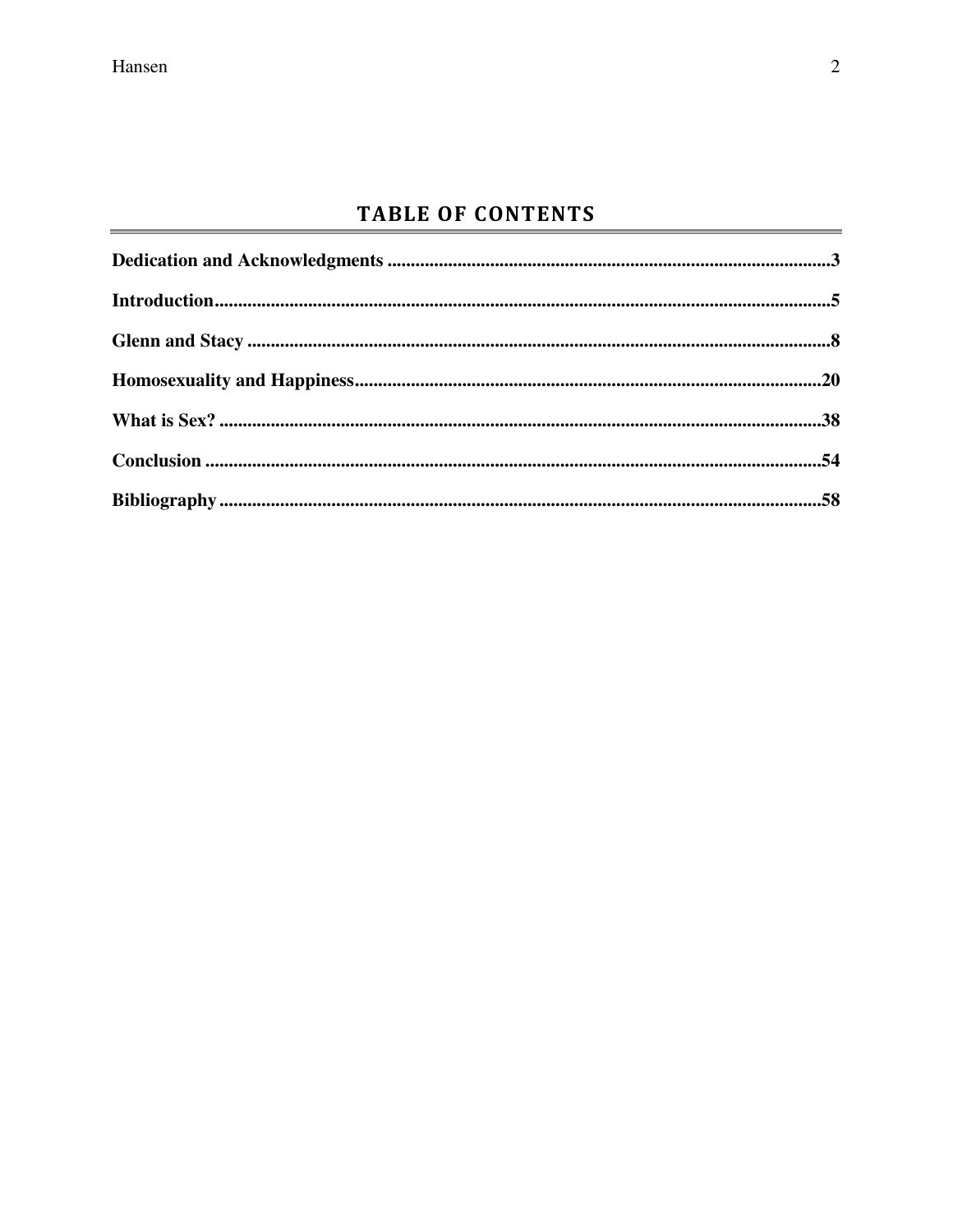# **D E D I C A T I O N A N D A C K N O W L E D G M E N T S**

Writing about an extremely controversial topic can be difficult. I oftentimes found myself thinking about whether I should even undertake such a task because of the harsh criticisms I may receive. I oftentimes wondered about the implications and effects of my reasoning and conclusions and the possible effects such conclusions would have on my future if I entered into politics or law. It would be much easier from this standpoint to write about whether the world exists or not. It was during these times of doubt that I relied on my family and friends. I am extremely grateful to my mother and father who always taught me to stand firm in my beliefs and to be courageous in defending them. I know that if I defend what I believe to be true and right, then I will be happy with the outcome despite the consequences. My mother and father also fostered in me a wonderful sense of open-mindedness and ability to give equal consideration to all ideas, thoughts, arguments and people. This sense of courage, loyalty to my beliefs, and openmindedness helped me write this thesis. As a heterosexual male, sometimes I found it difficult to write about homosexuality solely because I do not know what it is like to be homosexual and can't relate to their experiences. It was during these times that I received timeless advice from my mother and father in the form of empathy and reason. I had an easier time writing once I began to think and ask myself what I would want out of an intimate relationship and the pleasures that such relationships bring and then think whether homosexuals would want these same things or would experience these same pleasures. My parents also gave me the strength to realize that if I give equal consideration to the arguments for and against homosexuality, then I should be confident in whatever conclusions that I draw. This thesis would not have been possible without the love and support of my parents. In completing this four year milestone I realize that graduating has been a four year project for me, but it has been a twenty-two year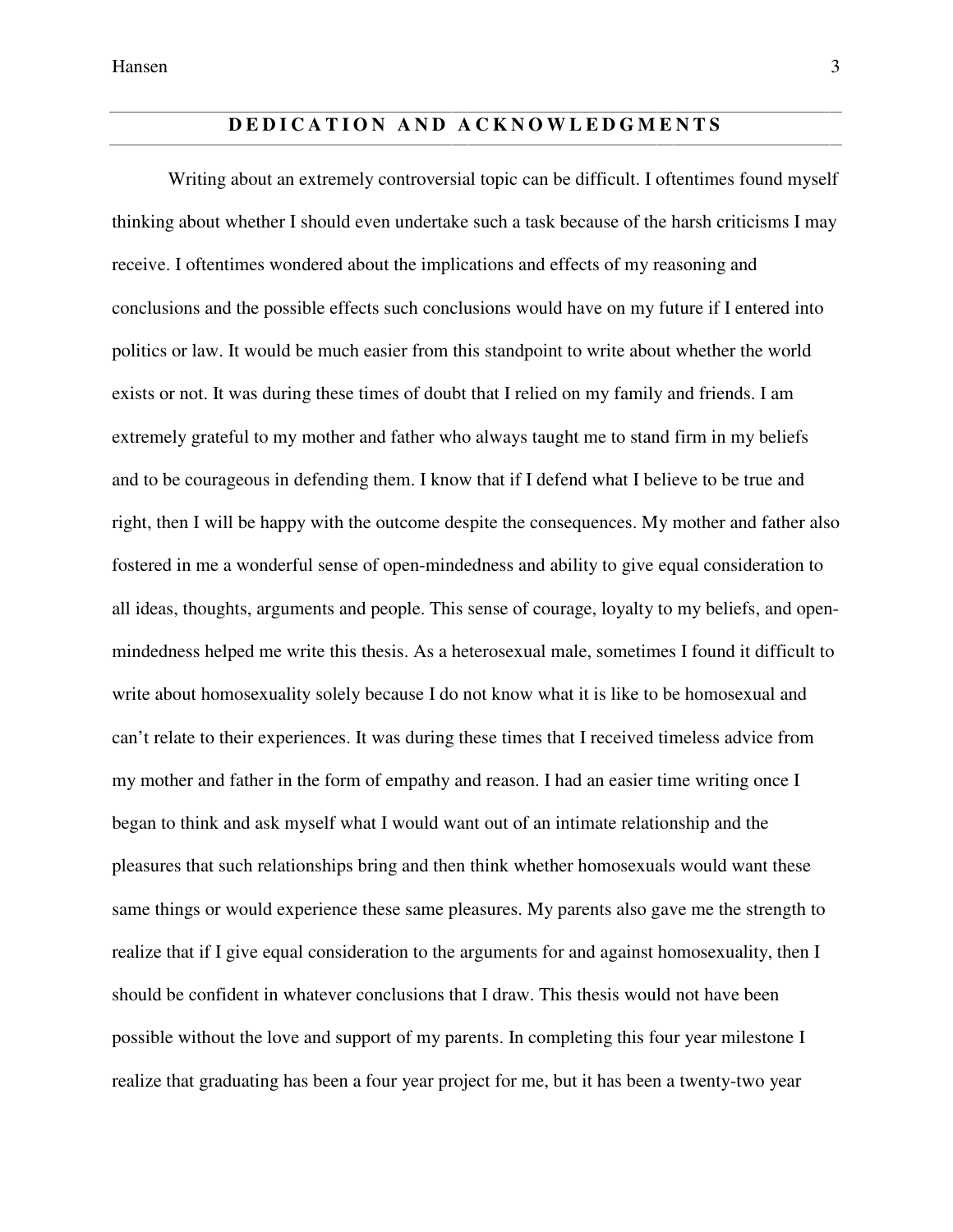project for my parents. This is just as much my accomplishment as it is theirs. Thank you for shaping me into the thoughtful, kind, tolerant and successful man that I am today.

 To my friends, thank you for providing much needed relief, support and advice during the semester. It truly is a wonderful feeling knowing that I have friends who will always support me no matter what I believe or do. Thank you for your friendship; I truly feel blessed to have such an amazing group of friends who have always been with me through the good times and the bad.

 To Professor Rajczi and the Claremont McKenna College philosophy department, thank you for providing me with an invaluable education and for developing my critical thinking abilities in a rigorous and thoughtful manner. I have become a better thinker, writer and philosopher thanks to the dedication and skill of my professors. I could not have imagined a better education and feel incredibly blessed to have been able to work closely with such intelligent, passionate and thoughtful people.

 This thesis is dedicated to everyone who has believed in me, taught me, supported me and remained loyal to me throughout these four years and in the process of writing this thesis. Thank you.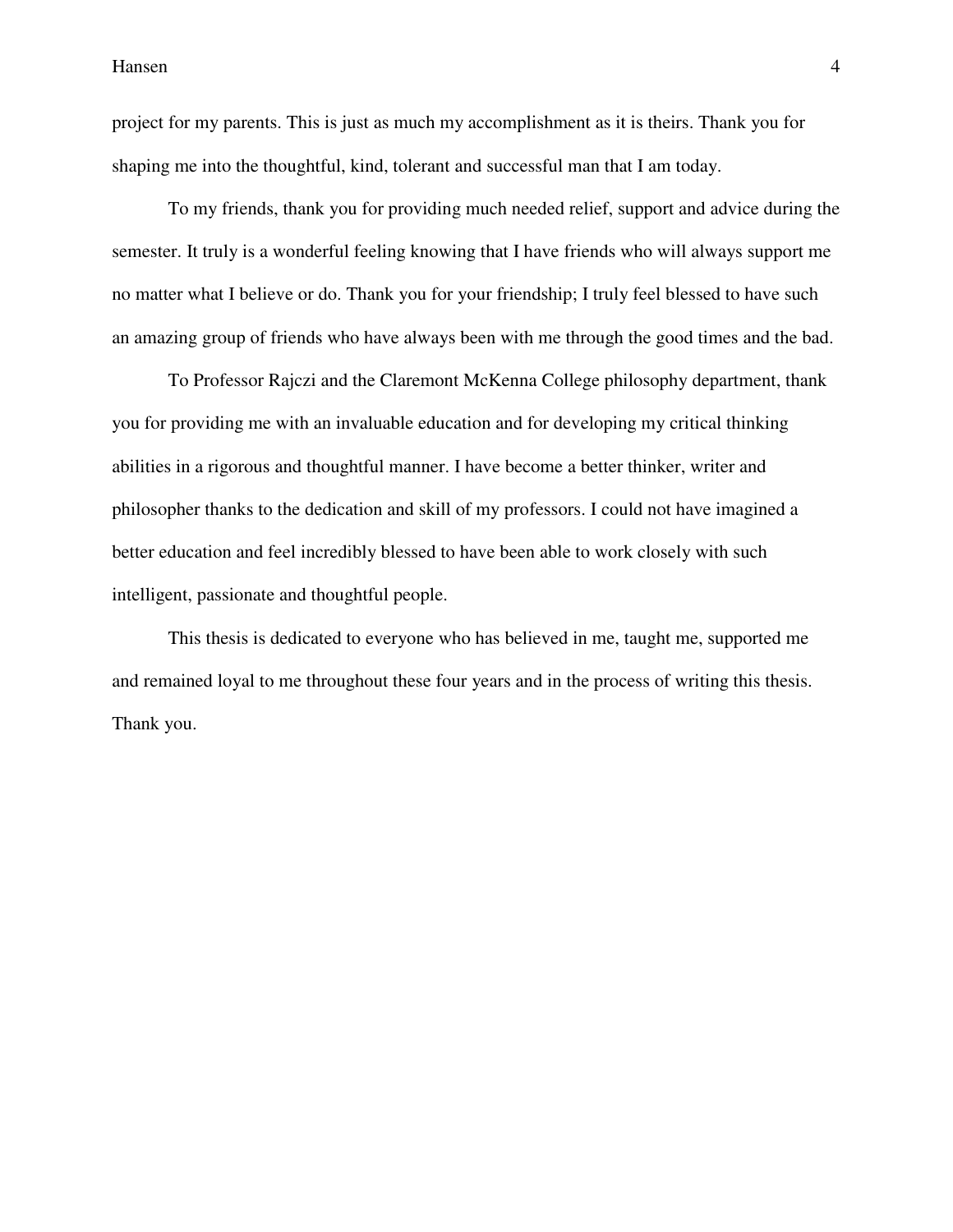Homosexuality is an important and controversial topic in political, philosophical, ethical and religious spheres. We are exposed to the debate of homosexuality in the media on a regular basis and issues related to homosexuality have been taken up by the Supreme Court, politicians and religious institutions. Needless to say, the debate surrounding homosexuality has captured the attention of almost everyone in society to some degree. It is my goal in this thesis to give a candid overview and analysis of the arguments surrounding homosexual sexual conduct. First, I will present an argument by John Corvino, who posits that homosexual conduct can realize the same concrete goods of love, happiness, and pleasure, among others, that heterosexual conduct can realize. Namely, if homosexual conduct can produce these goods, then there is no reason on the face of things to treat homosexual conduct as morally inferior to heterosexual conduct. I will then consider an objection by Michael Levin who asserts that even if this is true, there is a prudential reason to discourage homosexual conduct because it leads to unhappiness. Specifically, he claims that homosexuals misuse their sexual organs and such a misuse is unnatural. As Levin believes that behavior which is unnatural leads to unhappiness, he concludes that homosexual conduct leads to unhappiness and should therefore be discouraged. Homosexual conduct then has negative consequences which are not entailed by heterosexual conduct. This fact counts prudentially against homosexual conduct and undermines Corvino's argument. I will then examine an argument by Alan Goldman, who presents a definition of sex which he believes best matches our common intuitions and judgments in regards to what sexual activity is and isn't. Goldman argues against definitions of sexual activity which posit that the purpose of sexual activity is to fulfill some external goal or purpose to sex itself, such as reproduction or love. These definitions are typically labeled as means-end analyses of sex. Goldman outlines that sex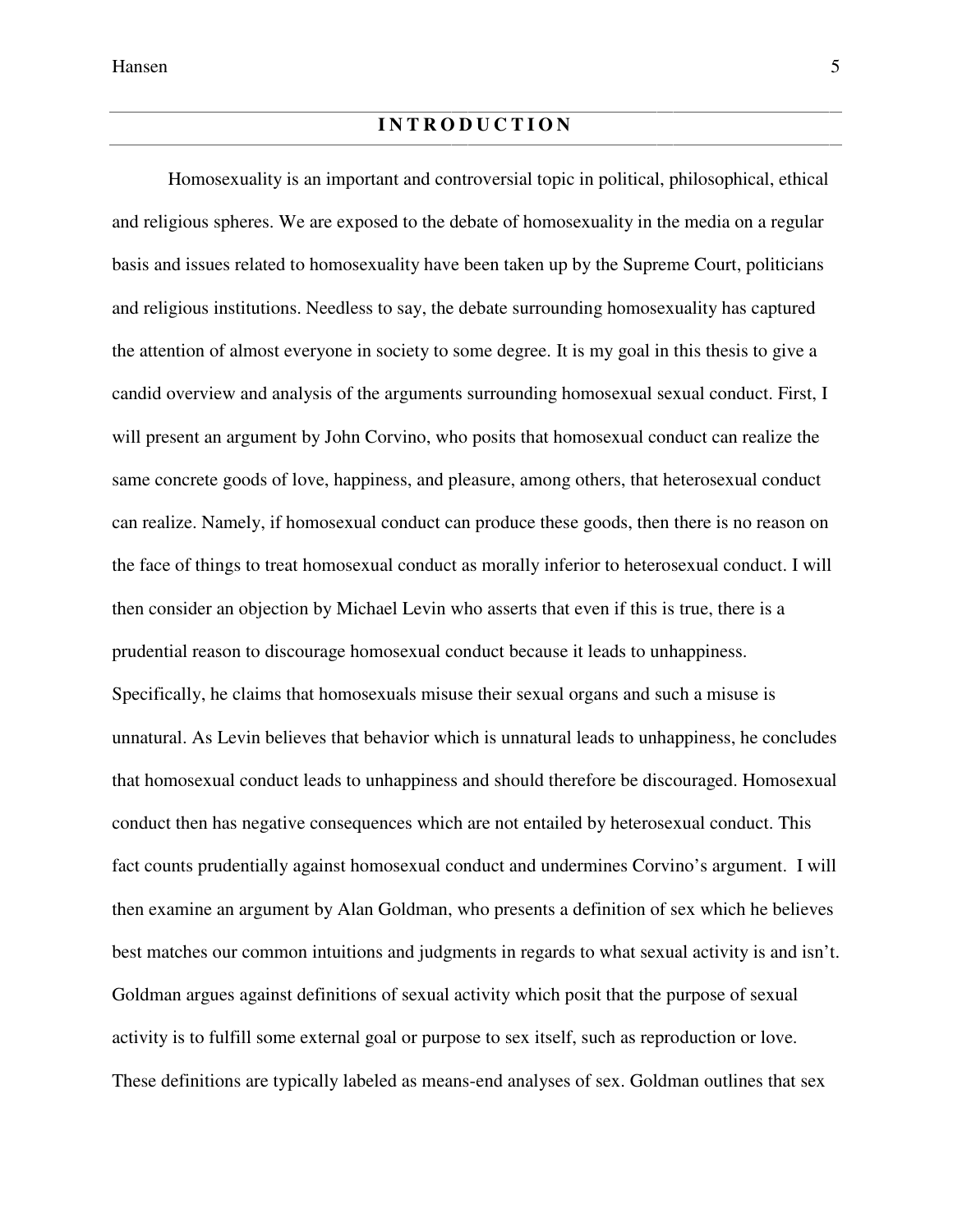**.** 

is essentially a physical desire for contact with another's body. If Goldman's definition is correct, contra the means-end definitions of sex, then his definition entails that homosexual conduct is not immoral. Afterwards, I will give my own thoughts as to what moral conclusions we should draw about homosexual conduct based on the above arguments.

 I recognize that the debate surrounding homosexuality typically operates in the realm of marriage. I distinguish between homosexual conduct and homosexual marriage because there are things that people do in the privacy of their bedrooms that are unrelated to marriage. Specifically, people can ask whether such sexual bedroom activities are wrong or sinful, whether or not they relate to marriage. The issue of homosexual marriage is clearly a distinct issue because there may be people who think that homosexual conduct is wrong, but who believe that as a matter of legal right, homosexual marriage should be legal because it is required by equal protection of all citizens. To illustrate, there are people in America who think that it is immoral to get divorced and then re-marry. However, such people do not believe that such re-marriages or marriages in general should be illegal.<sup>1</sup> In other words, they make a moral judgment about behavior but do not simultaneously label the institution in which the behavior takes place as immoral or illegal. One can then discuss homosexual conduct without implicating any conclusions regarding homosexual marriage.

 Religion also takes a significant role in the debates surrounding homosexuality. I avoid religious arguments because I believe that my arguments will engage religious people who do not go on pure doctrinal faith. It is my belief that most religious people engage in moral reasoning when they read the bible or other primary text. There are clear disagreements amongst religious people about what exactly God's Word is, signaling that many religious people do not

<sup>1</sup> I thank Professor Alex Rajczi of Claremont McKenna College for this illustration and the preceding explanation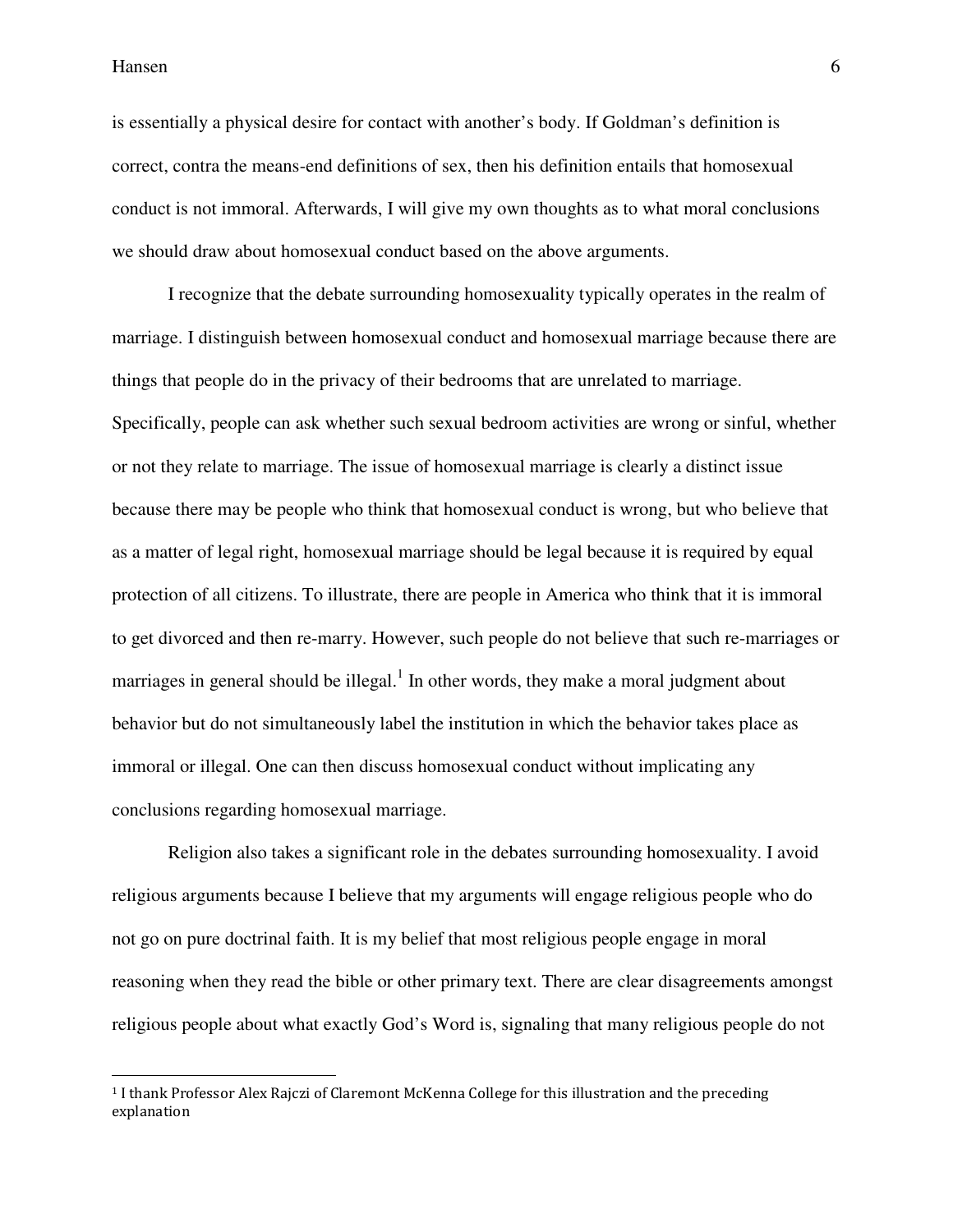take every bible or religious verse as dogma. I can make a contribution to religious thinking by asserting an argument that I believe has the potential to engage religious people in critical thought about why homosexual conduct is immoral or not. This is valuable in itself. It is also important to me to engage the secular, or non-religious community because I want my thesis to engage as many readers as possible.

 This thesis mostly uses examples of and speaks in terms of male homosexual conduct. I do this mainly because the articles that I cite and interact with do the same. However, my argument can be just as equally applied to female homosexual conduct. Namely, in some areas I will state things such as "inserting the penis into the anus is not a misuse of body parts." This could easily be translated into female homosexual conduct in the form of "rubbing another vagina against another vagina is not a misuse of body parts." I mention this to clarify that when I use the term "homosexual," it applies to both male and female homosexuals respectively.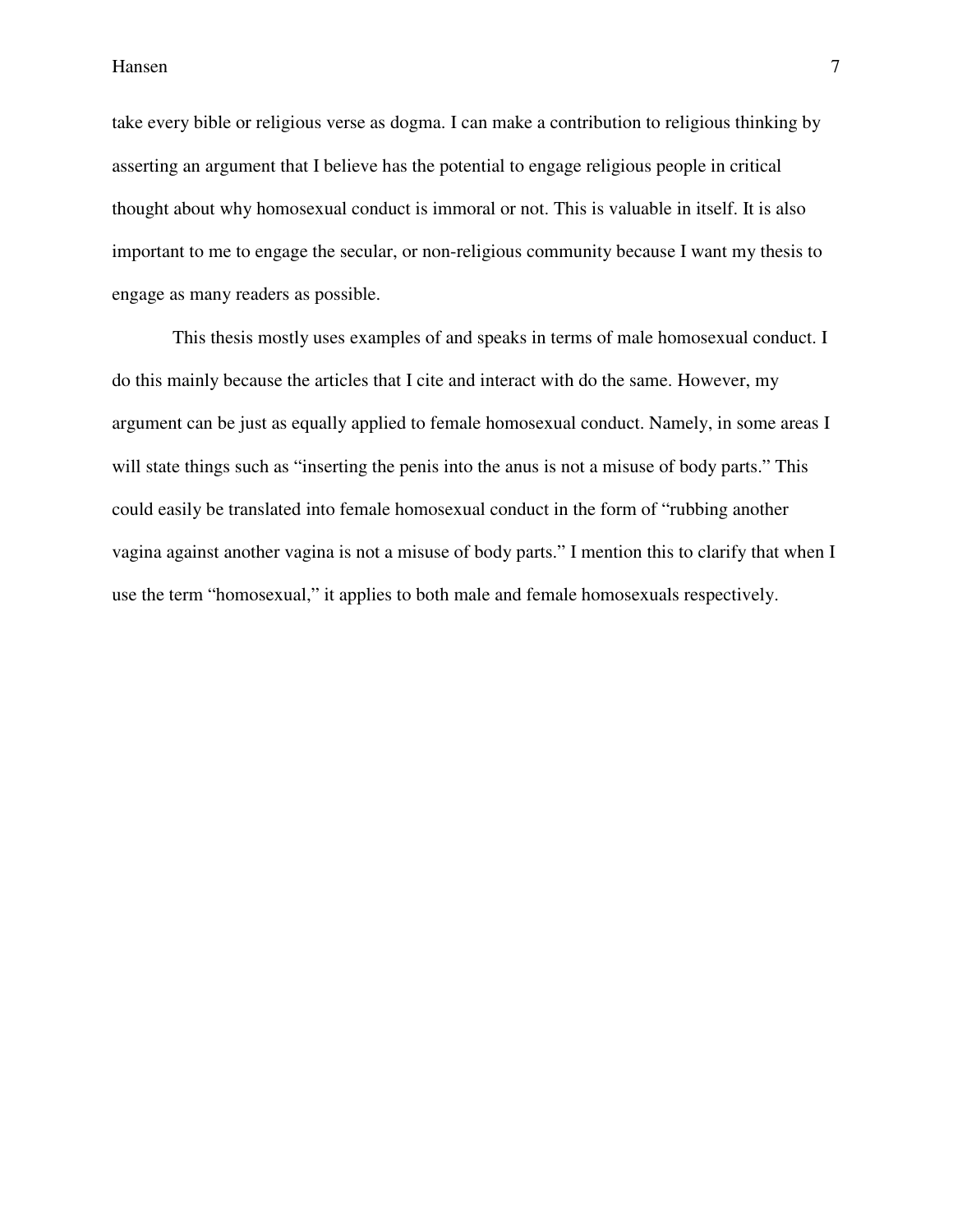# **CHAPTER ONE: GLENN AND STACY**

 Glenn and Stacy are driving home after a night out on the town. As they cross a bridge, traffic comes to a halt due to a snowstorm. Despite being stuck in traffic, each thinks to themselves how beautiful the snow is and how the warmth of each other's touch serves as a perfect way to fend off the cool, crisp night air. As ten, then twenty minutes pass, Glenn and Stacy do what most young couples would do. They start to make out. While waiting for traffic for nearly an hour they kiss, cuddle and conclude that life is wonderful. This story reminds us of the value of intimate human connections and perhaps even reminds us of a romantic time and special feeling of intimacy that we once experienced with a significant other. The story is familiar and at the same time evokes our desire that such experiences will become more familiar to us. Perhaps we even hope that Glenn and Stacy will marry, spend a happy life together and look back at the happy, romantic experience they had with each other on the bridge. Glenn and Stacy are both men. This true-life anecdote is presented by John Corvino in his article "Homosexuality and the Moral Relevance of Experience."

 What at first appeared to be a romantic, charming story will now strike some as revolting and controversial. Readers may react with the sentiment "but that's just *wrong*" and that "no matter how right and good and beautiful the experience felt to Glenn and Stacy at the time, there are countless others who will object that the two of them are simply deceiving themselves" (Corvino 241). To illustrate, a self-professed ex-gay named Charles recounted a homosexual experience that he had with a stranger at a rest stop. He concluded afterwards that "suddenly I knew deep in my heart that what I was doing was wrong and I vowed then and there that I would change" (Corvino 242). Charles and Glenn actually met each and each maintained the conclusions they drew from their respective homosexual experiences. The reader is thus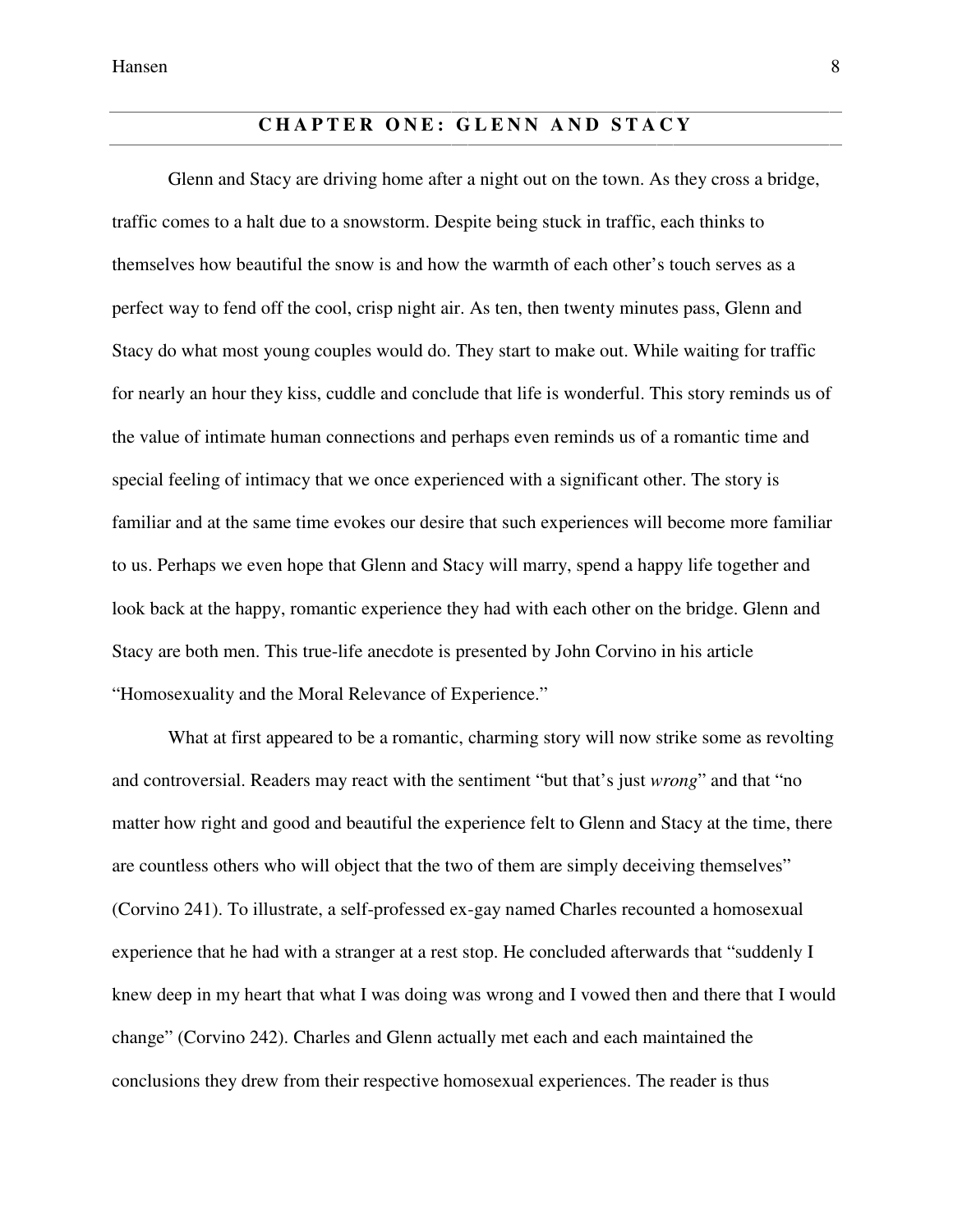presented with "two stories, two experiences and two very different moral conclusions" (Corvino 242). Specifically, each experience offers a moral insight into homosexuality in that one (Glenn) sees the experience as a "means of human connection and deep personal fulfillment" and the other (Charles) sees his experience as "a misguided addiction leading to despair and hopelessness" (Corvino 242).

 Corvino presents this argument as a means of addressing the many individuals who have never had the type of homosexual experiences that Glenn, Stacy and Charles have and who remain perplexed and confused about how to solve the moral dilemma presented by this case. What moral conclusions should we reach about homosexuals such as Glenn, Stacy and Charles? How much emphasis should be put on their relevant experiences in reaching such moral conclusions? In the process of attempting to answer these questions, it will become clear that the experiences of homosexuals and the reflections they draw from those experiences is relevant to the moral judgments and conclusions we make about homosexual conduct.

 To avoid confusion and to clarify what is at stake in this argument, it should be noted that Corvino's main thesis is: "whatever sort of activity is permissible for heterosexuals is permissible for homosexuals" (Corvino 244). In this vein, Corvino wants to establish that gender is not relevant to relationships or their moral character. It is also important to note that Corvino recognizes that just because something "feels good" is not an excuse to engage in that behavior, let alone draw the conclusion that the action is morally correct (Corvino 242). When analyzing this case, we should keep in mind what made this behavior seem good to us in the first place, before we discovered that Glenn and Stacy were both men. Corvino's list of goods that are realized by Glenn and Stacy's experience are listed later in this paper, but for now I allow the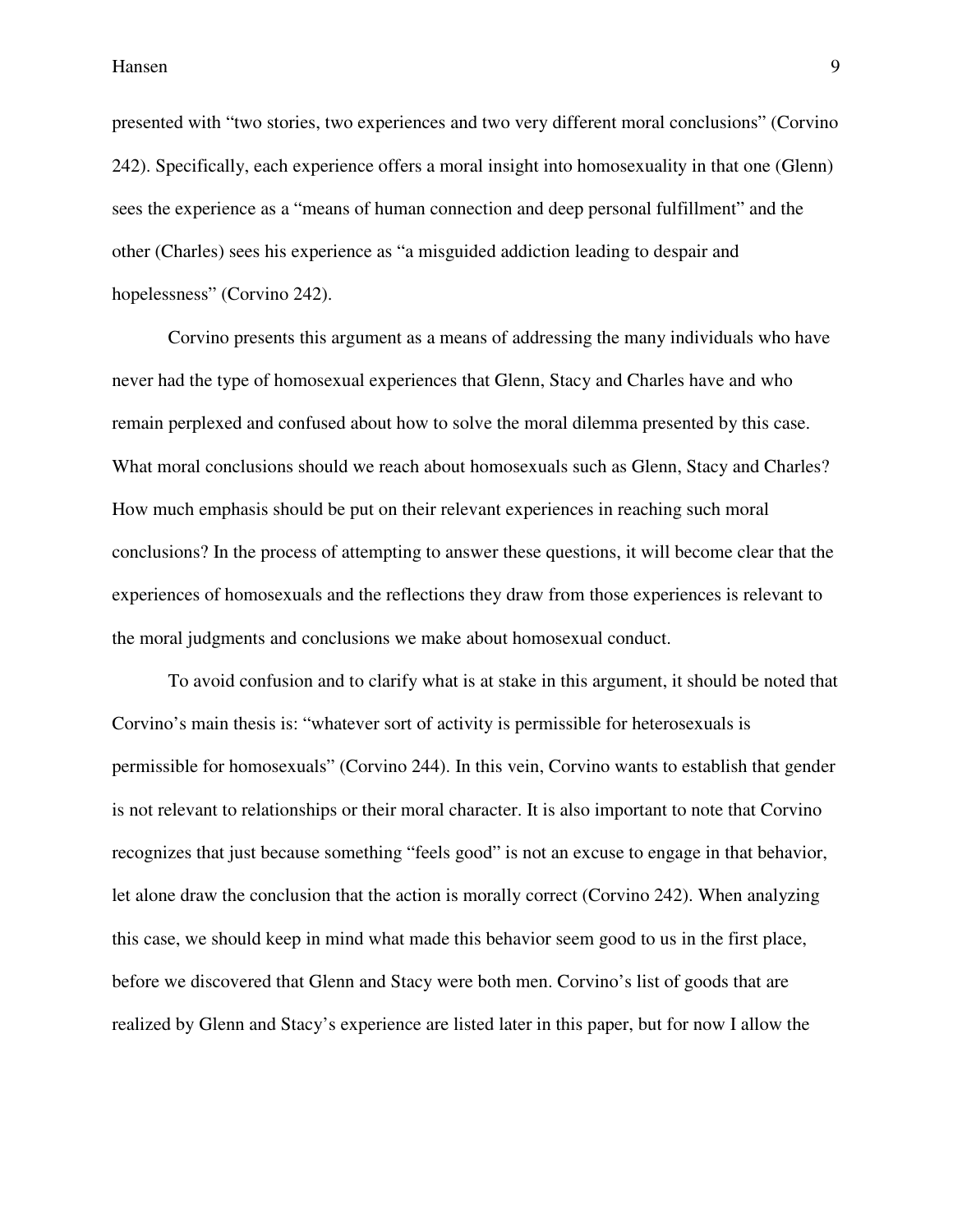reader to form their own opinion regarding what it was about Glenn and Stacy's activity that seemed good.

 The notion that homosexual conduct can generate the same goods as heterosexual conduct is the underpinning of Corvino's "prima facie argument." Prima facie essentially means "at first glance" or "at first appearance." The goal of such an argument in this case is to find some justification or reason to treat homosexual conduct and heterosexual conduct as morally equivalent at first glance. To illustrate, going to the doctor and getting a shot is painful. The fact that it is painful is a prima facie reason to not go to the doctor. It indeed turns out upon further examination that there are overriding reasons, such as health and well-being, which outweigh this prima facie reason to not go. However, the painfulness caused by the shot is still a reason that on the face of things counts against going to the doctor.

#### **I. The Prima Facie Goods Argument**

 The "prima facie goods argument" may be re-written into the form of: (i) Many times homosexual behavior realizes concrete goods without any bad consequences. (ii) Sexual behavior that yields goods without any negative consequences is prima facie morally justified. (iii) From (i) and (ii) it follows that homosexual behavior is prima facie morally justified. (iv) Sexual behavior that is prima facie morally justified can be prohibited only if there is a strong reason and supporting evidence to prohibit it. (v) As Corvino has illustrated, there do not seem to be any relevant or strong reasons to prohibit homosexual behavior. (vi) Thus, homosexual behavior cannot be prohibited on any justifiable grounds. This argument works in tandem with another argument that Corvino sets forth which I will call the "comparative argument."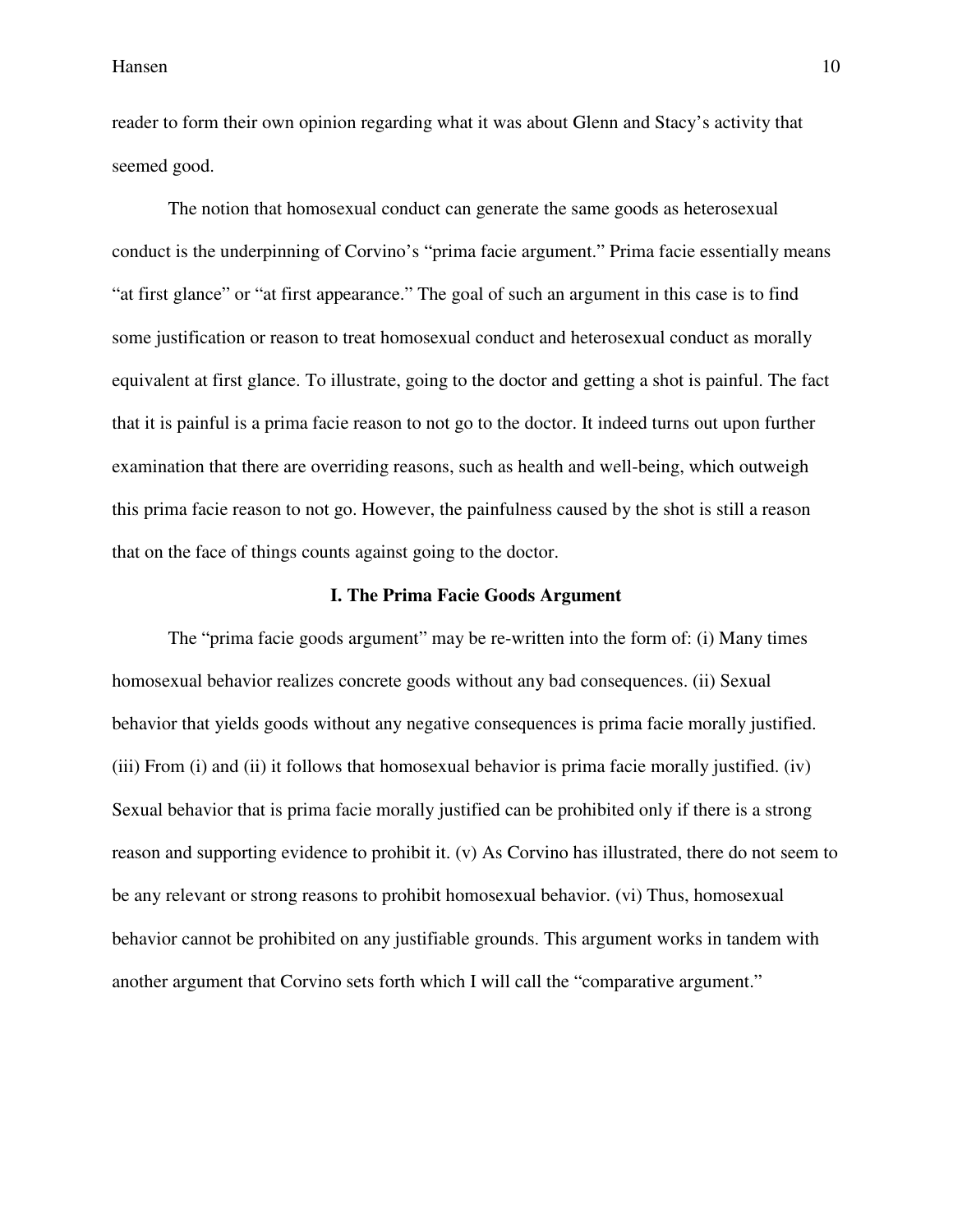#### **II. The Comparative Argument**

 Corvino argues that the relevant features of this particular instance of homosexual behavior are the same features that make a heterosexual relationship valuable. Namely, (i) society accepts and deems much heterosexual behavior to be moral. (ii) Homosexual behavior and heterosexual behavior are analogous in terms of the goods that each can realize. (iii) Thus, sexual activity that is morally permissible for heterosexuals is also morally permissible for homosexuals.

#### **III. The Prima Facie and Comparative Arguments Combined**

 The conclusion we drew from the prima facie goods argument can be stated generally as: (i) sexual activity that produces concrete goods is prima facie morally acceptable. The conclusion that we drew from the comparative argument is: (ii) homosexual activity is able to realize these goods in the same way that heterosexual activity is able to realize them. It seems then that the argument from goods coupled with the argument by analogy implies a "prima facie argument in favor of homosexuality" in that homosexual activity is able to fulfill and realize all of the "concrete goods" that "non-procreative heterosexual activity does" (Corvino 243).

 It is important to note that Corvino is not arguing that all homosexual behaviors lead to and realize these concrete goods. Corvino asks us to remember Charles, whose homosexual experiences left him feeling "empty and degraded" (Corvino 243). However, just as it is important that we do not generalize about heterosexual couples from what we see on Jerry Springer, it is also important that we do not generalize about homosexual couples from certain anecdotes and negative experiences. Corvino recognizes that "sex is powerful" for both homosexual and heterosexual people and can therefore have good and bad effects for both types of relationships (Corvino 243). Corvino's point is that homosexual experience has the potential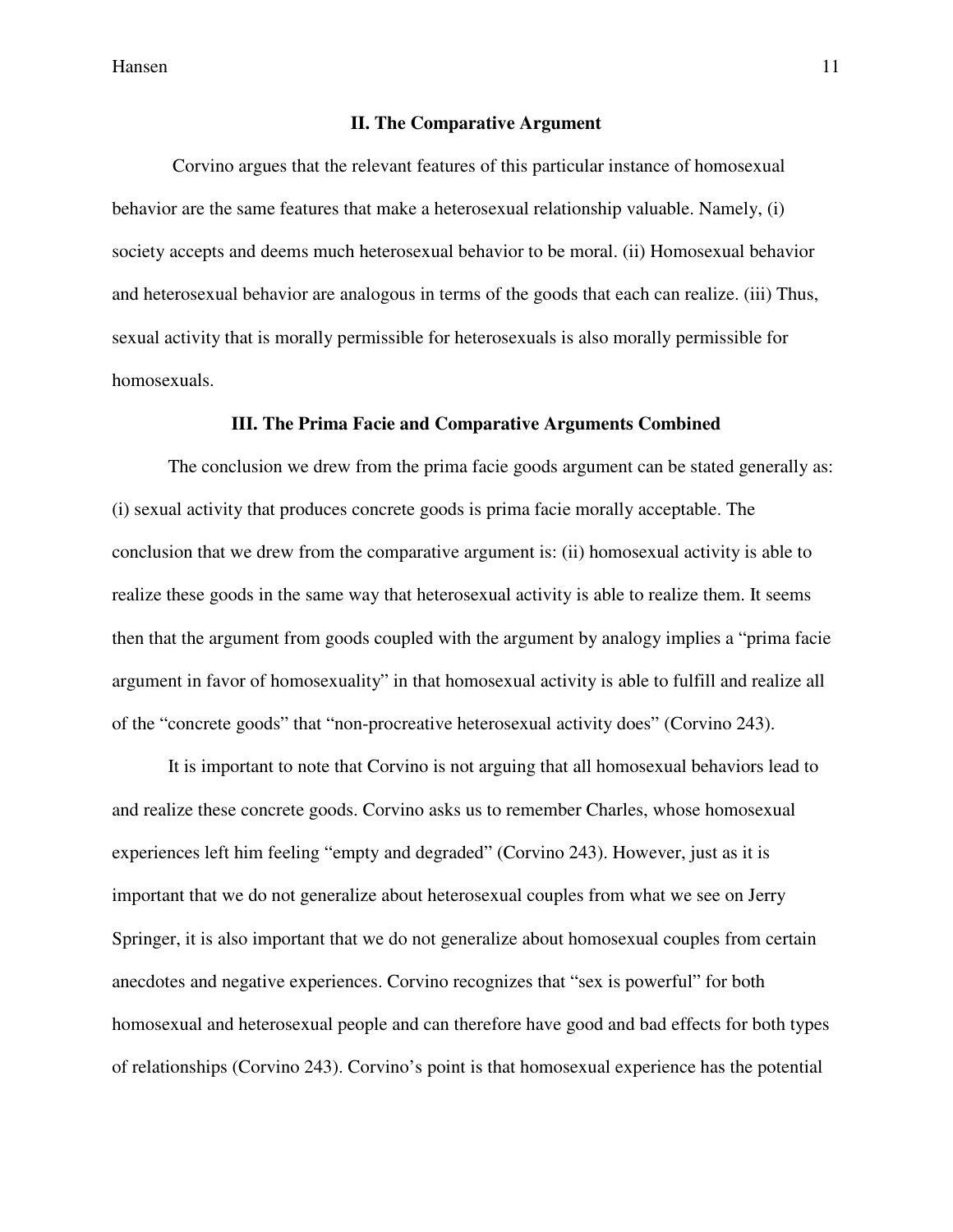to and can realize the very same goods that heterosexual non-procreative experience sometimes realizes.

#### **IV. Two Interpretations of Corvino's Argument**

#### a. The *First Interpretation*

 One may think that the Glenn and Stacy example is simply a way of comparing specific sexual activities to one another. For example, Corvino wants to show us that the act of kissing between homosexual Glenn and Stacy is morally equivalent to the act of kissing between heterosexual Glenn and Stacy. Essentially, Corvino presents a thought experiment wherein the reader thinks of a heterosexual activity that they think is good. Then he wants us to think of the equivalent homosexual sexual activity and whether it is different in any important respect. Under this interpretation, we are simply comparing non-procreative and specific sexual acts to one another. Under such an interpretation, opponents of Corvino may be able to weaken his argument because such an interpretation renders the example of Glenn and Stacy incomplete in an important aspect. Specifically, in the case of Glenn and Stacy, all that happens is non-procreative conduct. Objectors can simply point out that all that Corvino has proved is that there is a prima facie reason to believe that homosexual conduct that does not lead to sex is morally permissible. Specifically, Corvino states "if heterosexual kissing is permissible, then homosexual kissing is permissible. If heterosexual oral sex is permissible, then homosexual oral sex is permissible- and so on" (Corvino 244). However, the phrase "and so on" signals a major omission in his argument. Full-blown sex. Corvino has left out any discussion of actual sexual activity. Clearly there is a difference between heterosexual sex and homosexual sex, not in terms of gender, but in terms of what goes where. Namely, in homosexual sex, the penis is inserted into the anus while in heterosexual sex the penis is inserted into the vagina. Objectors can claim that this is a morally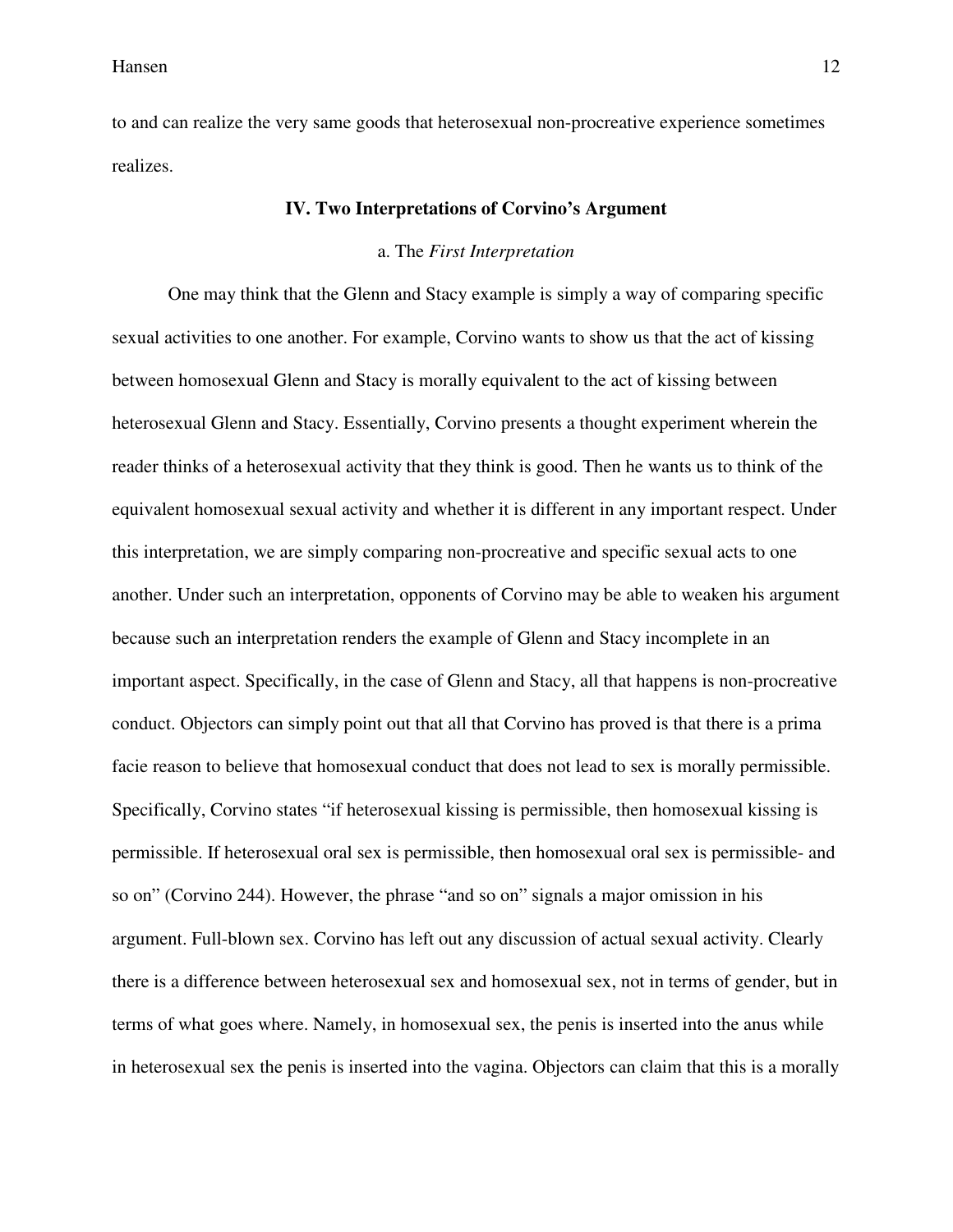relevant difference because many people believe that anal sex for heterosexuals is immoral. If Corvino wants to maintain his analogy, then he will first have to face the fact that many people do not agree on what constitutes permissible heterosexual activity. Namely, if some people believe that sodomy for heterosexuals is not morally permissible, then Corvino's argument becomes weaker in that it opens the door for an objector to say that homosexual sex is also morally wrong. It is not relevant that some may believe that sodomy is morally permissible because Corvino's main thesis is that what is morally permissible for heterosexuals is also permissible for homosexuals. If there is widespread disagreement about a significant difference between the morality of homosexual and heterosexual sexual conduct (which I assume the penisvaginal vs. penis-anal issue to be) then Corvino's argument by analogy does not hold. However, such an interpretation, while detrimental to Corvino, would not be used by an opponent of homosexuality. Specifically, opponents of homosexuality are uncomfortable in granting *any*  form of homosexual conduct, whether it is kissing or anal sex, a positive moral status. Rather, they would argue that any form of homosexual conduct is immoral. Although it may seem fruitless to point out an argument that may not be used "in the real world" it is important to point out all possible interpretations of an argument out of fairness and pure intellectual appreciation. However, perhaps we were being unfair to Corvino in presenting this interpretation because there is another interpretation of his argument that would strengthen his argument and protect him from one who would posit that his argument is incomplete.

#### b. *The Second Interpretation*

 Rather than viewing Corvino's argument as a comparison, we can view it as an argument about goods. It can be argued that homosexual sex can realize the same concrete goods that heterosexual sex realizes. While this interpretation inherently involves a comparison of specific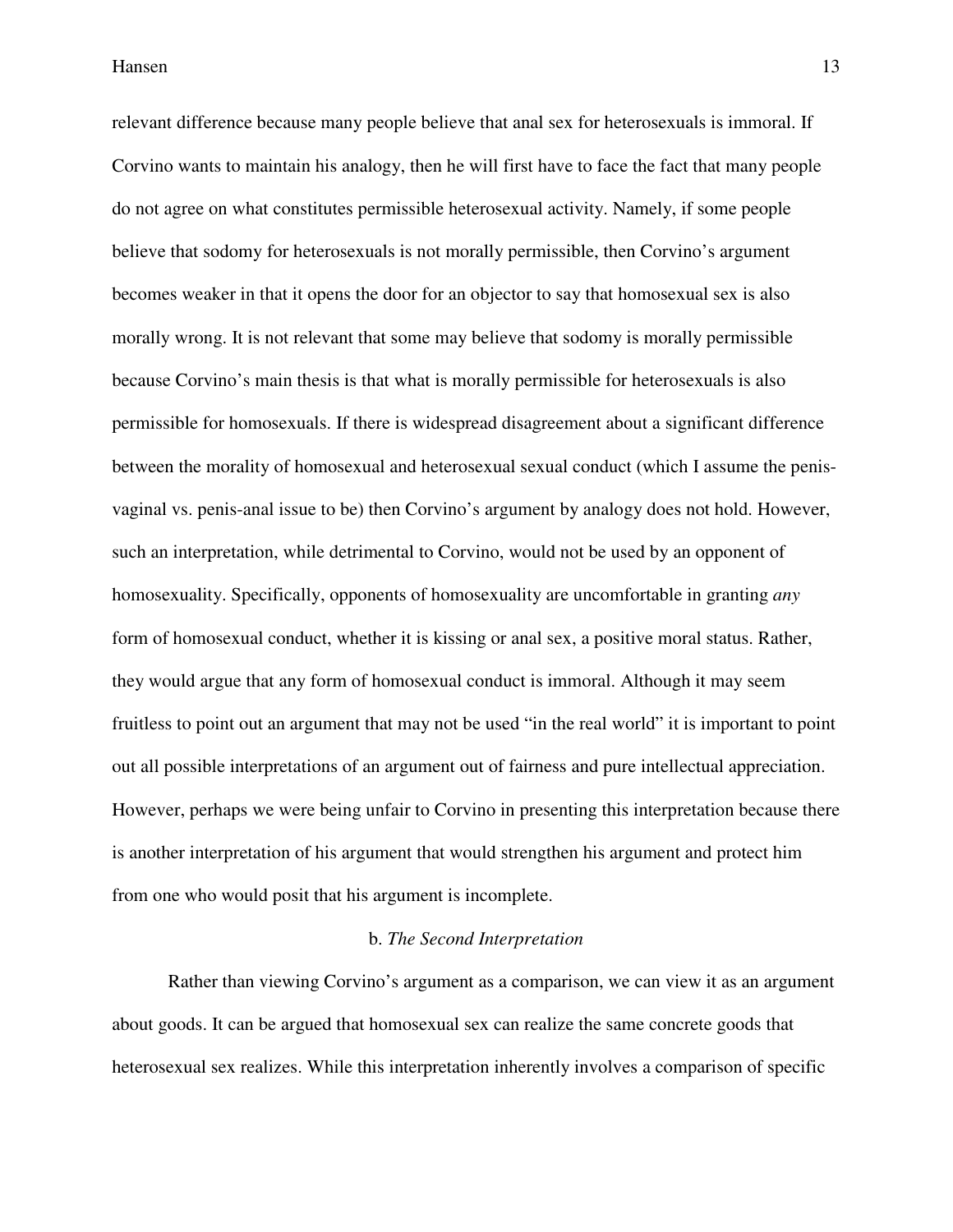acts, such an interpretation is different from that advanced in section IV (a) because it hinges on the goods produced, rather than the acts in themselves. Therefore, we conclude from such an interpretation that if homosexual sex can be reasonably seen as able to realize the same concrete goods that heterosexual sex realizes, then there seems to be no reason to discriminate against homosexual conduct. What then are these concrete goods? Corvino lays them out partially with his Glenn and Stacy example on the bridge. For example, the act of kissing between Glenn and Stacy is behavior that "is pleasurable […] this fact is not sufficient to justify it, but all else being equal, it is certainly a point in its favor" (Corvino 242). Also, the behavior "opened an avenue of communication, allowing them to express affection in a manner for which mere words would have been inadequate" and "facilitated a kind of connection between the two parties: their physical intimacy both manifested and enhanced their emotional intimacy" (Corvino 242). Finally, while this is not a good, it is important to note that there were no negative features of the behavior. Nobody was coerced to do something that they did not want to do nor were they putting themselves at risk. The homosexual conduct of Glenn and Stacy then produces pleasure, a form of communication, intimacy, personal fulfillment and love. These are concrete goods that are realized in heterosexual acts as well. Before we learn that Glenn and Stacy are homosexuals, their experience resonated with us precisely because, I presume, heterosexual experiences have produced these same goods of pleasure, communication, intimacy, fulfillment and love. As Corvino points out "these are reasons why activities such as kissing, cuddling and caressing can be morally valuable even when they do not lead to intercourse" (Corvino 243). It is reasonable to claim then that homosexual Glenn and Stacy and a hypothetical heterosexual Glenn and Stacy, who engage in the same non-reproductive sexual acts (kissing, cuddling, caressing) realize the same concrete goods. Thus, given that homosexual and heterosexual non-procreative sexual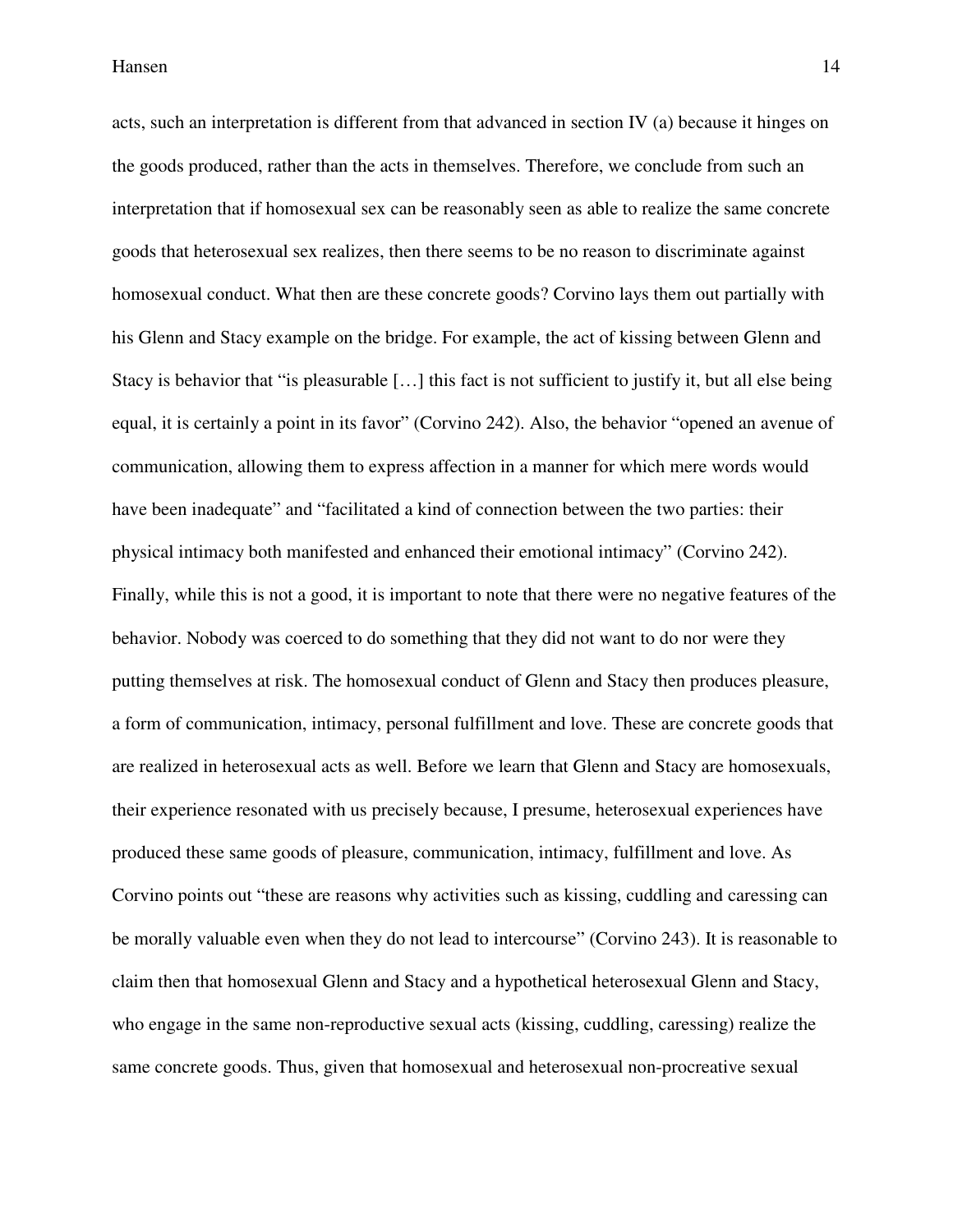conduct can lead to the same concrete goods, why is homosexual conduct morally wrong and heterosexual conduct morally right? It is not enough to explain as the difference the fact that one involves a same sex couple and the other does not. That would beg the question in that such a proposition assumes precisely what we are trying to prove.

 This puts the opponent of homosexual conduct in a difficult position because it entails that they either 1) accept that homosexual and heterosexual non-procreative conduct are morally equivalent because they lead to the same goods or 2) admit that while homosexual nonprocreative sexual conduct is on par morally with heterosexual non-procreative sex acts, it is not true that penis-vaginal sex is on par morally with penis-anal sex. Corvino does not take up this issue directly, nor does the Glenn and Stacy example enter into this realm. However, it can be argued that penis-vaginal sex and penis-anal sex acts lead to the same concrete goods.

#### **V. The Concrete Good of Procreation**

 An immediate objection to this line of reasoning is that heterosexual sex can lead to procreation while homosexual sex never leads to procreation. This is a concrete good that heterosexuals can realize that homosexual sex conduct does not realize and can never realize. The concrete good possibly being the knowledge or pleasure that one derives in the realization that one is mutually creating a life with a person that they love. Therefore, this is a morally relevant difference and reason to place homosexual and heterosexual conduct on different moral planes. The argument would proceed as i) heterosexual sexual conduct can lead to procreation ii) the act of procreation is a concrete good iii) homosexual conduct never leads to procreation iv) homosexual conduct fails to realize a concrete good that heterosexual conduct realizes c) there is then a relevant moral reason to differentiate between homosexual and heterosexual conduct. At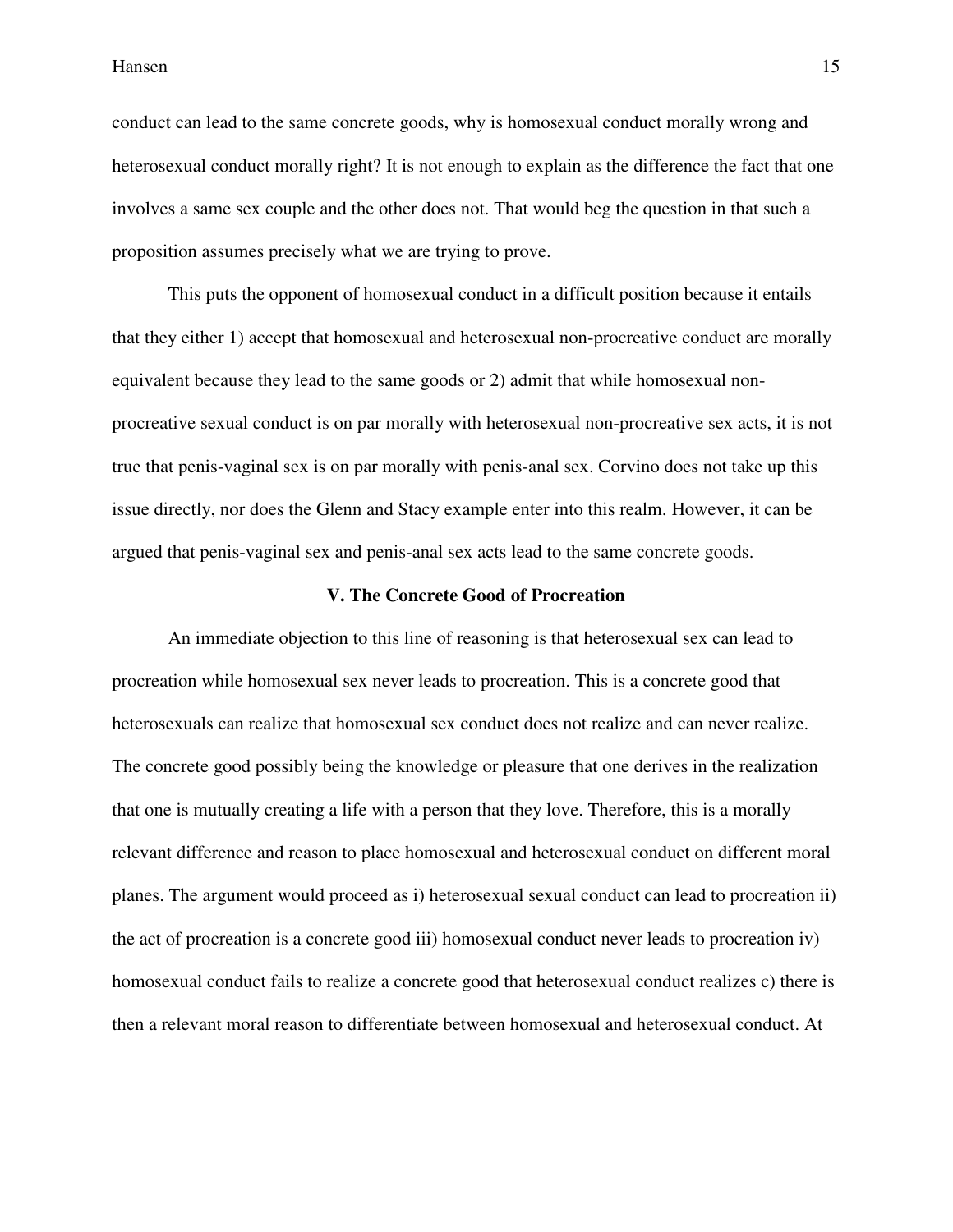first glance this is a powerful response because (i-iii) are brute facts and (iv,c) are simple logical deductions made from those facts. There are two lines of response available to such an argument.

 First, this argument can be aimed directly at heterosexuals. There are men who are infertile, women who have gone through menopause or have other diseases that render them unable to reproduce. It would seem that under this argument, sexual intercourse between heterosexual couples who cannot reproduce is morally inferior to sexual intercourse between heterosexuals who can reproduce because the former does not realize this concrete good of reproduction that the latter does. This is an absurd conclusion. The claim that heterosexuals who cannot reproduce are somehow engaging in sexual activity that is morally inferior to heterosexual activity that does lead to reproduction places the morality of sexual activity in a position of dependency upon a successful uniting of sperm and egg. This is an odd standard of morality because we can imagine two different heterosexual couples engaging in identical activity, but for some reason or other, heterosexual couple A consistently fails to reproduce, while heterosexual couple B is successful. The difference between the two couples then is in one case sperm successfully unites with an egg, while in the other case the sperm failed to successfully unite with the egg. To claim that this now renders the sexual activity of couple A any less moral than that of couple B operates on a standard of morality that most people would not accept. It follows then that simply because homosexual conduct can never lead to reproduction, in the same way that the sexual conduct of heterosexual couple A can never lead to reproduction, does not mean that homosexual conduct is morally inferior as a result of this failure. If we grant that the sexual conduct of heterosexual couple A is morally on par with the sexual conduct of heterosexual couple B, then logically we must grant that homosexual conduct is also on par morally with heterosexual couple B.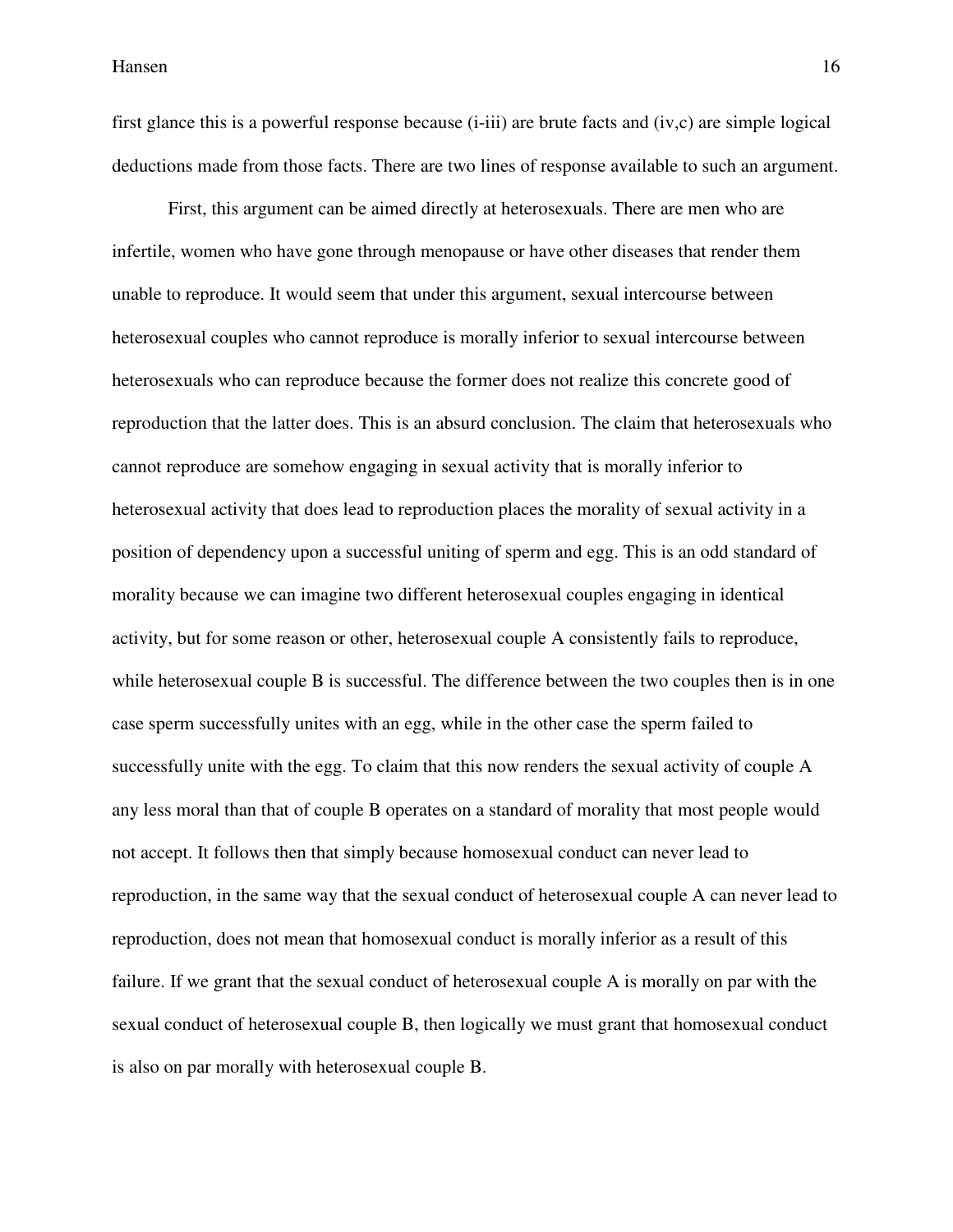A reply to this line of reasoning may be that homosexual activity is not morally on par with the sexual activity of heterosexuals for other reasons. For example, some may say that penis-anal sex is morally inferior to penis-vaginal sex because it is a misuse of body parts or that it is not natural. I will deal with this line of reasoning later in the paper, but for now it is enough to point out that the original objection is that homosexual conduct is morally inferior to heterosexual conduct because it cannot realize the concrete good of reproduction. Such an argument has now been logically proven to not entail such a conclusion.

#### **VI. A Second Reply to the Procreation Argument**

 The second reply dovetails from the first line of reasoning. As was explained above, while reproduction may be a concrete good, it is both not a good standard by which to judge the morality of sexual activity. By the same token, it is not the only concrete good that is realized by sexual activity. The reproduction argument fails to take into account that it is also an obvious fact that heterosexuals engage in sex for reasons other than to reproduce. The list is quite long but the important concrete goods that sex can realize are that it is intensely pleasurable, it fosters emotional and physical intimacy, it expresses deep emotions that words cannot convey and it strengthens the commitment of two people to each other. I would like to point out that I realize that not all sexual encounters realize these goods to the same extent and sometimes fail to realize a majority of the goods listed. However, it cannot be denied that sex has the potential to realize these concrete goods, which is the point. Homosexual activity can certainly realize every concrete good that heterosexual activity can and an opponent of such a view would find it difficult to be taken seriously in claiming otherwise. For example, an opponent who claims that homosexuals do not find their own sexual activity pleasurable is essentially saying that they know better than homosexuals about what is actually pleasurable. Telling someone, who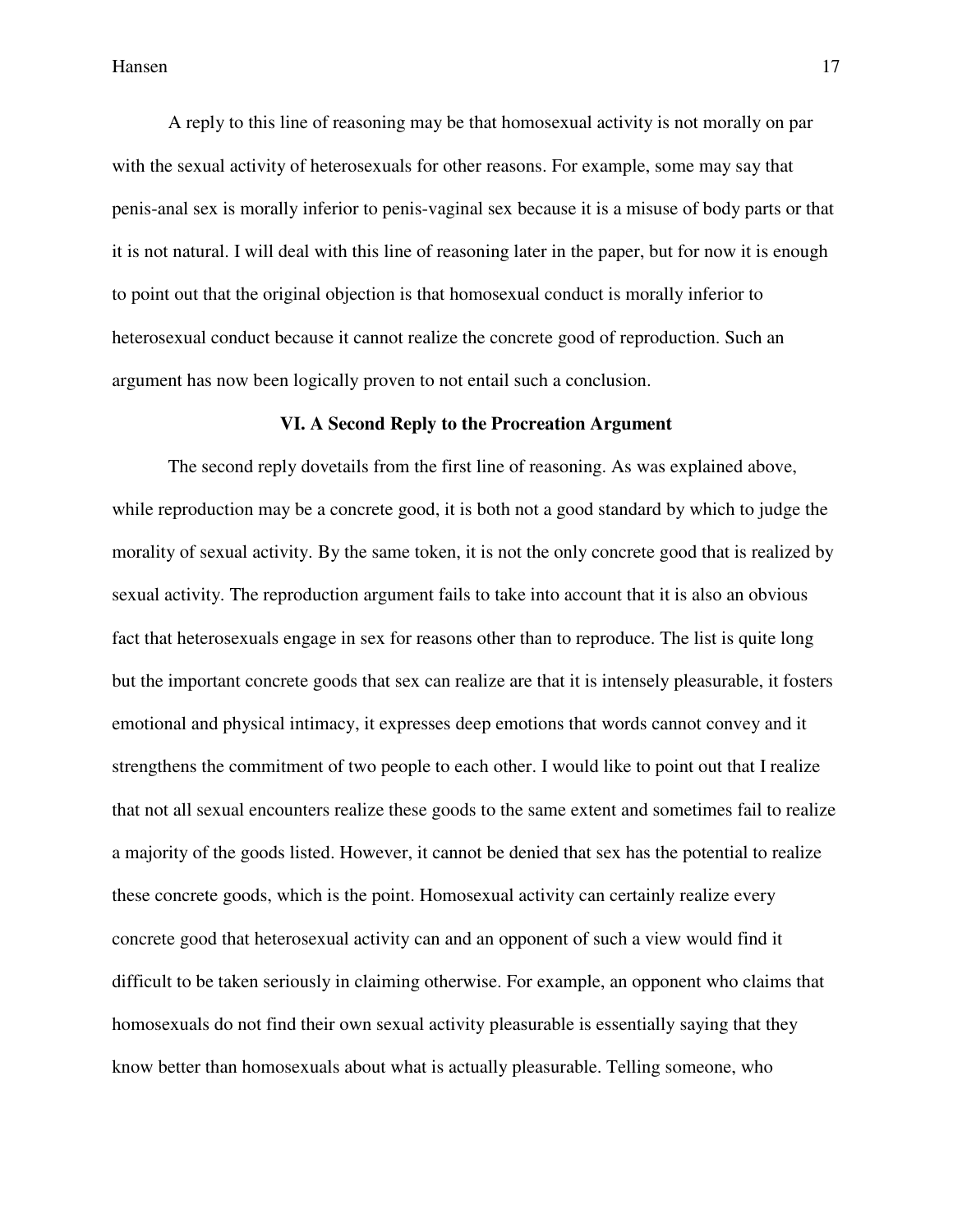experiences intense pleasure through their conduct, that what they are experiencing as pleasure really isn't pleasure, is absurd. The same reasoning can be used for any other concrete good listed. If the same concrete goods can be realized by both homosexual and heterosexual acts, then opponents must indicate a morally relevant difference between the two. The Glenn and Stacy example shows that in terms of concrete goods, there is no morally relevant difference between the two types of conduct. Just think back to when you read the story of Glenn and Stacy before you discovered that they were homosexuals. It probably reminded you of some of the concrete goods that you have experienced in a relationship or in an intimate experience with someone else. It seems then that even intuitively we grant that homosexuals and heterosexual activity both can potentially realize identical concrete goods.

#### **VII. Summary**

 So far we have examined Corvino's argument that homosexual sexual activity is prima facie morally justified. Homosexual conduct produces the same goods as heterosexual conduct produces. Namely, each produces an avenue of communication, love, intimacy and pleasure. There is then no morally relevant difference to treat heterosexual and homosexual conduct differently. Thus, whatever sexual activity is morally acceptable for heterosexuals is also acceptable for homosexuals. We then saw two interpretations of such an argument and made replies to each. First, we can view the argument not from goods, but from a comparative standpoint. However, such an argument is incomplete because Corvino never explicitly mentions penis-anal or penis-vaginal sexual activity. He stops short. However, the other interpretation regarding goods serves to bolster his argument by showing that *any* homosexual activity, whether it is making out or full blown sexual intercourse, is morally equivalent to the corresponding heterosexual sexual activity due to the realization of identical goods. It was also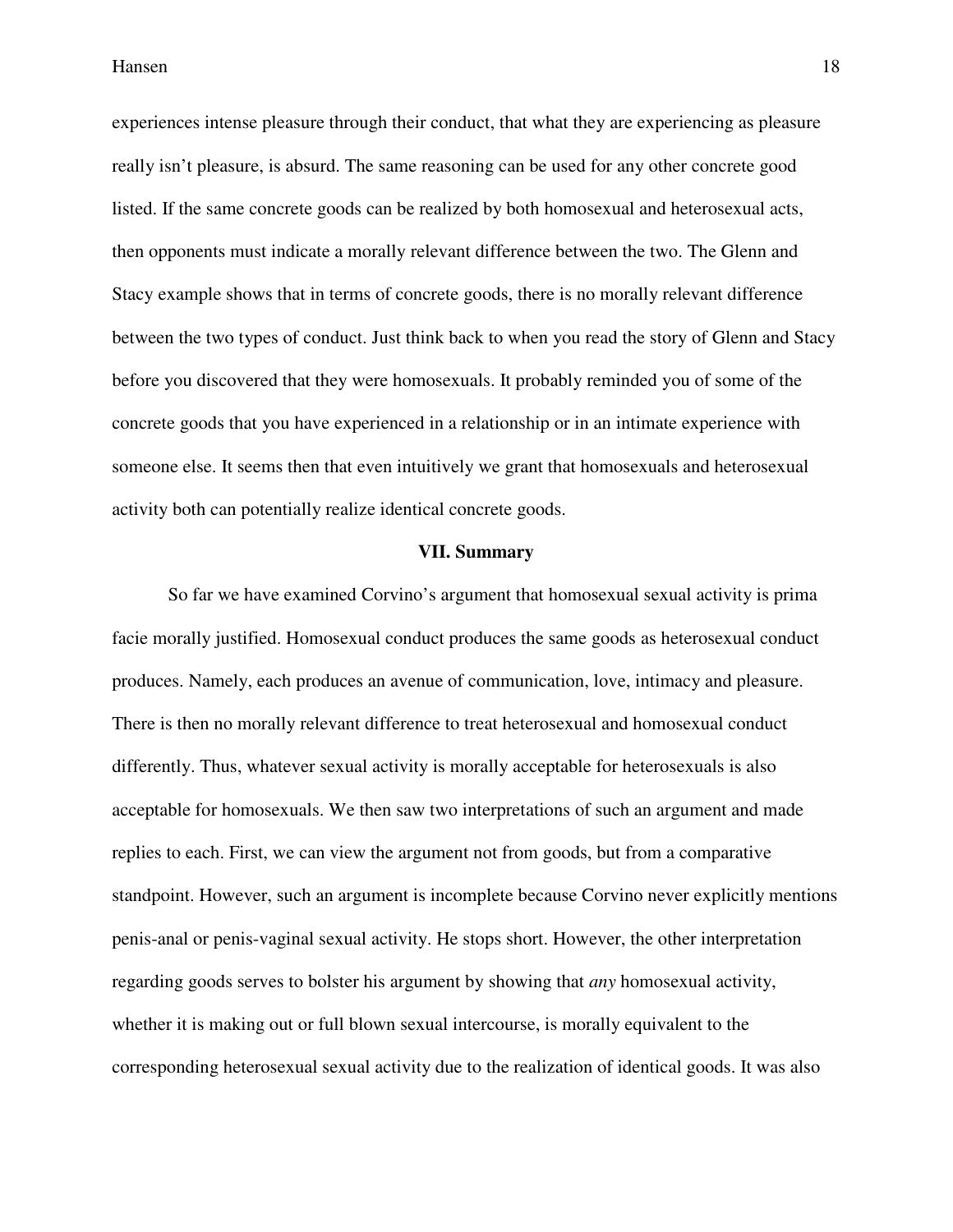pointed out that the concrete good of procreation, while it can never be realized by homosexuals, is not a morally relevant difference or reason to treat homosexual conduct differently from heterosexual conduct because it leads to the absurd conclusion that heterosexuals who cannot reproduce are somehow engaging in sexual activity that is morally inferior to heterosexual sexual activity that does lead to reproduction .Such a line of reasoning also fails to realize that humans engage in sex for reasons other than procreation.

# **VIII. Open Lines of Response**

 Of course the story does not end here. Opponents have open lines of response to my reasoning. Those who disagree with Corvino can grant all of the above arguments and simply claim the relevant difference between homosexuals and heterosexuals has nothing to do with concrete goods. The relevant difference comes into play when we examine how body parts are being used and what they are being used for.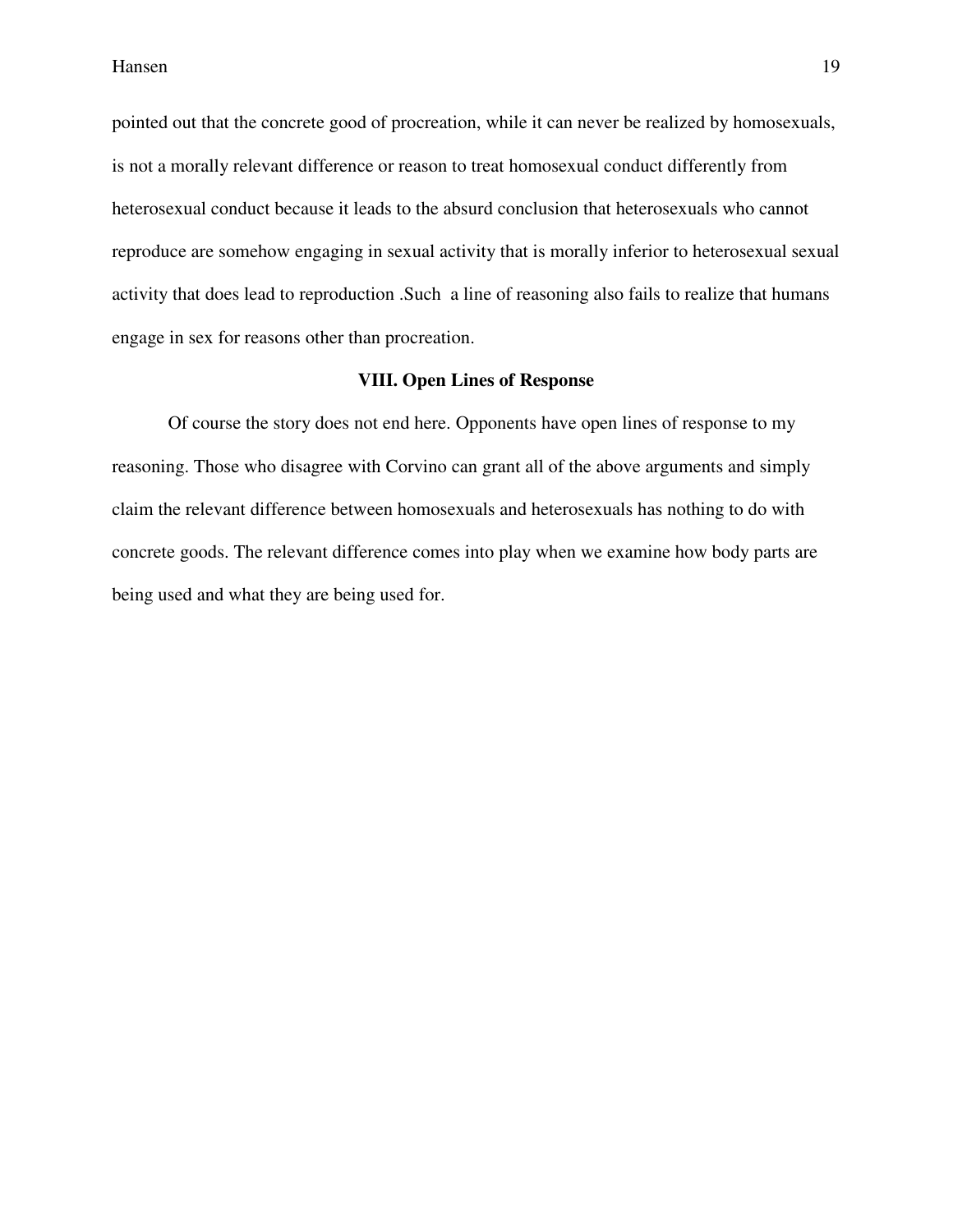# **CHAPTER 2: HOMOSEXUALITY AND HAPPINESS**

 Remember that Corvino has claimed that all of the goods that can be produced through heterosexual conduct can be produced through homosexual conduct. He gave us the Glenn and Stacy example to convince us that whatever good heterosexuals receive from their activity, homosexuals likewise receive the same goods too. Despite the apparent similarity in conduct and outcomes, we have reason to suspect that in the long term homosexual activity will have different effects and produce fewer goods and even bad results. This is the view that is advanced by Michael Levin. He claims that homosexuality is abnormal not because it is immoral or because it weakens society, but rather, because it "is a misuse of body parts" (Levin 233). In this vein, he argues that homosexuality is abnormal in both a "descriptive and normative sense" because homosexuals are "bound to be unhappy" for "evolutionary reasons" (Levin 236). The argumentative structure of this logic partially utilizes a means-end analysis of sex to achieve its desired conclusion. Means-end analyses of sex will be covered in greater detail in chapter three, but to avoid confusion, it is enough to point out that such analyses of sex posit that sex is to be used as a means to achieve something good external to it, whether it be pleasure, procreation, release of tension, etc, rather than as an end in itself. It is also important to note that Levin's argument is a very prudential one; it does not make any normative or moral conclusions. It merely attempts to show that homosexuals are bound to be unhappy due to the "misuse" of their body parts. A few preliminary and clarifying remarks must be made before delving into Levin's argument. Specifically, Levin is going to appeal to the notion of what is abnormal, natural and unnatural. It is important then to clarify what these terms mean and what moral weight their definitions carry, if any.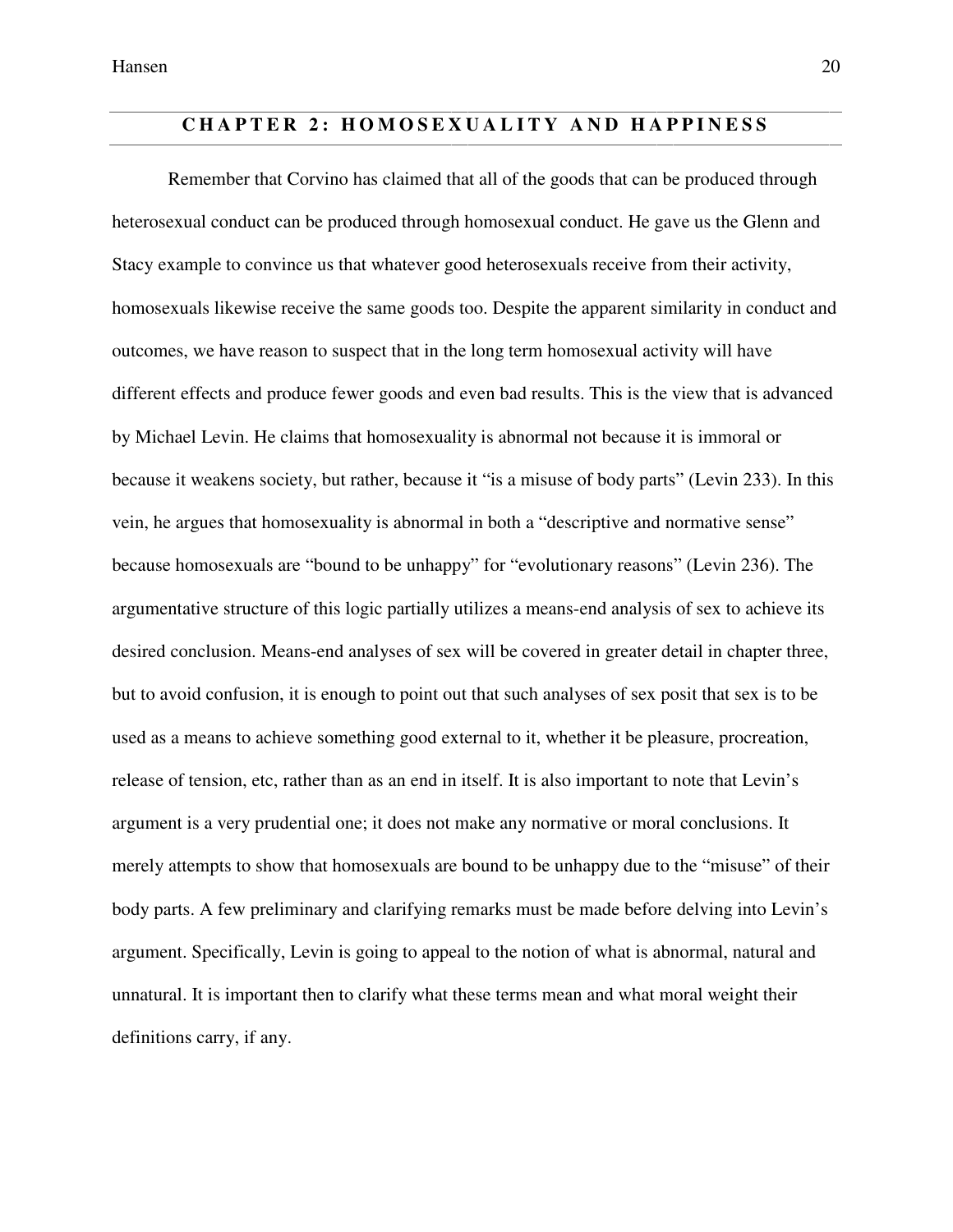#### **I. Clarifying the Argument**

#### *a. What does abnormal mean?*

 Levin claims that homosexuality is abnormal because it is a misuse of body parts. It is important to figure out what Levin even means by "abnormal." He does not define what this means, nor does he give us a clear sense of what counts as abnormal and what does not. The closest he comes to such an ideal is his claim that "my argument permits gradations in abnormality. Behavior is the more abnormal, and the less likely to be rewarding, the more its emission tends to extinguish a genetic cohort that practices it. The less likely a behavior is to get selected out, the less abnormal it is" (Levin 238). Levin also interchanges "abnormal" with "unnatural" throughout his work. Levin is then not using the term abnormal in the sense that means atypical or uncommon, but rather in the sense of unnaturalness or in the sense that something that is abnormal goes against the nature of things. For Levin then, homosexuality is abnormal in the sense that it is contrary to nature, not in the sense that it is not common or goes against some societal norm.

#### *b. What is natural or unnatural?*

 First, Levin recognizes that the definition of nature has no implications on morality. Specifically, nature has no normative force. It is a common mistake to believe that nature has normative force, but Levin avoids such a mistake. In claiming that nature has no normative force, I mean that there is not some mysterious force of nature that forces us towards certain actions. If some members in society suddenly decided to cure diseases by blood-letting and refusing traditional medicine, an activity that certainly would be selected out (and has been) by nature, there is not some force of nature that would stop them or command them to stop. While Levin is not claiming that what is unnatural is immoral, it should be pointed out to readers that such a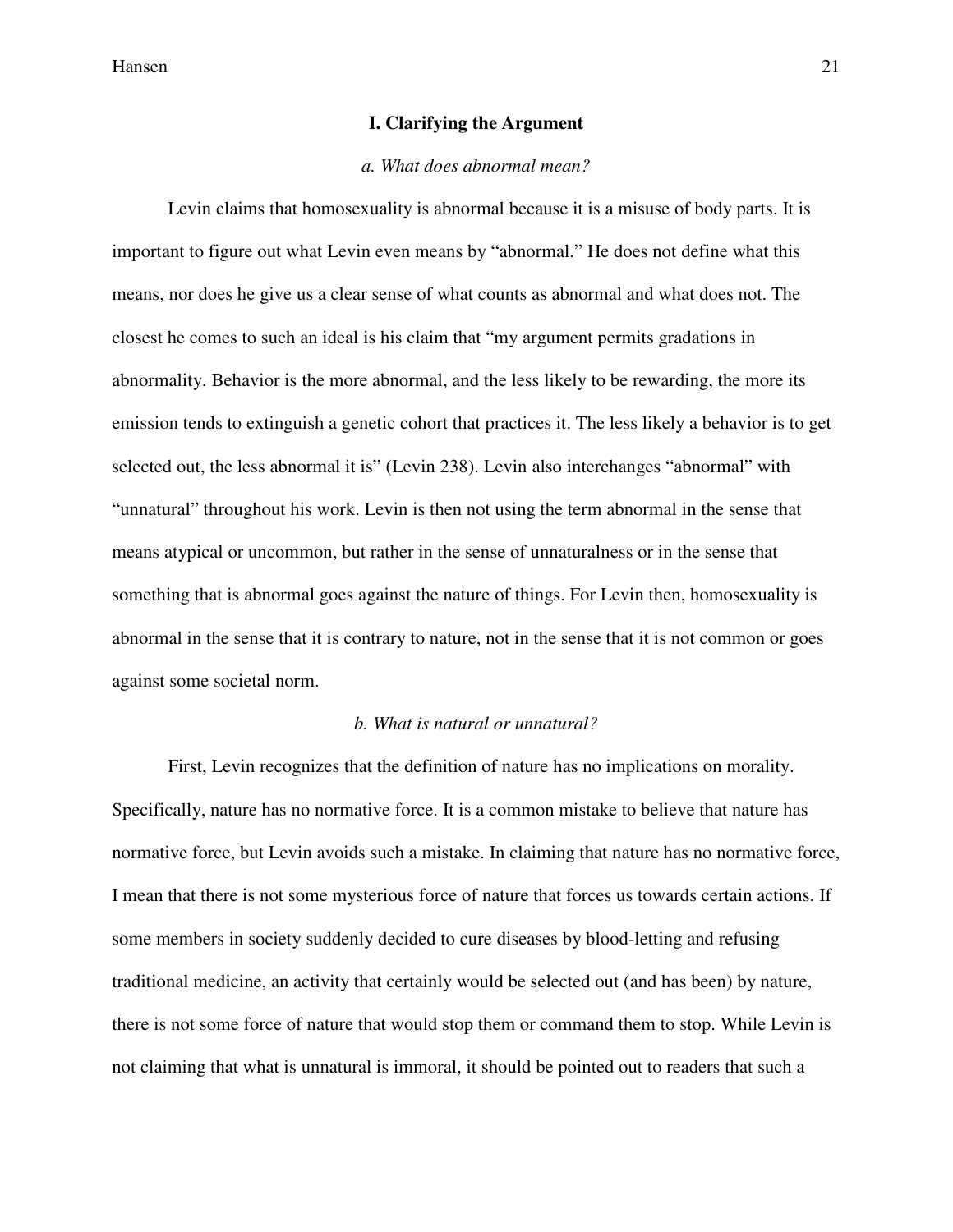$\overline{\phantom{a}}$ 

view would be a mistake. Levin avoids such a view by attempting to connect unnaturalness with unhappiness and not necessarily to morality or immorality.

 In terms of definition, Levin believes that what is natural is what increases evolutionary fitness. Against this view, it has been argued that the very notion of calling certain actions natural or unnatural is incoherent and makes no sense on the grounds that to do this means that we are claiming that something is outside of nature or our world, "which cannot in principle be true."<sup>2</sup> Levin could respond by simply claiming accurately that just because everything which exists in the world is indeed natural, this does not mean that every behavior is an evolved behavior that increases fitness. Even if everything is natural, there are some behaviors that people do simply because it increases fitness. Namely, an action may be natural because it occurs in the natural world but it is unnatural in the sense that it may not increase fitness or is an action that we did not evolve to perform.

 Applying this to homosexuality, such behavior may indeed be natural in the sense that it occurs in the natural world, but is unnatural because it does not increase fitness. As will be discussed in greater detail below, Levin believes that the homosexual trait has survived through a process called pleiotropy. The theory of pleiotropy posits that a certain gene survives through "the expression in more than one phenotype," namely "the polygene that codes for homosexuality presumably also codes for some other traits that strongly enhances fitness" (Levin 240). Levin admits that no one knows what that trait might be but simply that homosexuality is just a negative side-effect of some other gene that codes for a trait that is better fit for survival. Therefore, homosexuality is still unnatural because the enjoyment of homosexuality in itself does

<sup>2</sup> This line of argument is advanced by Michael Slote in an article entitled "Inapplicable Concepts and Sexual Perversion." Cited: Slote, Michael. "Inapplicable Concepts and Sexual Perversion." *Philosophy and Sex*. Eds. Robert Baker and Frederick Elliston. Buffalo: Prometheus Books, 1975. 261-268. Print.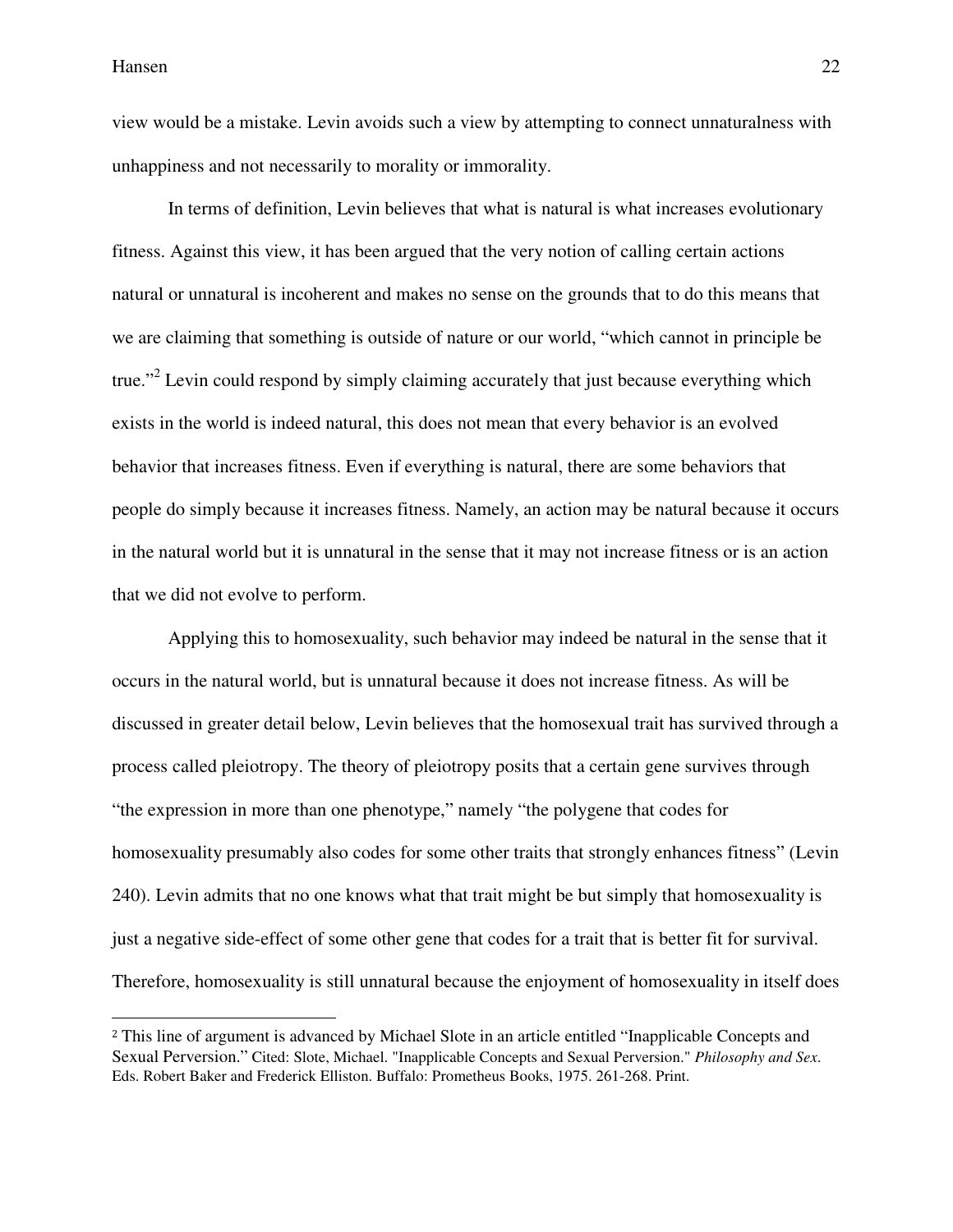not increase fitness. Furthermore, if it stood alone genetically it would not reinforce itself. It would be selected out. He makes an analogy between this and the survival of genetic diseases such as the sickle-cell anemia. Sickle-cell anemia has survived because it also "confers immunity from malaria" (Levin 240). While sickle-cell anemia is not fitness enhancing, it still survives through the expression in another gene which does increase fitness. Pleiotropy has been recognized by evolutionary biologists and is a powerful theory for why homosexuality has survived in the gene pool, despite the fact that homosexuals leave no offspring. Such a theory would then allow Levin to make the connection between homosexuality and unnaturalness, despite the fact that the homosexual trait has survived in the gene pool. Specifically, homosexuality does not increase fitness despite its continued presence in the gene pool. Therefore, homosexuality is unnatural.

 Why then does Levin introduce this idea of naturalness? He introduces this idea because he wants to connect what is natural to what produces happiness and what is unnatural produces unhappiness. His argument then amounts to the idea that 1) homosexuality is unnatural and 2) what is unnatural is statistically likely to lead to unhappiness and therefore C) homosexuality is therefore not likely to lead to happiness. It is worth noting that if this is correct, it is significant because it would contradict Corvino's claim, as illustrated by Glenn and Stacy, that homosexual activity will produce the same goods as heterosexual activity. He presents this argument with an example of a man who pulls out all of his teeth.

#### **II. Pulling Teeth and Homosexual Conduct**

 Levin's paradigm case in describing the abnormality of homosexuality involves Mr. Jones, who pulls out all of his teeth and makes a necklace out of them to wear around his neck. Levin claims that Mr. Jones is clearly not using his teeth for what they are intended for. This is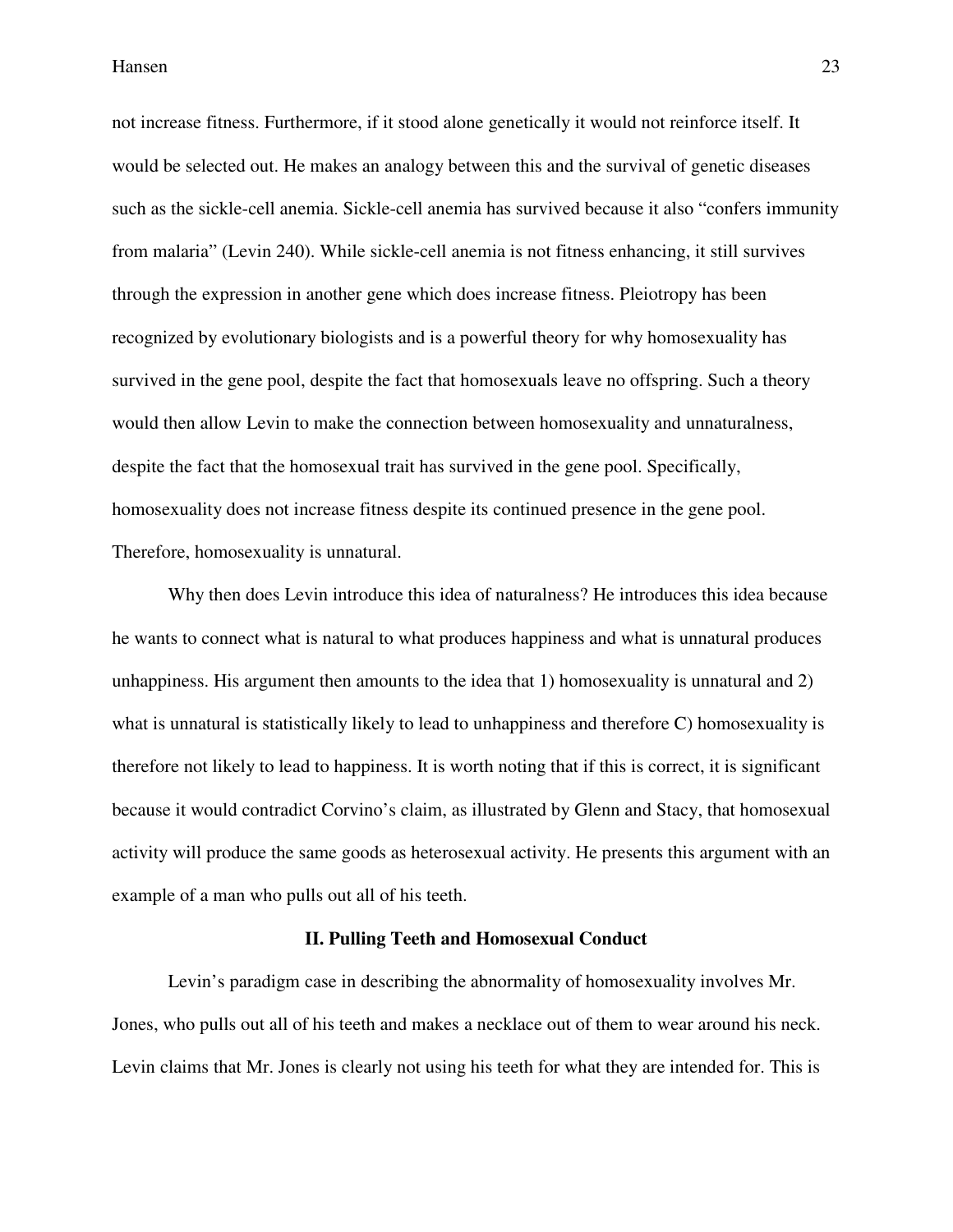correct. Also, Levin claims that the way Mr. Jones is using them is incompatible with their natural purpose. This is also correct. Finally, Levin is also correct in claiming that the way Mr. Jones is using his teeth will be physiologically harmful. Mr. Jones's gums will be affected by the non-use of his jaw for chewing. His digestive tract that is meant to process solid foods will suffer and he will probably live a shorter and less healthy life than normal. We also expect Jones to yearn to chew something, as it is an inherent desire and natural tendency for human beings to want to chew. Levin argues that natural selection has "selected in muscles for chewing and favored creatures with such muscles, it has selected in a tendency to find the use of those muscles reinforcing" and "creatures who do not enjoy using such parts of their bodies as deteriorate with disuse will tend to be selected out" (Levin 234). Therefore, we expect Jones to have fewer descendants than others who properly use their teeth. Levin then claims that "the application of this general picture to homosexuality should be obvious" (Levin 234). The application to this and homosexuality will be explored in depth below if it is not obvious at first glance

#### **III. Implications for Homosexual Conduct**

 Levin points out that "one of the functions of the penis is to introduce semen into the vagina. It does this, and it has been selected in because it does this […] nature has consequently made this use of the penis rewarding" (Levin 234). Humans who found this use of the penis unrewarding have left no descendants. Specifically, those who have found enjoyment in "inserting their penises into each other's anuses have left no descendants" (Levin 234). For Levin, "this is why homosexuality is abnormal, and why its abnormality counts prudentially against it" (Levin 234). Homosexuality is then likely to lead to unhappiness precisely because "it leaves unfulfilled an innate and innately rewarding desire" (Levin 234). Concerning his claim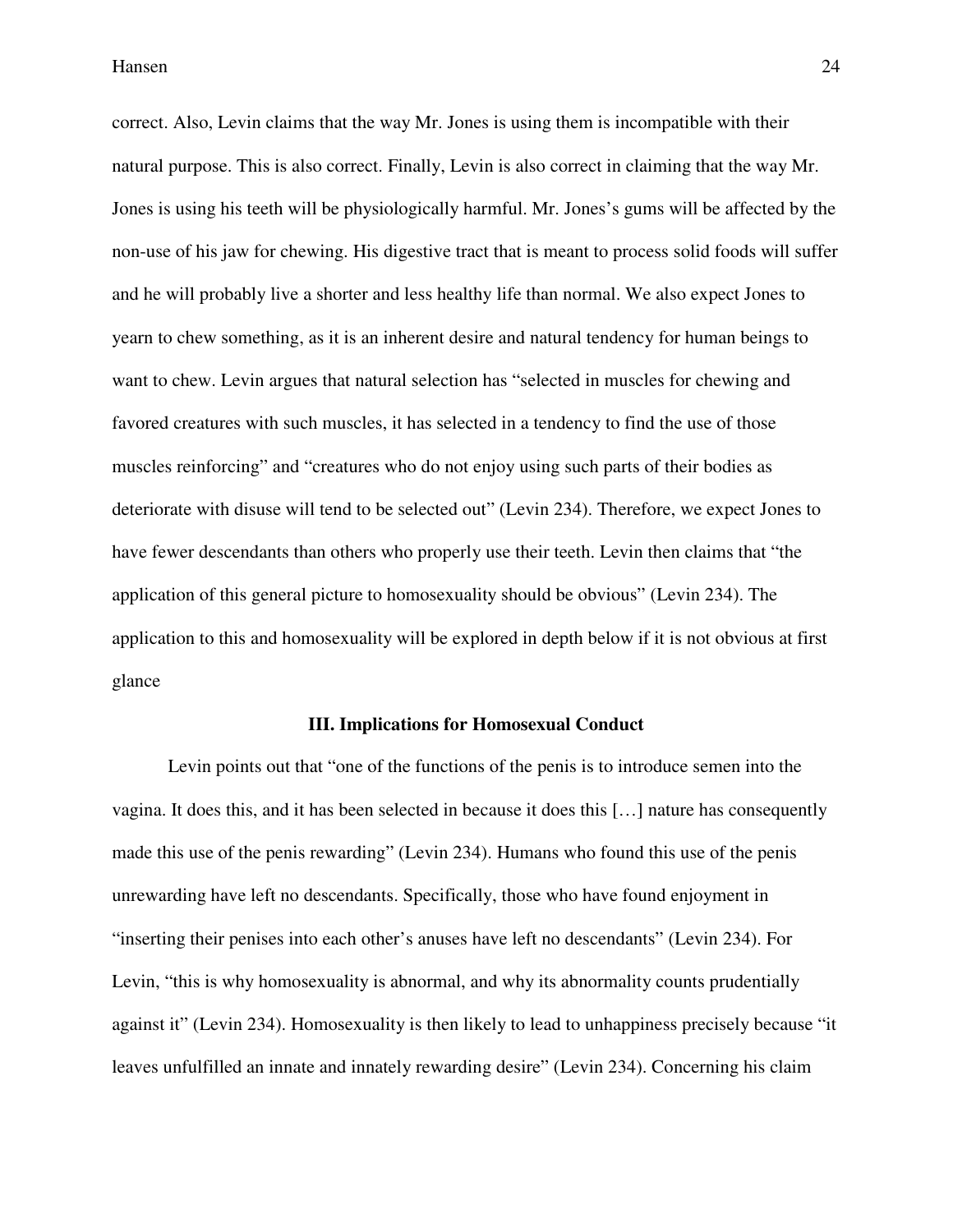that homosexuality leads to unhappiness, he recognizes that it concerns "tendencies and probabilities" (Levin 234). This being so, it must be made clear that what Levin means when he states that "homosexuals are bound to be less happy" is that "not coincidentally, a larger proportion of homosexuals will be unhappy than a corresponding selection of the heterosexual population" (Levin 234). Levin also argues that looking at cases of "well-adjusted" homosexuals will be pointless because although they are not non-existent, they are rare. This is analogous, in Levin's opinion, to a person who is fat, lazy and happy. There indeed are people who are lazy, fat and happy, but given our "evolutionary history," the odds are that a person who never exercises will suffer negative consequences. Furthermore, Levin argues that "lack of exercise is bad and even *abnormal*, not only because it is unhealthy, but also because one feels poorly without regular exercise" (Levin 234). Nature has selected people who enjoy exercise because our ancestors had to exercise to survive. Those who did not enjoy chasing or hunting game were eliminated. Specifically, "laziness leaves unreaped the reward nature has planted in exercise, even if the lazy man cannot tell this introspectively" (Levin 234). Thus, if this is an accurate description of exercise in human life, then "it is by the same token a correct description of the place of heterosexuality" (Levin 234). Levin is essentially claiming that while it may be true that there are happy homosexuals, they still suffer from negative consequences in the same way that a person who is fat, lazy and happy suffers from the consequences of a lack of exercise. While I disagree with his claim that homosexuals are bound to be less happy and have a higher probability of being unhappy, despite the fact that there are homosexuals who say that they are happy, I will not attack his argument on such empirical grounds. Namely, if this were the goal of my argument, it would amount to simply explaining empirical data, facts, studies and anecdotes about homosexuals and their levels of happiness. It would be a battle of citations rather than of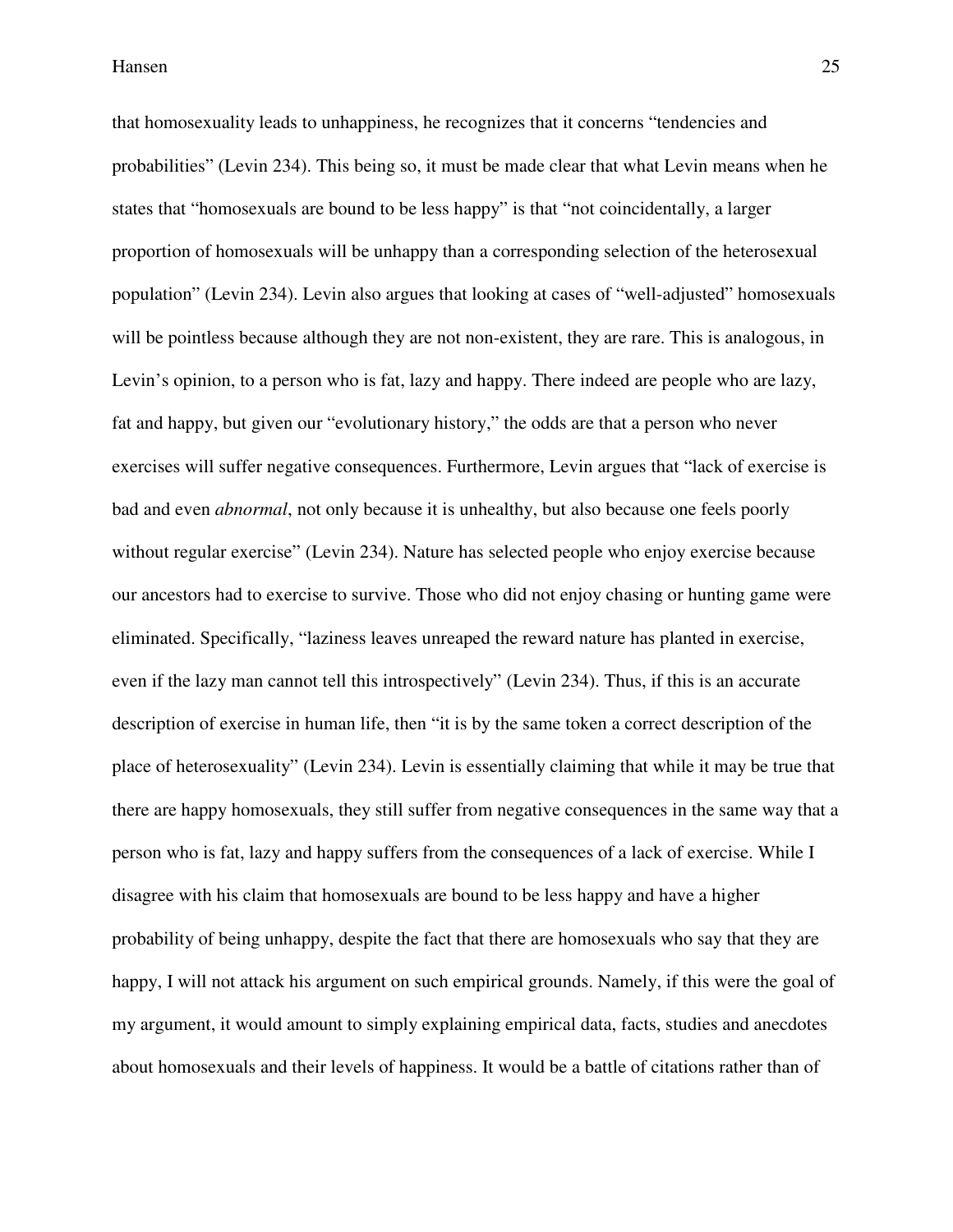philosophy. Rather, I believe that Levin's argument can be better taken apart on philosophical, rather than empirical grounds.

#### **IV. Evaluating the Argument**

 Now that Levin's argument has been laid out and the terminology and terms clarified, I will now examine the merits of Levin's argument. Remember that Levin claims that his argument permits gradations of abnormality and that the level of abnormality that a certain behavior entails depends on its likelihood to be extinguished or selected out by nature. I grant to Levin that homosexuality may be unnatural in that it does not increase fitness as a result of pleiotropy. Indeed, homosexuals do not leave descendants and pleiotropy has not been disproven. In fact, it is accepted amongst many evolutionary biologists. It is then not out of the realm of possibility that homosexuality survives through some other trait. Homosexuality then does not increase evolutionary fitness. However, I am challenging his claim that what is unnatural is unlikely to produce happiness. In defining as what is natural as what increases fitness, Levin commits himself to the claim that a sexual behavior counts as natural and thus fitness enhancing only if it is reproductive behavior or behavior that could lead to reproduction. Afterall, sexual activity that leads to reproduction increases fitness and thus is natural. Therefore, any sexual activity which does not lead to reproduction is unnatural. Such activity then produces unhappiness because what is unnatural leads to unhappiness. However, there are plenty of sexual behaviors that would be deemed unnatural under Levin's terms, but that with high probability lead to happiness.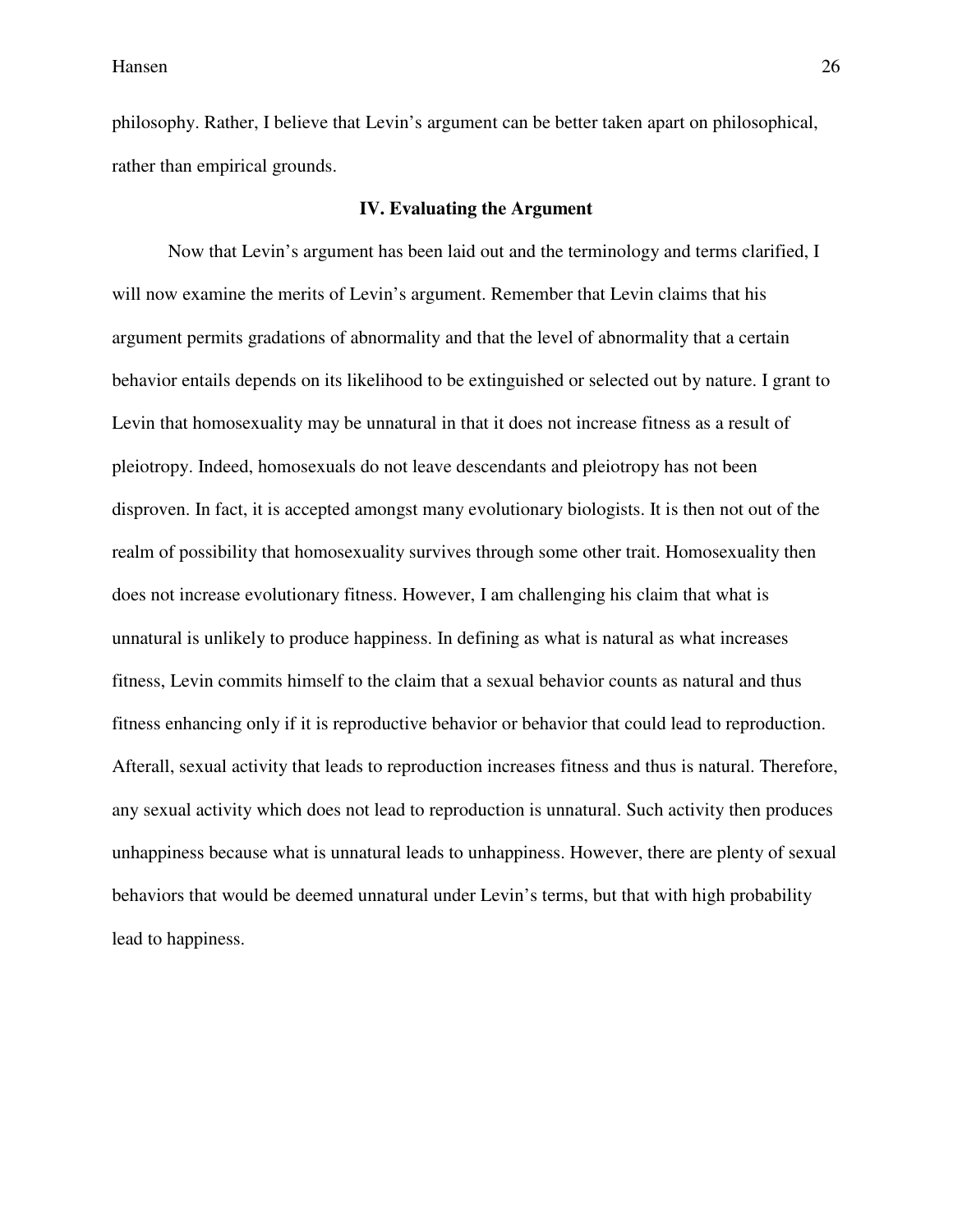#### **A. Objection: Unnatural and Happy? Yes**

#### *i. Celibate Priests and Homosexuals*

 There are all sorts of activities which lead to happiness but do not fit Levin's definition of what is natural. Implicit in this analysis is the question: is any use of the penis other than entering into the vagina a misuse and therefore unnatural? Remember that one of Levin's postulations is that "the misuse of bodily parts can with high probability be connected to unhappiness" (Levin 233). This misuse is unnatural because it does not lead to and can never lead to reproduction or fitness enhancing activities. Yet, certainly there are people who refrain from using their sexual organs and who Levin himself admits are happy and normal. Take the case of a celibate priest. It would seem that no behavior is more likely to be selected out than celibacy and homosexuality. Celibate priests then should be just as unhappy as homosexuals. Levin is reluctant to admit this. Rather, his view is "compatible with the existence of happy celibates" (Levin 238). Thus, there is an apparent contradiction here because he is saying that homosexuals will be unhappy while celibate priests will be happy.

 Levin anticipates this and has a line of response open to him that focuses on what makes human beings happy. Namely, celibate priests "deny themselves as part of a higher calling which yields compensating satisfactions" and that celibate priests "do not simply give up sexual activity without ill-effect; they give it up for a reason" (Levin 238). Homosexuals on the other hand, "have hardly given up the use of their sexual organs, for a higher calling or anything else. [They] continue to use them, but, unlike priests, they use them for what they are not for" (Levin 238). Homosexuals have no corresponding "higher calling" for their sexual activity. This allows Levin to illustrate that there really is no contradiction in claiming that celibate priests will be happy and homosexuals will be unhappy. Behind this reasoning is the idea that human beings find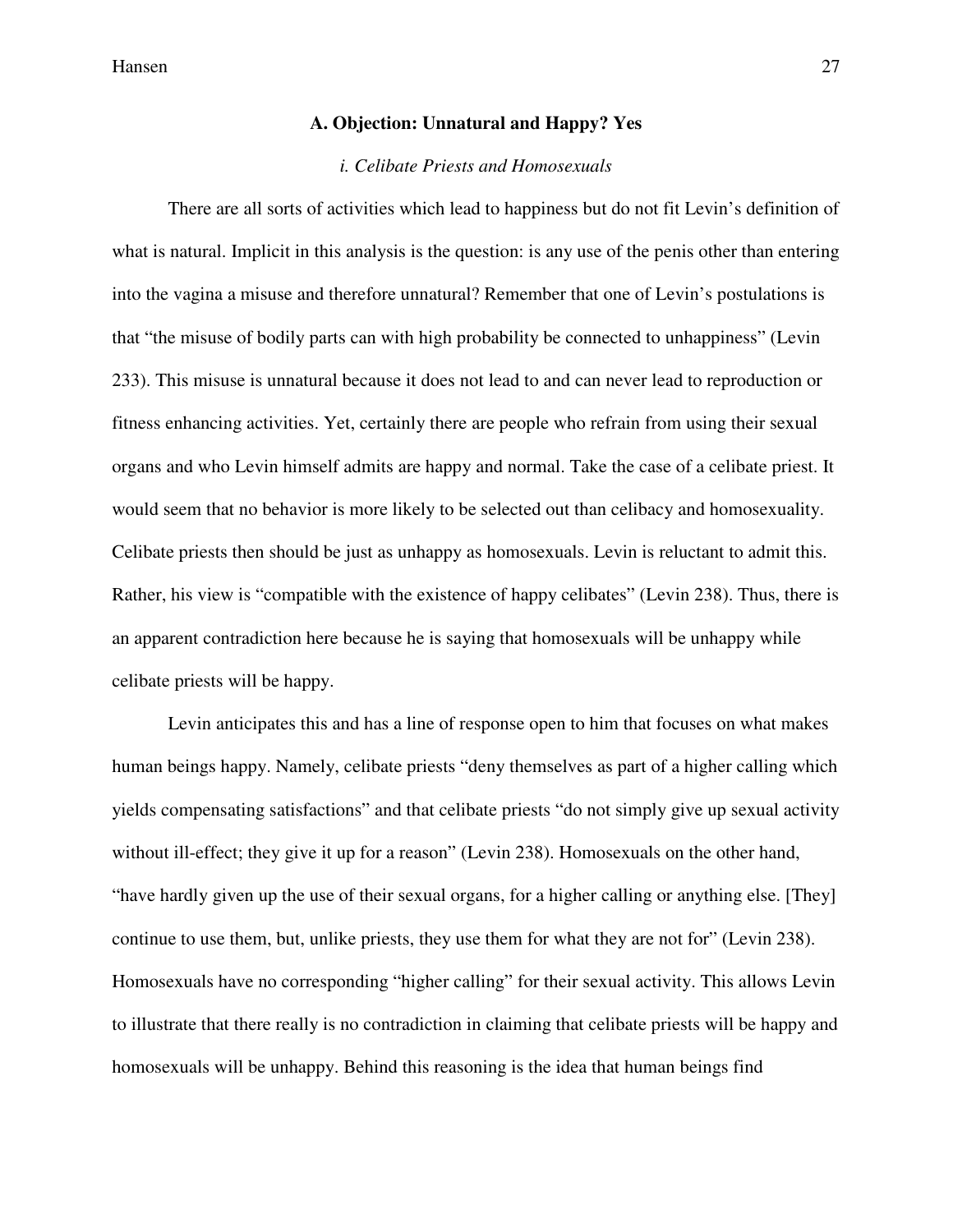happiness in being part of a higher calling or activity that they find meaningful outside of themselves. For example, many people find great happiness in charitable activities, volunteer service or being involved in anything that they believe will make the world a better place. It is very conducive to human happiness to be involved in some other-oriented activity. Celibate priests engage in this kind of happiness producing activity; serving God and His will. Levin's claim then is that a misuse of sexual organs will not lead to unhappiness if there is some compensating benefit attached to such a misuse. Being homosexual however, is not akin to charitable service nor is it other-oriented. Yet, homosexuals do get compensating benefits from being homosexual. First, homosexuals get sexual pleasure from their activity. Second, their sexual activity is also part of a loving and fulfilling relationship and is an avenue towards deepening relational bonds, love and attachment. Thus, even if homosexuals do not derive the same compensating benefits as celibate priests do from their activity (or lack thereof), they do get some type of benefit. If homosexuals can derive compensating goods, in the same way that celibate priests can derive compensating goods, then there is no reason to treat homosexuals and celibate priests differently. In other words, from the above reasoning, it is inconsistent to make excuses for celibate priests but not for homosexuals. If celibate priests misuse their sexual organs and are happy, then logically, homosexuals will be happy too. Thus, what is unnatural can indeed lead to happiness in the case of homosexuals.

 Levin could respond by claiming that while homosexuals may derive these benefits in some cases, their lifestyle will most likely lead them down a path of promiscuity. Levin makes the claim in his paper that a promiscuous lifestyle will lead to unhappiness. Specifically, it is a lifestyle "to be fellated by as many different men as possible" and such behavior "occasions misery and we may expect the misery of homosexuals to continue" (Levin 237). Homosexual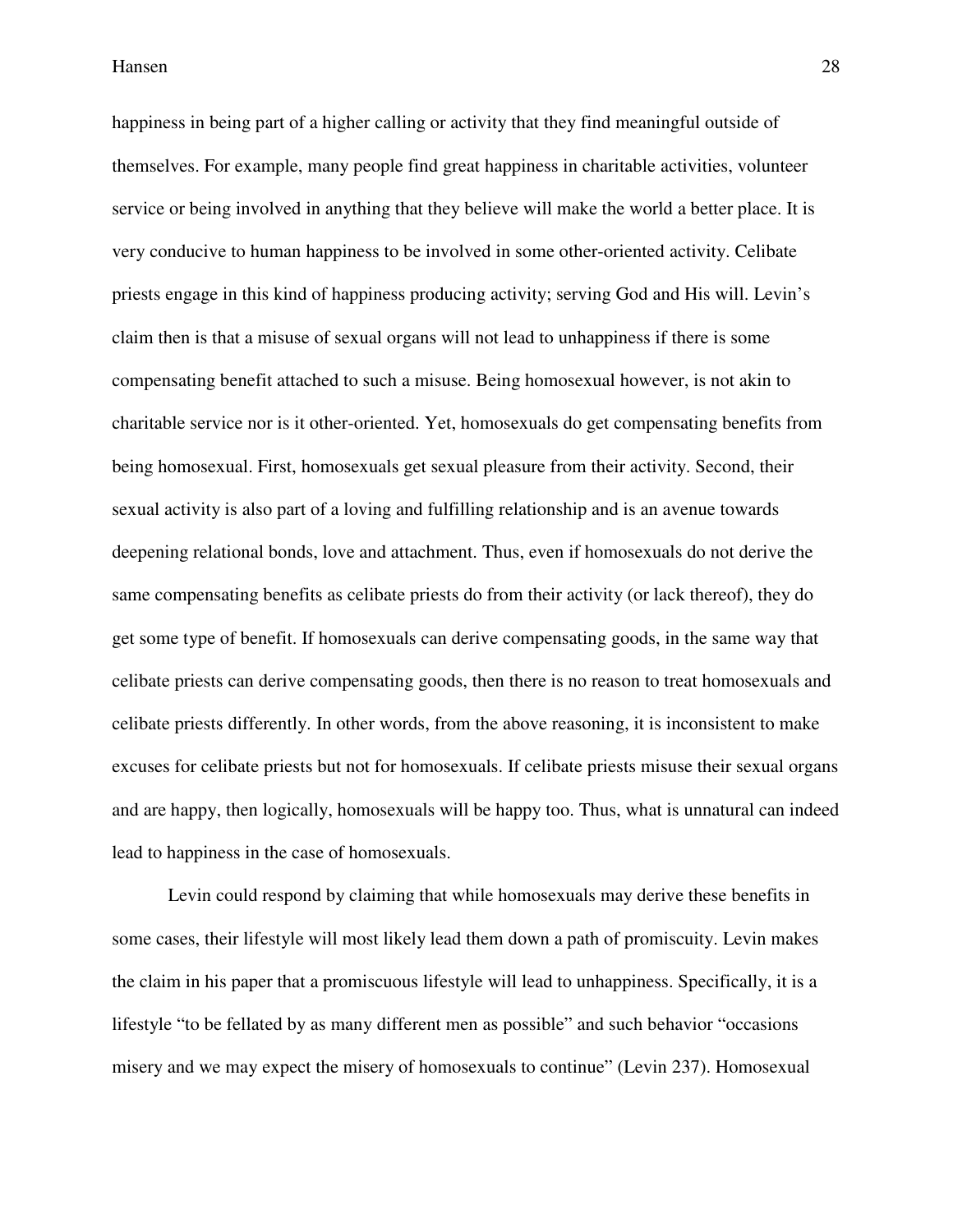$\overline{\phantom{a}}$ 

men then are not likely to use their sexual activity to attain the goods of long term fulfillment, love and relationship building. They are more inclined to use sex for promiscuous activity which will then lead to unhappiness.

 On Levin's behalf, there are indeed people who believe that the homosexual lifestyle is bound to lead to promiscuity. Essentially, these people hold the view that men are more inclined to have sex and have more sexual encounters in general, than women. In heterosexual relationships, women act as the restraint on the sexual desires of men. In homosexuality, there is no corresponding restraint. Thus, there will be more promiscuity.<sup>3</sup> There is then a difference between celibate priests and homosexuals in that celibate priests' celibacy does not occasion misery while homosexual activity does.

 It is not clear that it is the sexual activity of homosexuals *per se* that makes them unhappy. Namely, it is plausible that it is the oppression of society and the general negative opinion that society takes towards the homosexual lifestyle that occasions this misery. It is safe to claim that society does not hold this negative opinion of celibate priests. When celibate priests give up the use of their sexual organs, it is not looked down upon by society. It is more likely to be admired. In contrast, the homosexual lifestyle is negatively viewed by society. I take up this issue in greater detail in section VII but it is enough to point out for my purposes in this section to note that oppressed groups in society could reasonably be expected to experience unhappiness. Homosexuals derive compensating benefits from their sexual activity, but society either tells them that they are deceiving themselves in their pleasure or that their compensating benefits really aren't benefits but harms. This indeed could lead to unhappiness. If such a view is plausible, then there is no occasion to say that homosexuals and celibate priests should be

<sup>3</sup> Again I thank Professor Rajczi of Claremont McKenna College for his help in explaining the support for Levin's view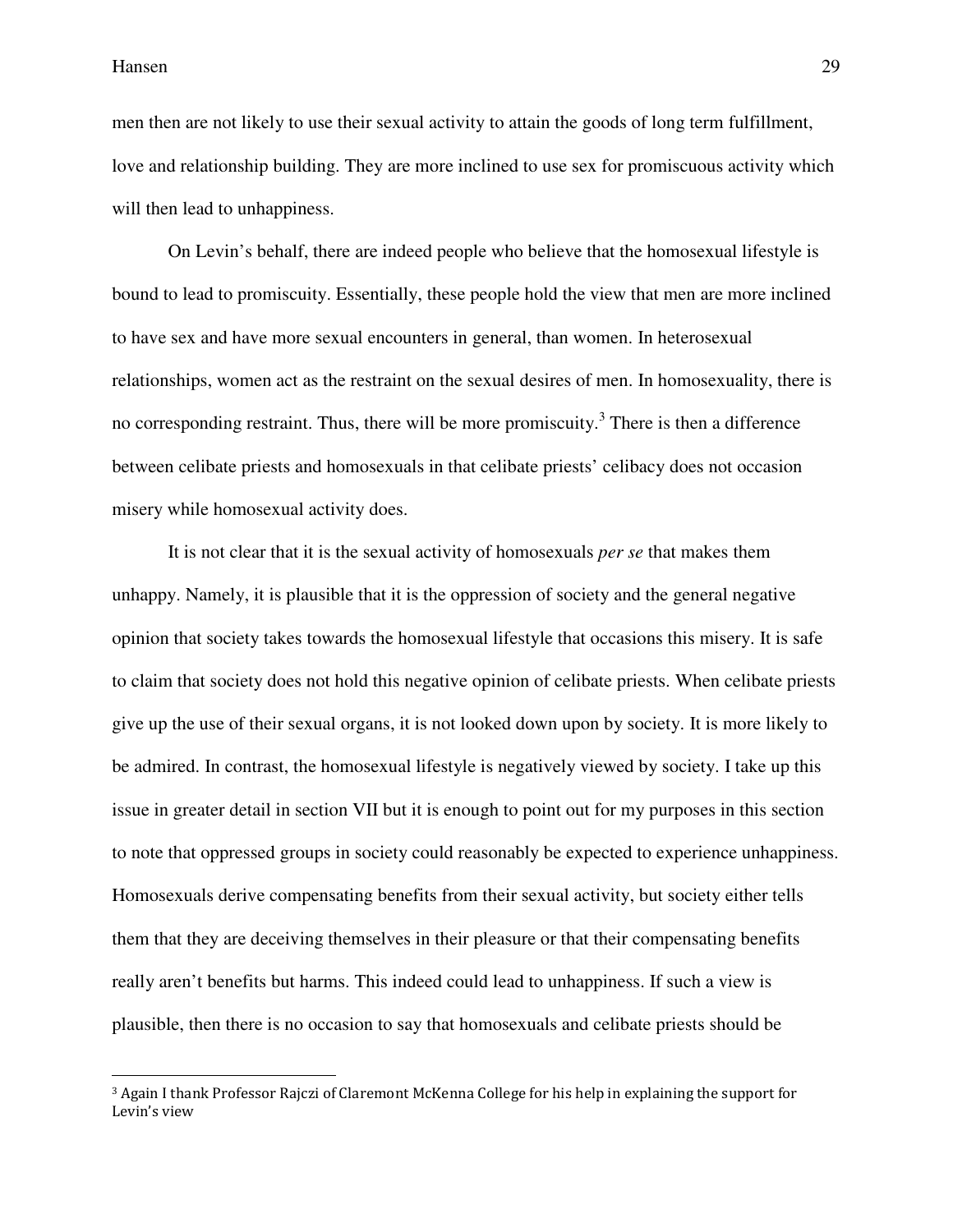described differently in terms of happiness and a misuse of body parts. Homosexuals derive compensating benefits from their activity but have an added disadvantage that celibate priests do not have to face; the oppression of society. It is not the activity *per se* of homosexuals that occasions misery, but an outside factor. Therefore, what is unnatural can still lead to happiness in both the case of celibate priests and homosexuals.

#### *ii. Masturbation*

 What about people who masturbate? Does masturbation lead to unhappiness? I grant that under Levin's definition, masturbation would be unnatural because it does not increase evolutionary fitness. It is worth noting that some people would be reluctant to grant that masturbation is unnatural, but I do not need to delve into this argument to undermine Levin. Remember that I am attempting to argue that what is unnatural does not always lead to unhappiness. Masturbation clearly does not lead to unhappiness. It is a regular human activity that substitutes actual sexual activity between two people. If it is argued that masturbation leads to unhappiness because it makes the person engaging in the activity feel lonely or sad that they do not have a partner, then I would reply that it is not masturbation *per se* that is making the person unhappy, but rather the fact that they are alone. Masturbation certainly is not the reason they are alone or lonely, it is simply an action undertaken for many different reasons, one of which may be a way to combat these feelings of loneliness. Furthermore, I believe that one would be hard pressed to argue that people do not find pleasure in masturbation. It seems then that under Levin's definition, masturbation is unnatural, but it still leads to happiness and pleasure.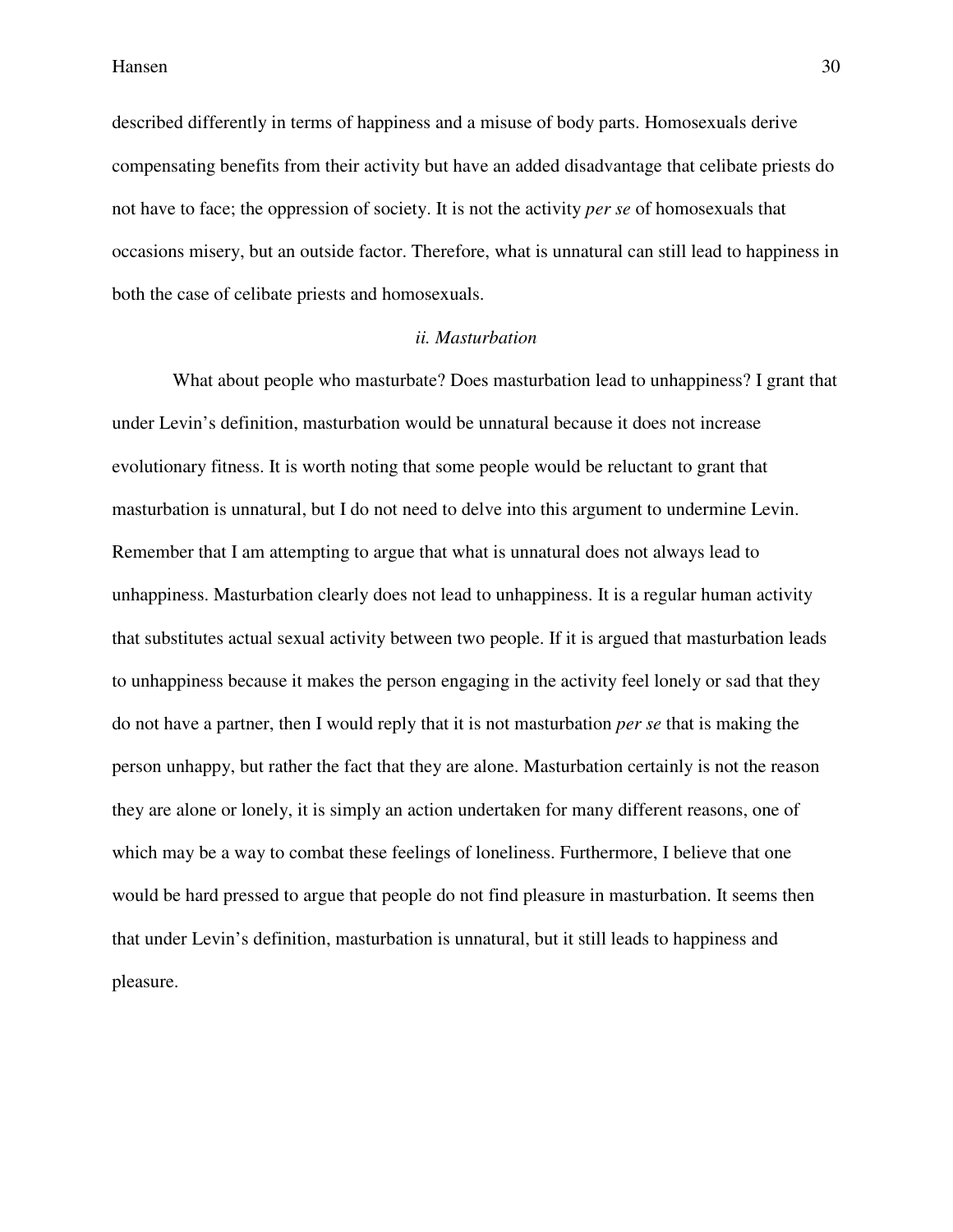#### *iii. Happiness outside of Sex*

 Levin also makes a shift later in his article that the very essence or behavior of homosexuals makes them unhappy. It is their promiscuity and desire to be "fellated by as many different men as possible" that "is the behavior that occasions misery," rather than society's contempt for homosexuals (Levin 237). Even if society were to drop their contempt for homosexuals, Levin argues that homosexuals would still be unhappy due to their lifestyle and patterns of behavior. Again, this is quite a logical stretch because it again assumes that what is natural usually leads to happiness and whatever is unnatural usually leads to unhappiness. There certainly are examples of heterosexuals who practice what Levin deems normal sex, but are unhappy because they have bad careers, bad relationships or have mental issues such as depression. They may be normal in every sense of Levin's terms. All of their behaviors could be perfect for survival, yet they could still be miserable. Similarly, we can imagine homosexuals who "misuse" their body parts, but have a loving relationship with a significant other, which brings them great happiness. The core issue is that the concept of happiness depends on much more than sex or how it is practiced. Sex indeed can play a role in human happiness, but it does not play the entire part.

 The preceding sections (*i-iii*) have attempted to show that Levin's assumption, that what is unnatural leads to unhappiness, is incorrect. Namely, there are sexual activities (or nonactivities) that do not fit his definition of what is natural, but still lead to happiness. In response, Levin could simply change his definition of what is natural. Presumably, he could simply claim that certain activities are fitness enhancing in a wider range of cases that are unrelated to reproduction. Essentially, he could go in the opposite direction and claim that there are plenty of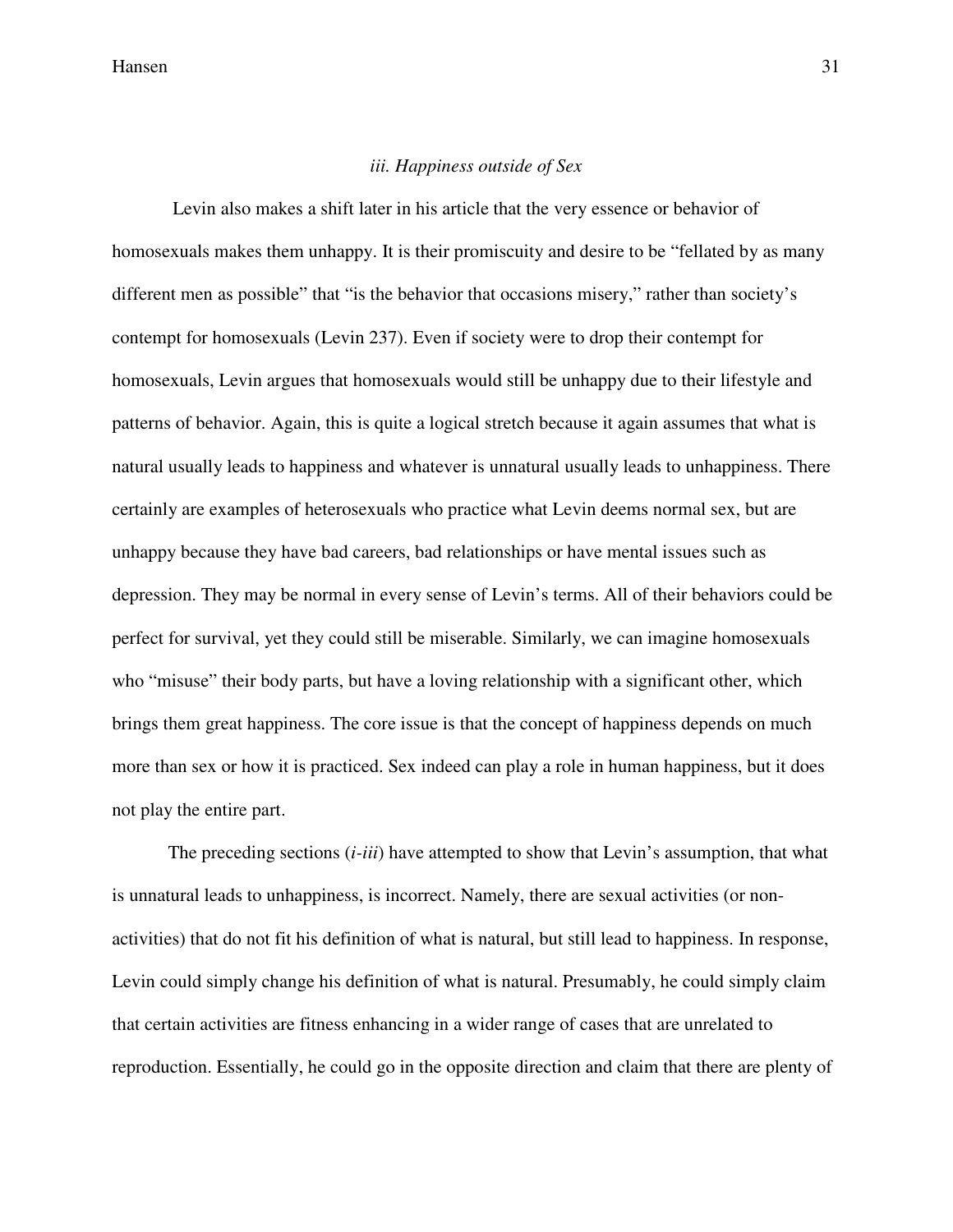sexual activities that are fitness enhancing that do not have to be related to reproduction. This would allow him to consistently maintain that activities such as masturbation, foreplay without sex and celibacy are natural and produce happiness. However, now he has no reason to exclude homosexual activity under this definition. If activities which do not lead to reproduction are natural and fitness enhancing, such as heterosexual anal sex, then homosexual activity can be considered natural as well because it has all the other characteristics of heterosexual activity. Namely, it produces the same goods of pleasure, intimacy and communication that heterosexual activity does. This leads Levin into a dilemma.

#### **V. Levin's Dilemma**

 Recall that Levin has as a premise in his argument that behaving in natural ways produces happiness and behaving in unnatural ways is likely to produce unhappiness. If one asks Levin about what is natural, he could reply that natural sexual activity is activity that leads to reproduction. If this is so, we can produce counter-examples to show that what is unnatural does not lead to unhappiness. This was the point of the examples of the celibate priest and masturbation. On the other hand, if he says that natural sexual activities do not have to be related to reproduction, then he has no reason to say that homosexual activities are unnatural because they lead to the same goods that heterosexual activities do. Moreover, if Levin takes up this second position, this causes trouble for the foundation of his argument. Levin claims that homosexual activity is unnatural. If he now changes the definition of natural by saying that what is natural can include sexual activity that does not directly lead to reproduction, then it is not clear why he thought that homosexuality is not natural in the first place. Specifically, there seems to be no reason to call homosexual activity unnatural under such a definition. If we undermine this first premise, then Levin cannot move to his conclusion that homosexuality leads to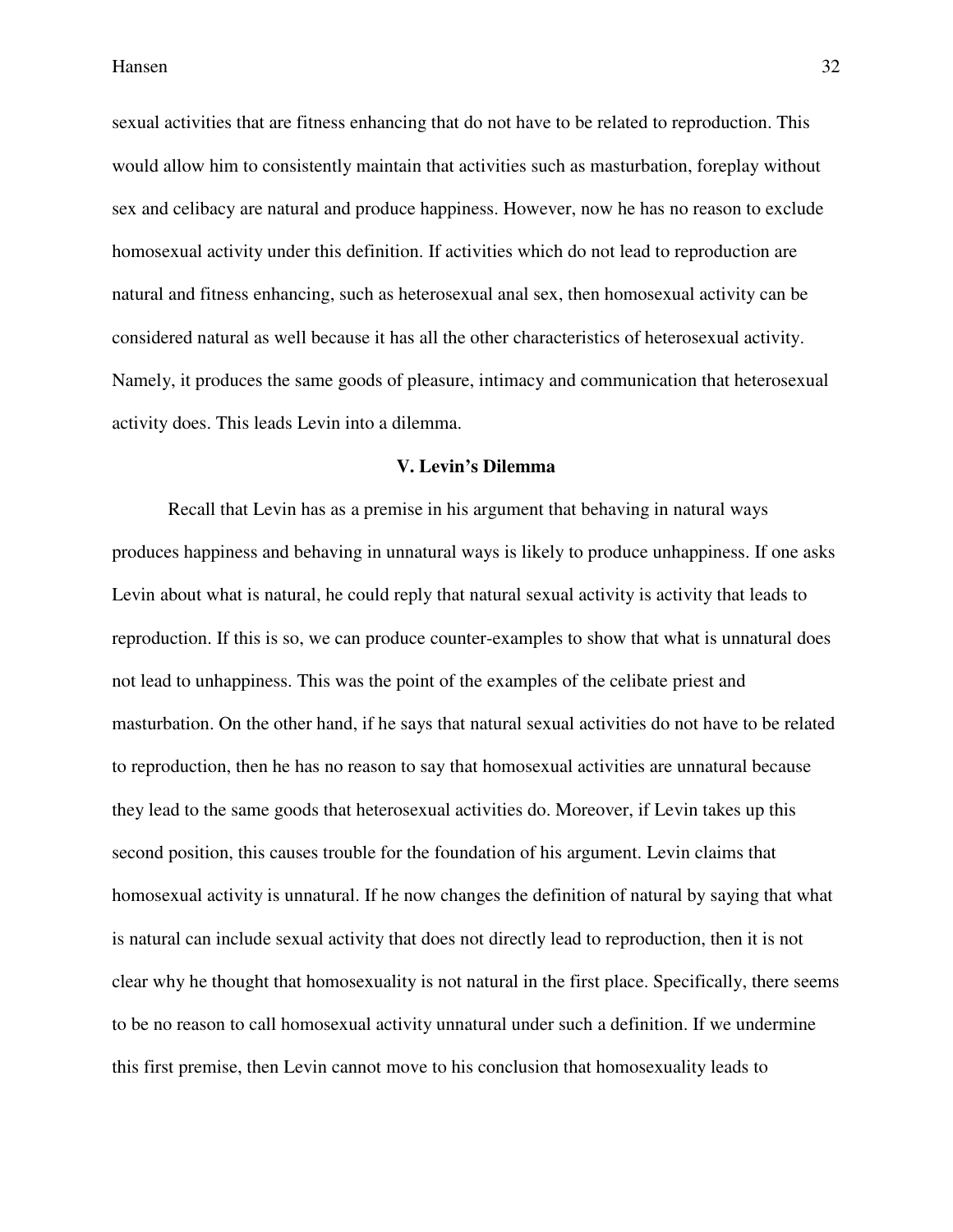unhappiness. Namely, Levin's argument is 1) homosexuality is unnatural due to the misuse of body parts, 2) what is unnatural leads to unhappiness, therefore, c) homosexuality leads to unhappiness. If we undermine (1) by saying that homosexuality, under Levin's second definition of what is natural, is indeed natural, then he cannot move to the conclusion that homosexuality leads to unhappiness because his first premise is false under his own definition. Therefore, Levin is unlikely to explain natural in this way. Yet, he also cannot define natural sexual activity as activity that leads to reproduction because that runs into problems as well. This is the dilemma he faces. Both interpretations of his argument do not allow him to reach the conclusion that homosexuality leads to unhappiness.

#### **VI. A Further Objection to Levin: His Evolutionary Account is too Narrow**

 Levin's explanation of the function of the penis in terms of evolution and purpose of sexual activity is too narrow. Specifically, Levin argues that homosexuals are bound to be unhappy because they are not properly using their sexual organs for the purposes that they were intended for and are therefore bound to be unhappy. As has been noted before, while it is indeed true that one function of sexual activity is to reproduce, it is not the only reason that we engage in sexual activity. Levin would have us take a narrow approach to sex in that if a penis is not inserted into a vagina, it is less pleasurable or somehow less rewarding. This is because nature has made the use of the penis in this way rewarding and has also rewarded such activity because those people who did this left behind ancestors, while those who engaged in penis-anal sex left no descendants. While this is true, it is much too narrow because unlike animals, we engage in sexual activity for a variety of other purposes. It is a way to increase and produce intimacy, form bonds and is pleasurable. We have evolved to use sexual activity in a way that other animals do not. Thus, even if two people do not have penis-vaginal intercourse, sex is still sex. Even if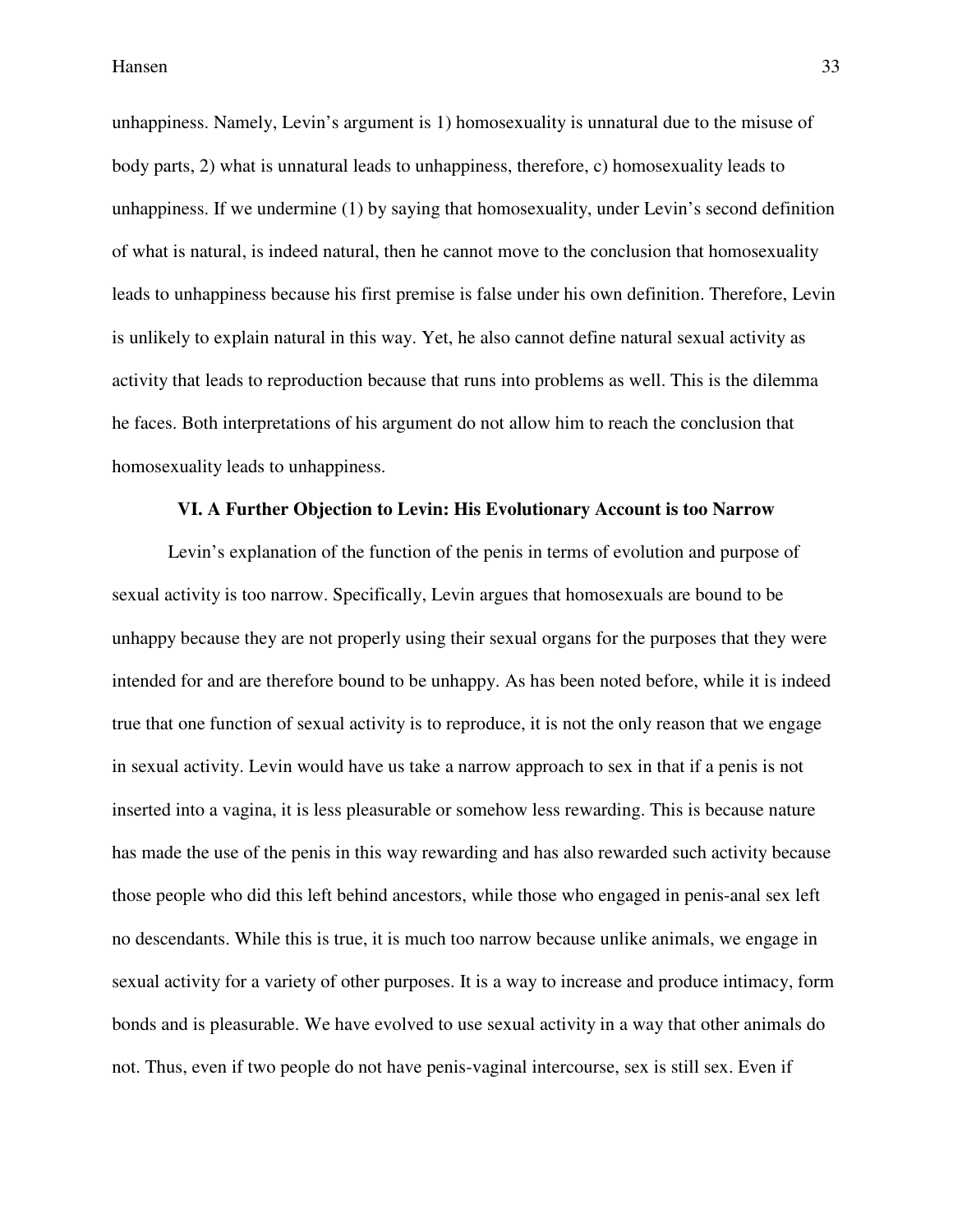homosexuals engage in penis-anal intercourse, this does not mean that it cannot fulfill all of the other purposes of sexual activity. Levin would have us think that we should use our sexual organs and sexuality in the way that we evolved to use it. However, if we evolved to use our sexual organs for these other purposes, then Levin's argument is weak because even under his narrow conception of sex, it would be normal for homosexuals to engage in sexual activity and be happy because they are simply using their sexuality and sex organs for activity which they evolved to perform. Therefore, simply because homosexuals do not engage in heterosexual style sexual activity does not mean that it is somehow less pleasurable or unrewarding. It also seems difficult to advance an argument that is based on a heterosexual's assumption of what may or may not be pleasurable or rewarding to a homosexual. Homosexuals clearly find their sexual activity rewarding and pleasurable or else they simply would avoid such activity. Levin's current analysis of the evolution of sexual activity cannot account for this and is therefore too limited.

#### **VII. Homosexuals and the Oppression of Society**

 I mentioned earlier in this chapter that I would not be evaluating Levin's empirical claims about the unhappiness of homosexuals. However, it is important to note that as a secondary and distinct argument, Levin is making a prediction about what we may discover in the world based on his evolutionary considerations. Essentially, he is attempting to confirm his speculations and hypothesis in a section entitled "Evidence and Further Clarification" about the unhappiness of homosexuals.

 Levin claims that he has explained how "it is possible for homosexuality to be unnatural even if it violates no cosmic purpose or such purposes as we retrospectively impose on nature" (Levin 236). The basis for this claim is his generalized exclamation that "the fact is the universally acknowledged unhappiness of homosexuals. Even the staunchest defenders of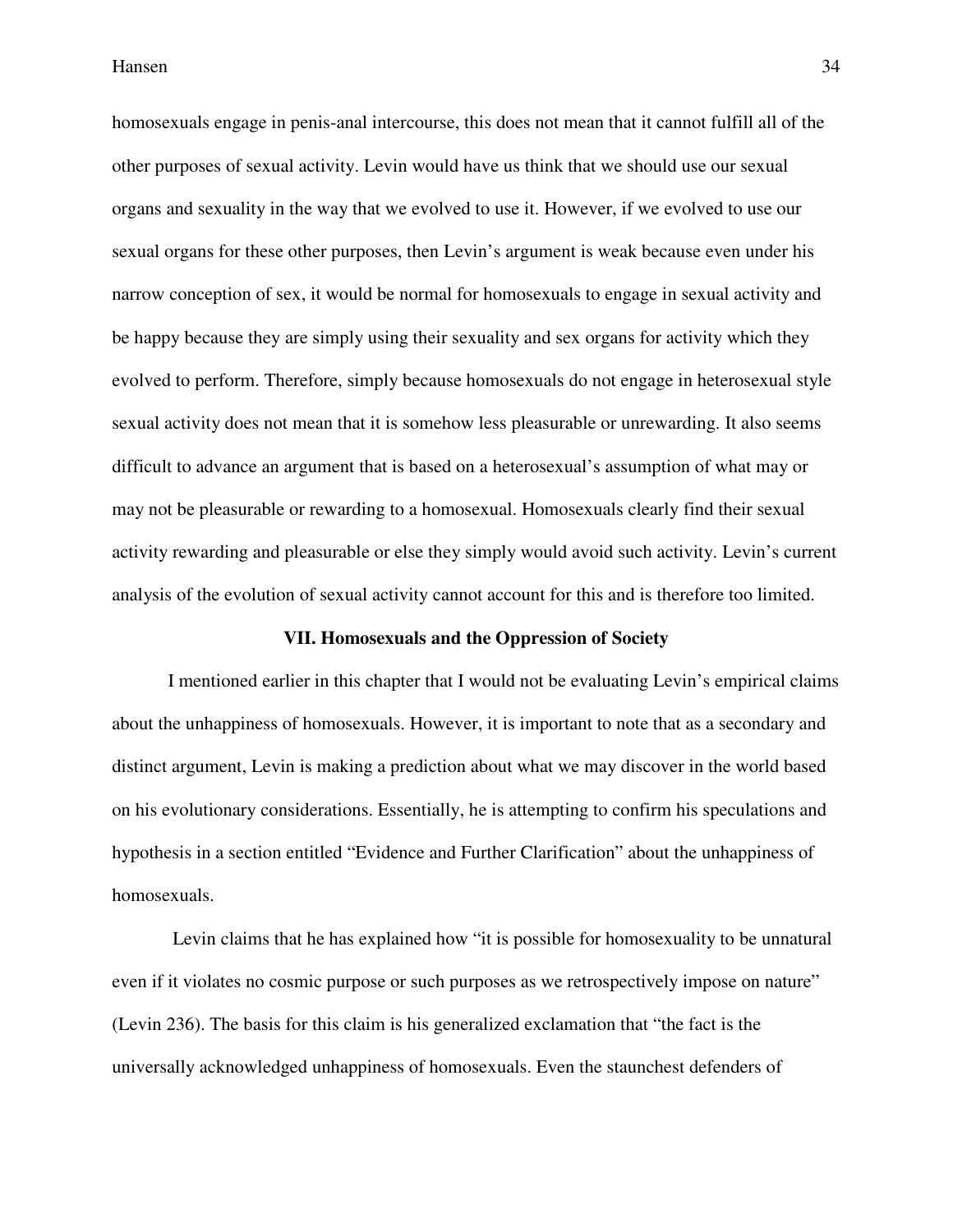homosexuality admit that, as of now, homosexuals are not happy" (Levin 236). According to Levin, this unhappiness is not due to the environment of hostility engendered by society against homosexuals. A crucial test of this claim is his prediction that "homosexuals will continue to be unhappy even if people altogether abandon their 'prejudice' against homosexuality" (Levin 236). He claims that this prediction coheres with the evidence. Specifically, Levin argues that "it is consistent with the failure of other oppressed groups, such as American Negroes and European Jews, to become warped in the direction of 'cruising,' sado-masochism and other practices common in homosexual life" (Levin 236). This is a difficult argument to grasp and further explanation is necessary.

 Essentially what Levin is aiming at with this argument is that homosexuals are disproportionately unhappy and the reason they are unhappy is due to their lifestyle, rather than because of the oppression of society. For example, he claims that "the immediate cause of unhappiness is a taste for promiscuity, anonymous encounters and humiliation" (Levin 236). It seems then that what drives men away from women and towards a lifestyle to be "fellated by as many different men as possible" is not related to what society thinks of this behavior (Levin 237). Such behavior makes homosexuals miserable and therefore we should expect the misery of homosexuals to continue. His method of response to an opponent, who might claim that this unhappiness is in reality due to societal pressures and not the homosexual lifestyle, is to "test" such a claim against historical facts. Specifically, Levin takes the hypothesis of the opponent: if oppression is causing the unhappiness and the unhappiness is caused by promiscuity, then it must be that social oppression is causing promiscuity and therefore unhappiness. Levin tests this hypothesis by asking whether it is true that being oppressed leads to promiscuity and anonymous encounters. He then points out that other traditionally oppressed groups, such as African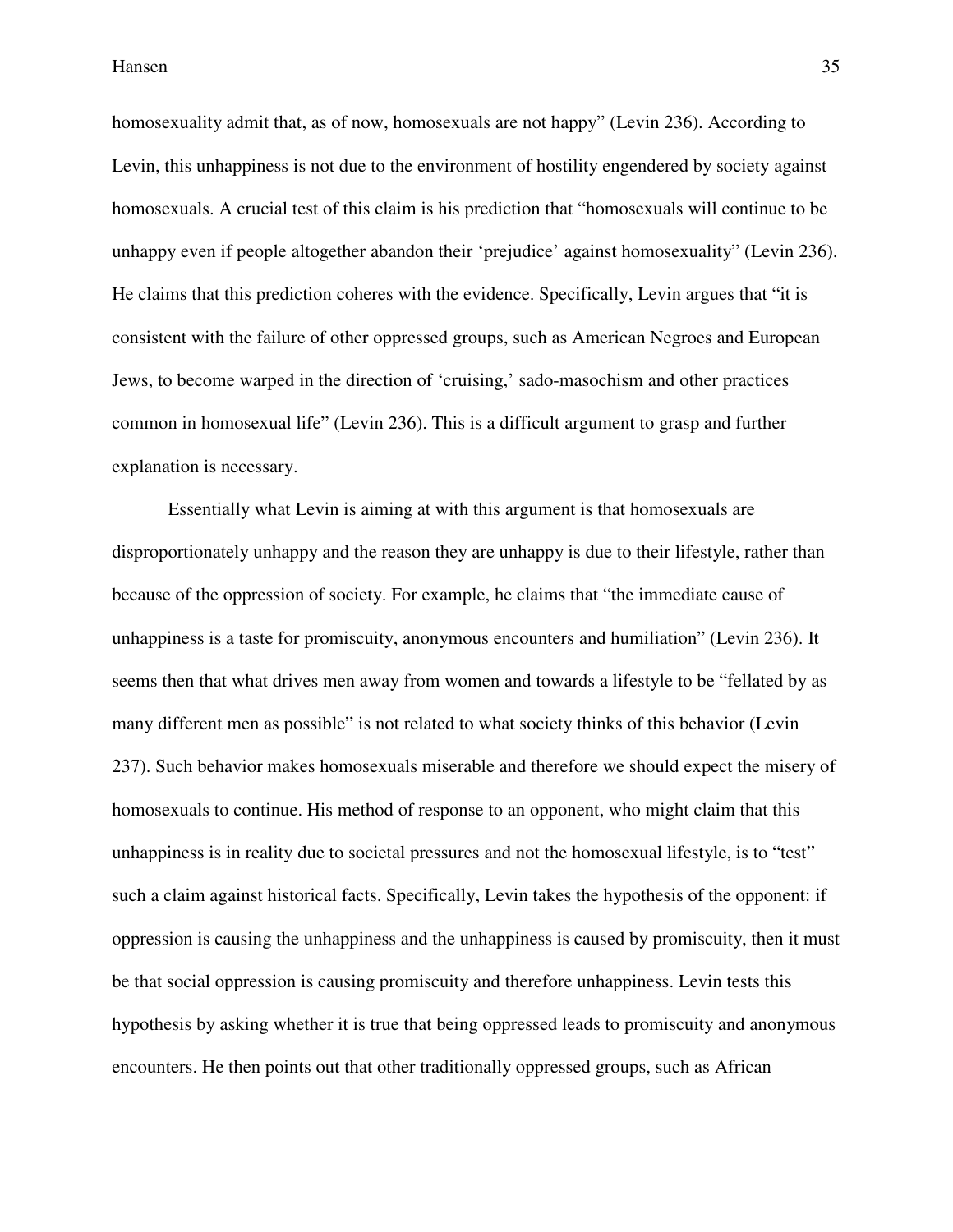Americans and Jews are not more likely to engage in promiscuity or other facets of the homosexual lifestyle. Oppression then does not lead to promiscuity and therefore unhappiness. Thus, Levin thinks he has disproven the hypothesis of his opponents.

 Not quite. Levin misconstrues his opponent's hypothesis. When Levin makes his claim about other traditionally oppressed groups, he assumes that his opponents believe that social oppression is mediated by promiscuity. In other words, Levin puts his opponents in a position that essentially says that oppression leads to promiscuity which leads to unhappiness. This is not what such an opponent would claim at all. An opponent simply believes that being oppressed leads to unhappiness because one is oppressed, not because it leads to promiscuity. He therefore does not even address what his opponents would claim. He has therefore not successfully defended himself against the claim that homosexuals are unhappy because of social oppression, not because of their conduct or use of their sexual organs. If it can be reasonably shown that such a claim is true, his argument is insignificant because the underpinnings of why homosexuals are unhappy, in his opinion, are false.

#### **VIII. Summary**

 We have seen that Levin's prudential argument that homosexuals are bound to be unhappy because they are misusing their body parts runs into problems. First, if he defines as what is natural sexual activity as what increases evolutionary fitness or activity that is likely to lead to such fitness, then he is committed to the claim that only sexual activity that leads to reproduction is natural. This runs into the problem that there are plenty of sexual activities that do not fit his definition but that lead to happiness. Moreover, if he takes the opposite definition of what is natural by claiming that natural sexual activity does not need to lead to reproduction, then it is not clear why he defined homosexuality to be unnatural in the first place. He then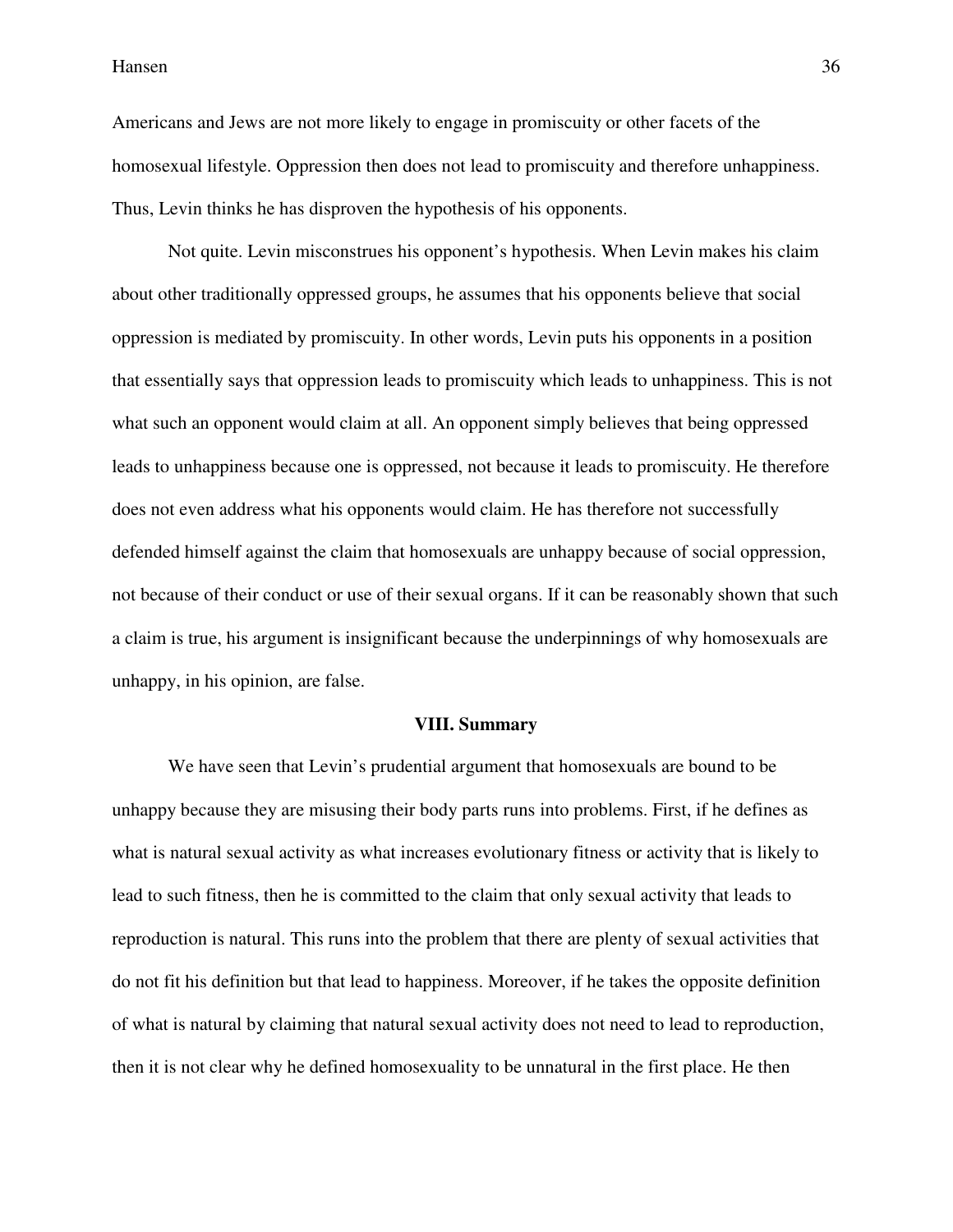cannot make his conclusion that homosexuality leads to unhappiness under either definition of natural sexual activity. We also saw that his evolutionary account is too narrow and that he has not refuted the notion that homosexuals may be unhappy because society oppresses them, rather than as a result of the misuse of their body parts or their behavior. It seems then that there is not a reason to differentiate between homosexual and heterosexual Glenn and Stacy on the grounds that they are bound to be unhappy due to a misuse of their sexual organs. However, an opponent of homosexual activity could argue that Glenn and Stacy are not fulfilling the proper role of sexual activity and are therefore doing something immoral. Such an argument hinges on an understanding of a "means-end analysis" of sex.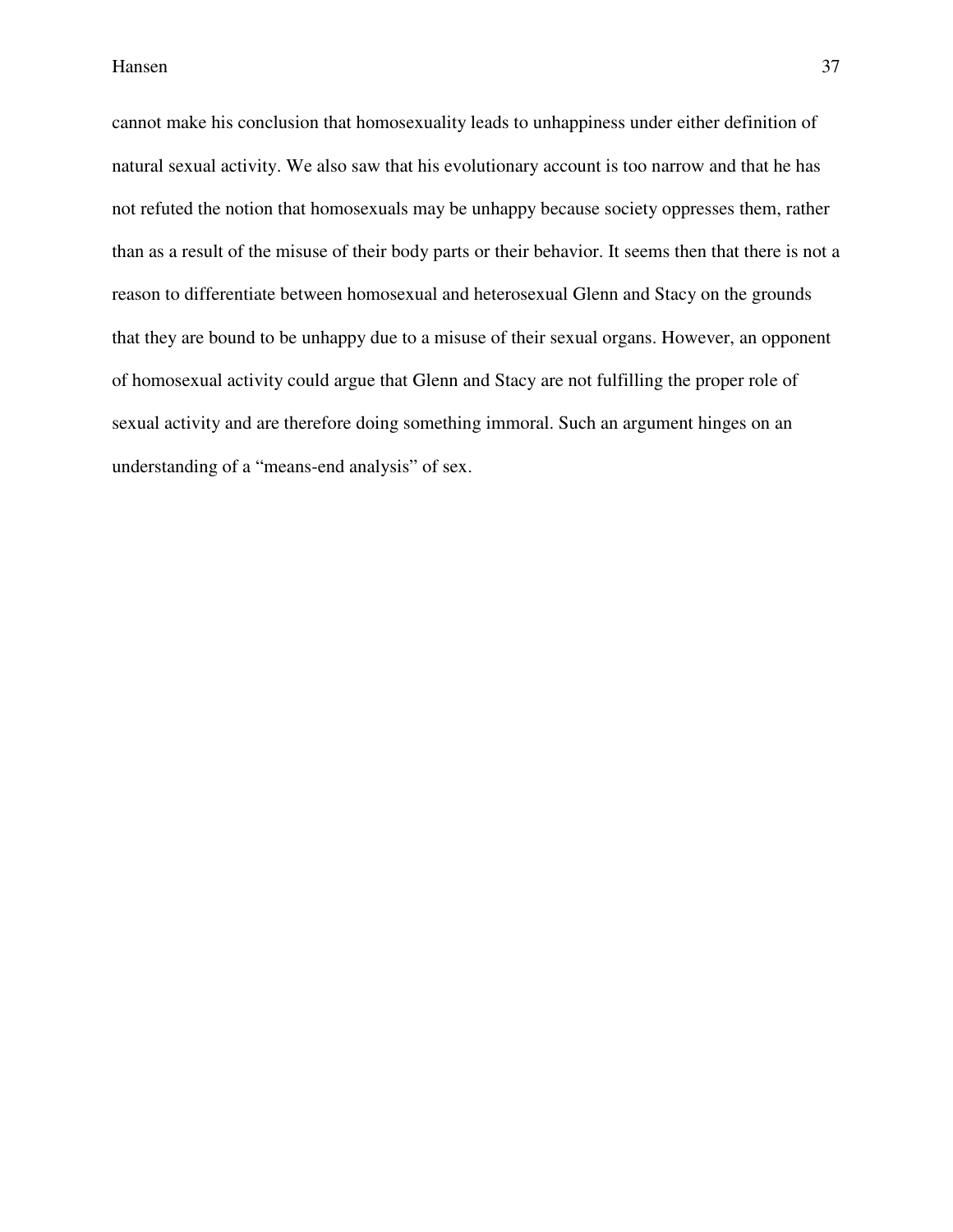# **CHAPTER 3: WHAT IS SEX?**

 It will be helpful to remind ourselves where we are in terms of the argument and the philosophical landscape that we have explored. First, we started with Corvino who established that on the face of things, that there is nothing wrong with homosexual conduct for a variety of reasons. We then reviewed an objection by Levin wherein he argued that as a result of homosexual misuse of body parts, they are bound to be disproportionately unhappy compared to heterosexuals. As such, society has a duty to protect people from activity that leads to unhappiness. This argument, I hope, has been refuted and thus bears no threat to Corvino's argument. Thus, the only argument standing is: there is nothing wrong with homosexual conduct. However, there is an objection an opponent of homosexual conduct could raise which involves what I term to be a "means-end" analysis of sexual activity. The means end analyses are ways to get around criticisms I lodged against Levin and defeat the arguments I endorsed in favor of Corvino. Corvino says homosexual conduct realizes the same goods that heterosexuals realize in their sexual conduct. Levin argues that this is not the case in that homosexuality leads to negative consequences and does not realize the same goods. As I noted before, hopefully I have disproven this. The means-end analyses offer a different line of response by saying that the goods are irrelevant. According to means-end analysis, sex has a proper purpose and if an activity does not fulfill the proper definition of sex, which includes its purpose, then that sexual activity is wrong irrespective of its consequences. My opponents can then grant everything I have said thus far, but still have a line of response available. In other words, Corvino's argument is a prima facie goods argument entailing that on the face of things homosexual activity is not immoral, but now upon further examination, supporters of a means-end analysis can say homosexuality is immoral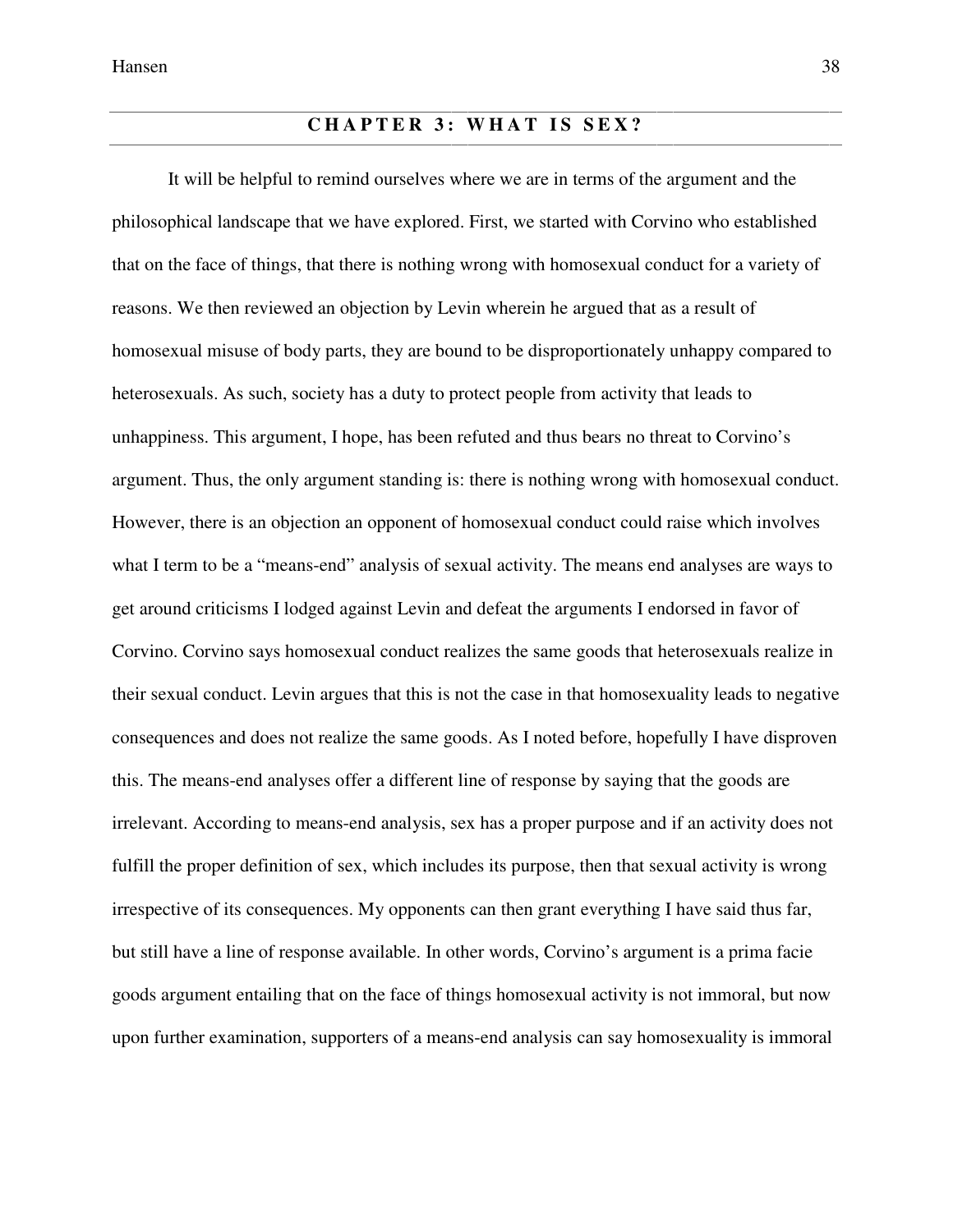regardless of any consequences or goods that I believe follow from such conduct. Alan Goldman, in his article "Plain Sex," argues against such definitions of sexual activity.

 Means-end definitions of sex take as their central premise that something only counts as sexual activity that fulfills a certain goal or end external to sex itself. Popular conceptions of such a definition of sex involve the idea that any type of activity which does not lead to reproduction, the expression of love, communication, or some level of interpersonal awareness, does not fall under the proper definition of sex. Specifically, Goldman points out that these theories of sex "attribute a necessary external goal or purpose to sexual activity, whether it be reproduction, the expression of love, simple communication, or interpersonal awareness" (Goldman 40). These types of analyses and definitions view "plain sex as merely a means to other separable ends" (Goldman 40). Following naturally from this means-end definition of sex, is the further premise that any sexual activity that does not fall under such a definition is deviant and incomplete and thus immoral. He states that "sex which does not fit one of these models or fulfill one of these functions is in some way deviant or incomplete" (Goldman 40). An opponent of homosexual conduct could then simply claim that homosexual sexual activity does not fall under such a means-end definition of sex and is therefore deviant, incomplete and thus immoral. Furthermore, such means-end analyses of sex are credible and do seem to match some of our intuitions about the role of sex in our lives. For example, some religious groups take the view that any sexual activity that does not lead to reproduction is wrong. Also, I take it as true that most people engage in sex not only to benefit from the pleasure that it gives, but also to express feelings of intimacy and romantic love with their partner. In other words, we use sex as a way to communicate our feelings in a way that simple words or other actions, such as making breakfast in the morning for our partner, cannot. Therefore, such means-end analyses do seem credible on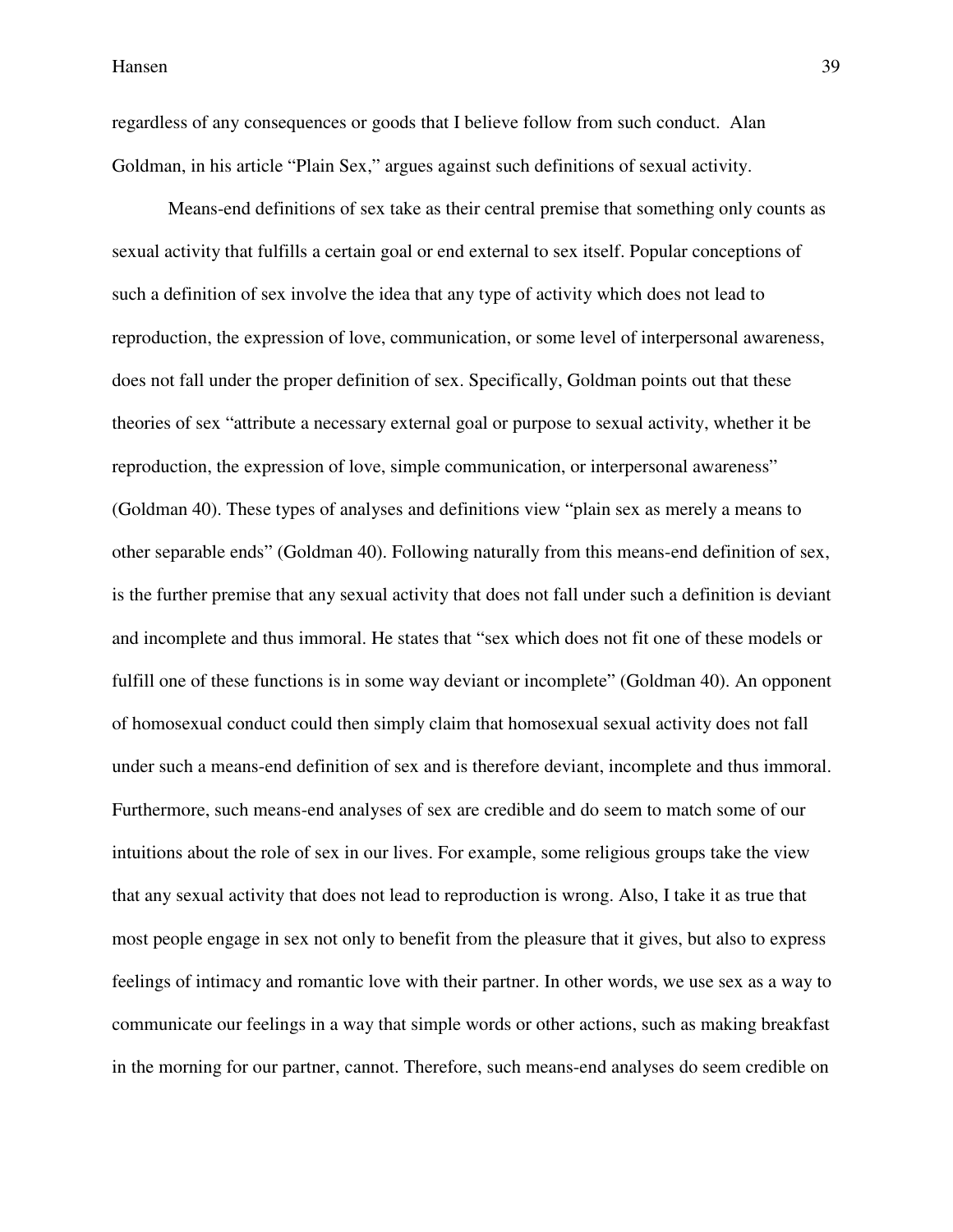their face. To summarize, I take such means-end analysis to have two premises. The first is definitional premise and the other is a moral premise. Namely, (1) the correct definition of sex is means-end and (2) anything that does not fit such a definition is deviant, incomplete and immoral.

 Goldman spends most of his time arguing against (1) by advancing his own definition of sex and hoping that it will better match our intuitions and judgments about sexual activity than means-end definitions. In this chapter I will also further develop an argument against (2), which I believe Goldman does not spend enough time arguing against. Before moving on to Goldman's definition, it will be helpful to clearly articulate the methodology that Goldman utilizes to arrive at his definition of sex.

 Goldman uses a term known to philosophers as "reflective equilibrium" to advance his definition of sex. Reflective equilibrium is the process by which we theorize to general concepts from our commonly held beliefs and judgments. While this may seem like a very abstract concept, we actually do this in our lives quite often when trying to come up with a definition of something. For example, if we are trying to figure out what the proper definition of a book is, somebody could say that it is something you read. One could reply that we read signs, journal articles, and dictionaries, but these are not books. The reply to this could be that it is something that tells a story. A further reply could be that there are short stories that we read that are not books. This line of reasoning continues until a correct definition is reached that matches our common beliefs and judgments about what a book is. This is Goldman's method. In terms of Goldman then, such a process begins with a definition of sex and subsequent steps involve testing the definition against other theories, seeing if it fits with our ordinary understanding and judgments and revising the definition as needed if it does not. His ultimate goal then is for us to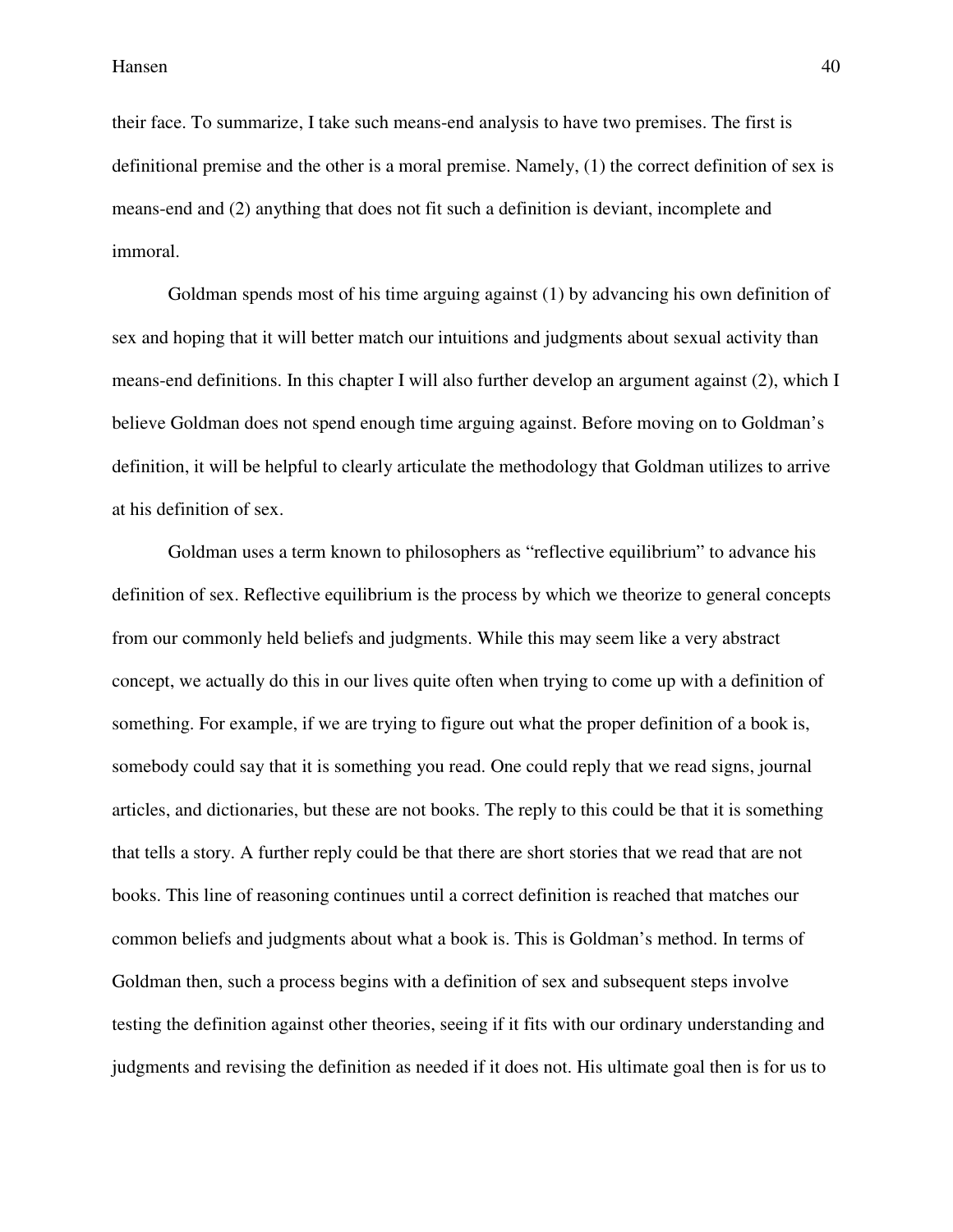conclude that his definition better matches our ordinary conceptions of sex than means-end analyses do and we should therefore accept his theory of sex over the means-end theories of sex.

# **I. Goldman's Definition of Sex**

 Goldman begins by giving us his definition of sex, "sexual desire is desire for contact with another person's body and for the pleasure which such contact produces; sexual activity is activity which tends to fulfill such desire of the agent" (Goldman 40). At the core of this definition is the fact that "the goal of sexual desire and activity is the physical contact itself, rather than something else which this contact might express" (Goldman 40). His definition concentrates on the "physically manifested desire for another's body, and […] take[s] as central the immersion in the physical aspect of one's own existence and attention to the physical embodiment of the other" (Goldman 42). Such a definition does indeed recognize that we gain pleasure from sexual activity in expressing certain feelings towards our partner or from "awareness of the attitude of one's partner," but maintains that "sexual desire is essentially desire for physical contact itself: it is a bodily desire for the body of another that dominates our mental life for more or less brief periods" (Goldman 42). He recognizes that to some this may seem only to capture sexual activity at its barest, animalistic level, but he argues that it is worth focusing on this "least common denominator" in order to avoid "false views of sexual morality and perversion which emerge from thinking that sex is essentially something else" (Goldman 42). Goldman reviews the consequences of such "false views" later in his article but it is worth noting at present why focusing on the physical aspect of sexual activity is more beneficial than other conceptions.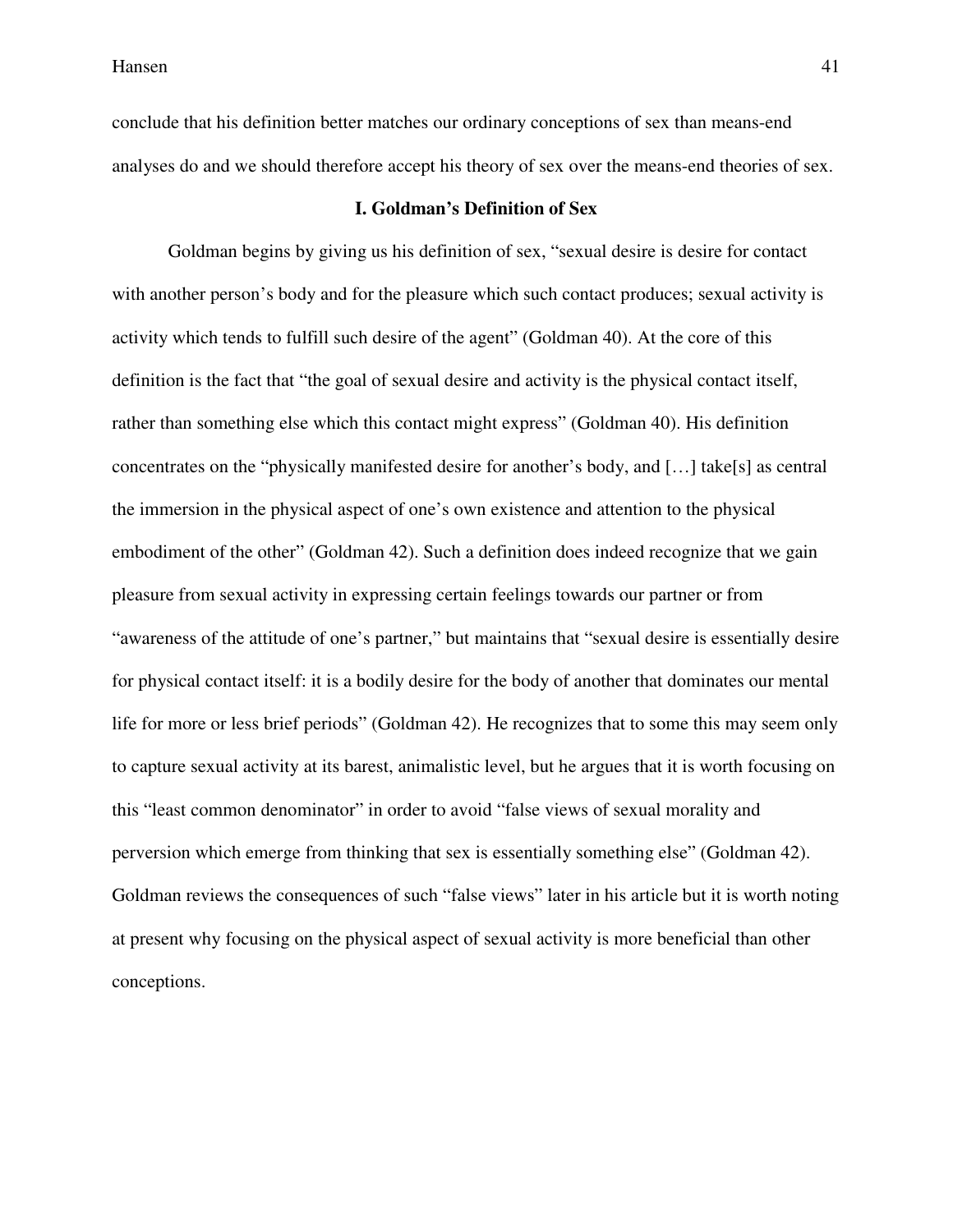Hansen and the set of the set of the set of the set of the set of the set of the set of the set of the set of the set of the set of the set of the set of the set of the set of the set of the set of the set of the set of th

#### **II. What Counts as Sexual Activity under Goldman's Definition**

 In terms of what counts as sexual activity, Goldman argues that his definition "in terms of the general goal of sexual desire appears preferable to an attempt to more explicitly list or define specific sexual activities, for many activities such as kissing, embracing […] may or may not be sexual, depending upon the context and more specifically upon the purposes, needs, or desires into which such activities fit" (Goldman 40). In other words, having a desire for physical contact with another person is a "minimal criterion for (normal) sexual desire, but is both necessary and sufficient to qualify normal desire as sexual" (Goldman 41). Our desire for physical contact itself without a desire to express other feelings, such as affection, "is sufficient to render sexual the activity of the agent which fulfills it […] various activities with this goal alone, such as kissing and caressing in certain contexts, qualify as sexual even without the presence of genital symptoms of sexual excitement" (Goldman 41). Thus, "the latter are not [...] necessary criteria for sexual activity" (Goldman 41). With Goldman's definition, we can thus avoid confusion regarding the many forms that sexual activity and desire manifests itself in, by focusing on the purely physical desire for another person. The advantage of Goldman's definition over listing everything that counts as sexual activity can be seen in a simple example. It is standard in some cultures that people kiss upon greeting, whether the kiss is between a male and female, two males or two females. It would be absurd to classify such activity as homosexual or sexual at all because the act of kissing is an expression of greeting or familiarity. The act does not represent a desire for physical contact in itself and is therefore properly deemed un-sexual under Goldman's definition.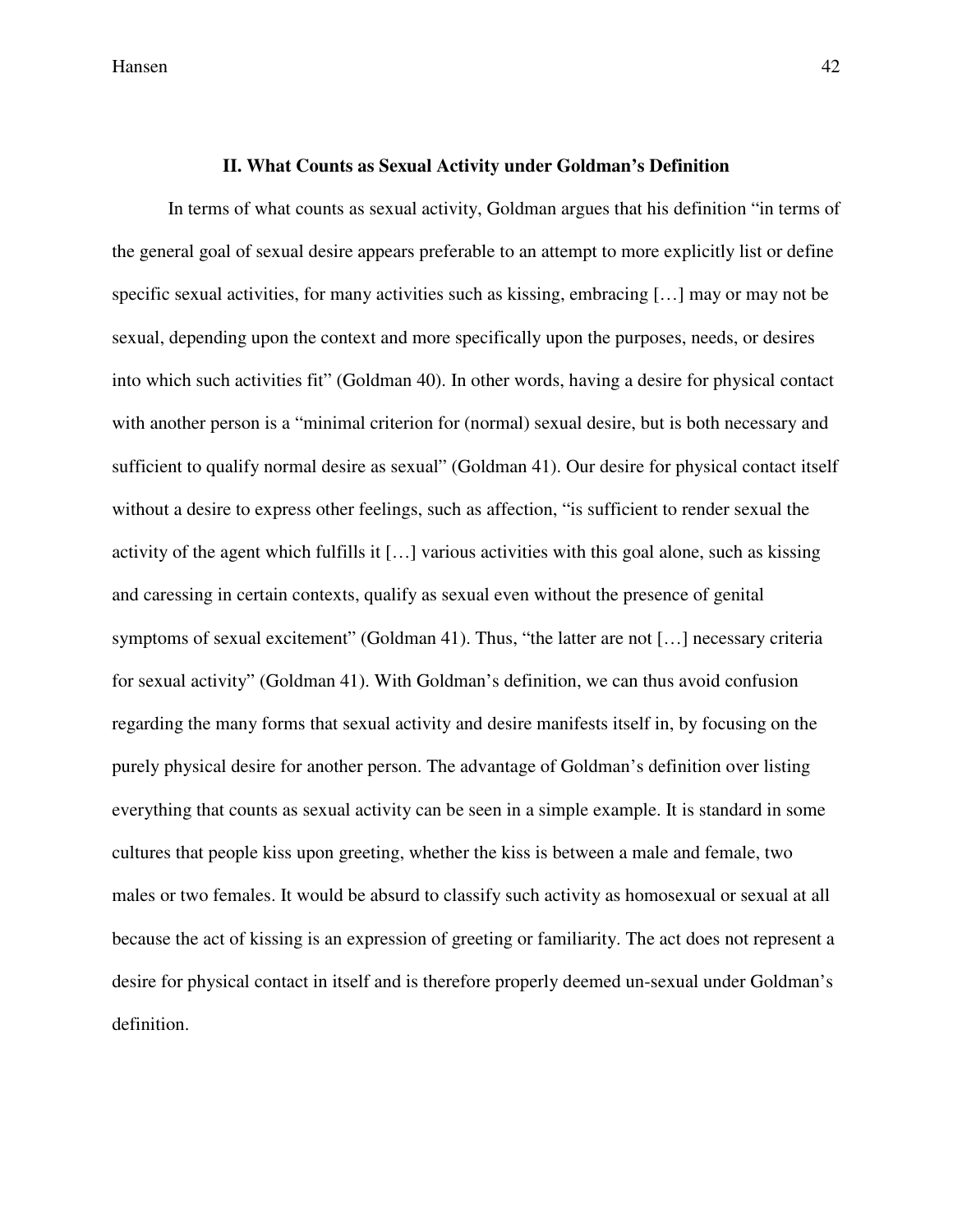However, to some such a broad definition of sex may seem to be either "over- or underinclusive" (Goldman 41). It may too broad in that physical activities, such as wrestling or football, can be termed sexual activity under such a definition, which is clearly absurd. However, in these cases "the desire is not for contact with another body per se, it is not directed toward a particular person for that purpose, and it is not the goal of the activity" (Goldman 41). The intent of the agent matters to Goldman's definition of sex. To illustrate, signs of affection and friendship can be manifested in various ways in our culture (hugging, stroking, cuddling, etc.) but if the intent is only to show friendship, such contact need not be classified as erotic or sexual. However, Goldman realizes that such intentions, such as showing friendship, can be valuable to sex when added to it, but such intentions are external to sex. Goldman's definition also may seem to be too narrow in that sometimes a "person's personality, not merely her or his body, may be sexually attractive to another, and in that looking or conversing in a certain way can be sexual in a given context without bodily contact" (Goldman 41-42). Goldman argues that while this may be true, it is not the "contents of one's thoughts per se that are sexually appealing, but one's personality as embodied in certain manners of behavior" (Goldman 42). Therefore, there is an innately physical aspect of sexual desire, even if we are sexually aroused by another's personality. Furthermore, he argues that "if a person is sexually attracted by another's personality, he or she will desire not just further conversation, but actual sexual contact" (Goldman 42). Goldman's definition of sex then does not seem to be under-inclusive because it recognizes the emotional aspects of sexual activity and desire, but maintains that such emotional aspects are embedded largely in a desire for the person's body or characteristics embedded in physical behavior.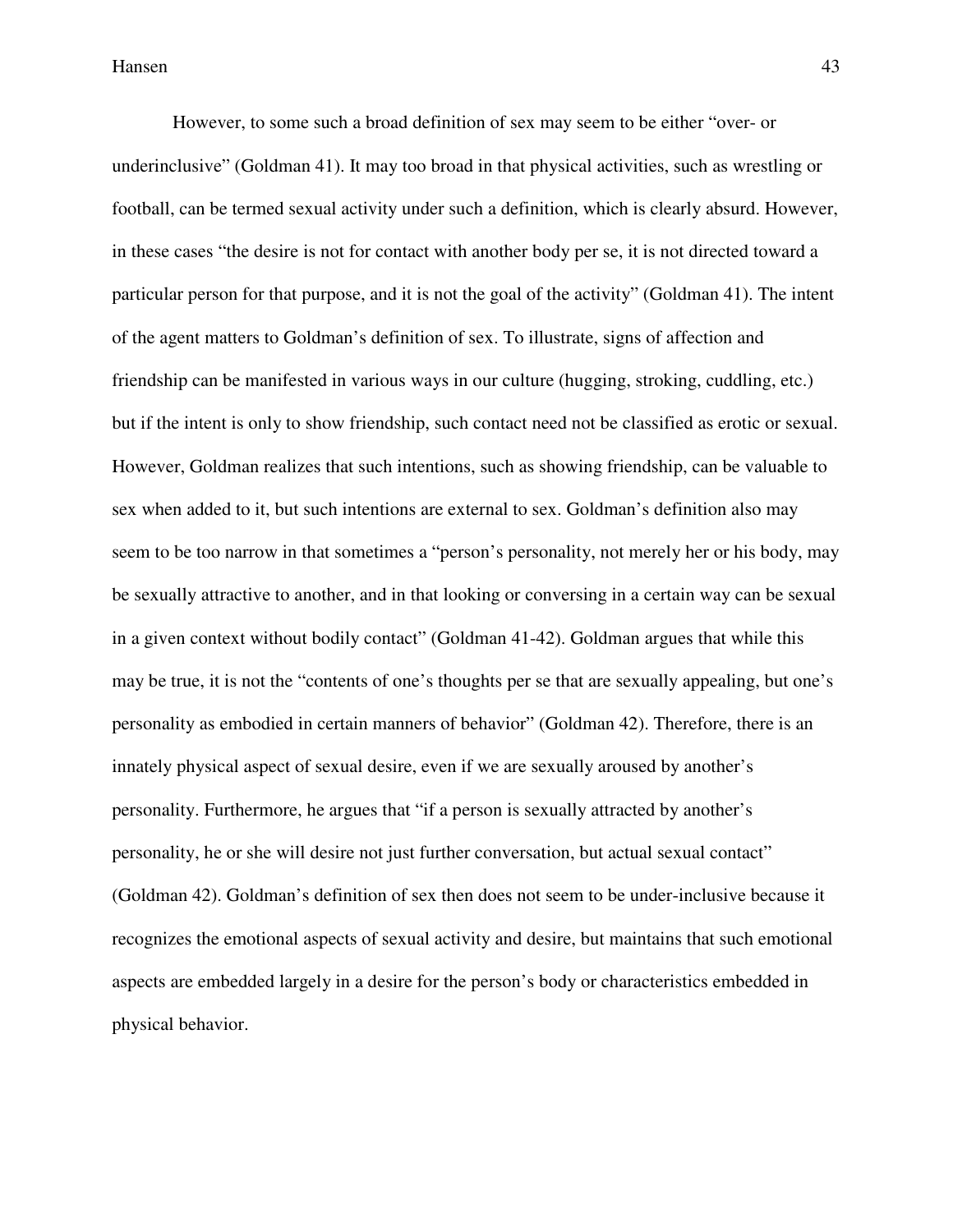l

#### **III. The Case of Romantic Love**

 While Goldman's analysis certainly takes into account a very obvious and real physical aspect of sexual desire and activity, there are certainly many who hold the view that sex is simply "an expression of love or affection between the partners" (Goldman 44). It is an expression of romantic love. If Goldman's definition cannot account for this, then he will have trouble convincing us that his definition correctly matches our beliefs and judgments about sex. That being said, such a view of sex is taken by Bertrand Russell, who claims that "sex intercourse apart from love has little value, and is to be regarded primarily as experimentation with a view to love."<sup>4</sup> This seems like a strong and intuitive reason to condemn Goldman's view of sex as simply being a physical desire for another's body because sex that is embedded in emotional attachment and intimacy has heightened value and is frankly better than promiscuous and impersonal sex. Goldman however, acknowledges this. Specifically, he recognizes that "sex can take on heightened value and meaning when it becomes a vehicle for the expression of feelings of love or tenderness" (Goldman 44). It is also true, in his opinion, that other "mundane activities such as "getting up early to make breakfast on Sunday, cleaning the house" can also take on heightened value when such emotions are involved (Goldman 44). These enlightenments do not undermine or weaken Goldman's definition. Although I believe that it is true that sex which involves the expression of love and intimacy is indeed better sex, this fact does not entail the conclusion that we engage in sex simply as a means to expressing those feelings. All it proves is that the expression of romantic love adds value to sex. When something adds value to something, it means that the thing that is adding value is external to what it is adding value to. To put it another way, if the value-adding entity were not external to what it is adding value to, then we would have no reason to engage in an activity or buy a product that does not have such value

<sup>4</sup> Bertrand, Russell. Marriage and Morals. New York:Bantam, 1959 p. 87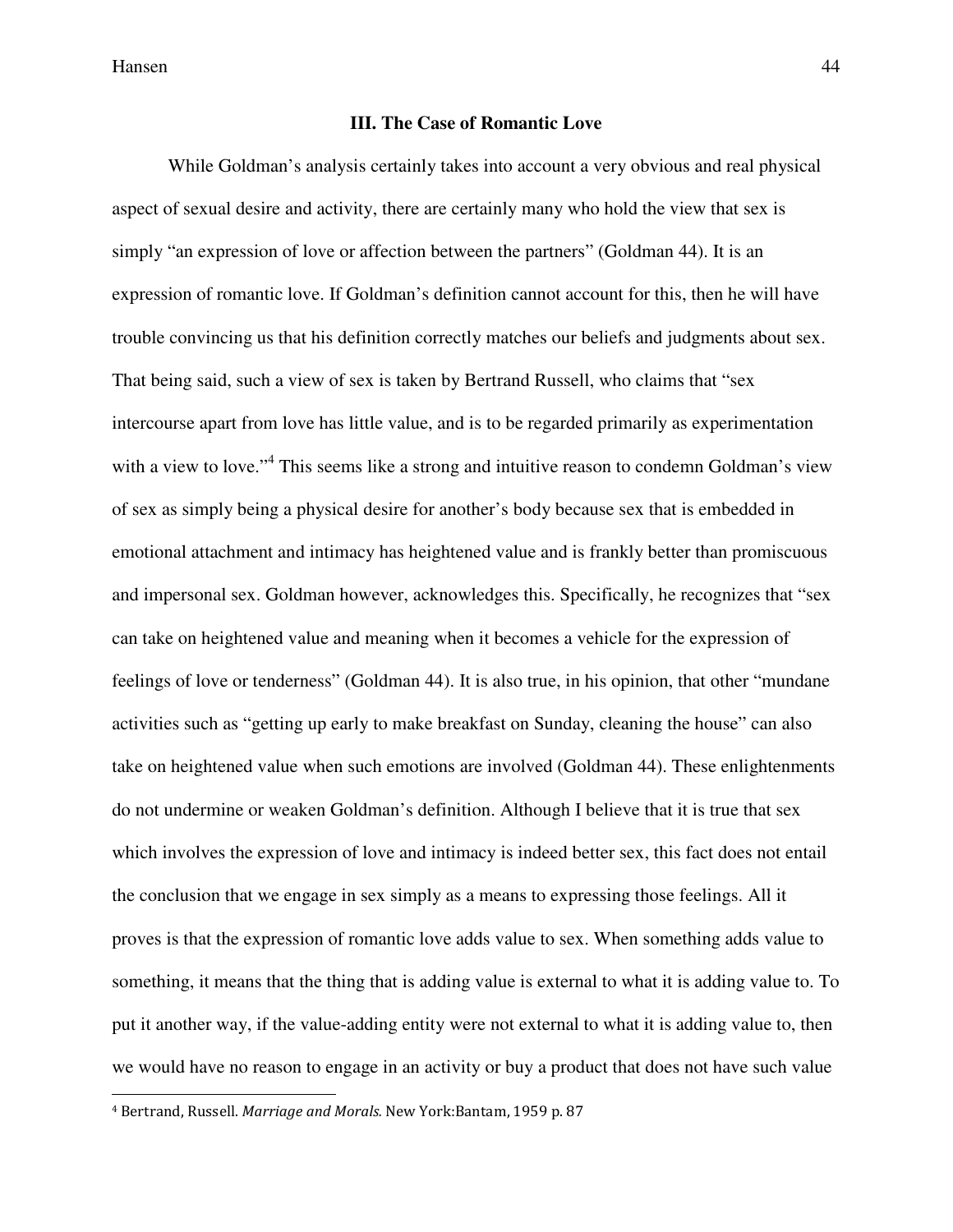added to it. Yet, in the case of sex, we do this all the time. Examples abound of one night stands and friends-with-benefits relationships. These examples illuminate that we often engage in sex that does not have such value. In such cases, we initially enter into the act of sex out of our desire for physical contact with another person. Therefore, the expression of romantic love adds value and is indeed external to the concept of sex. It is then implausible to claim that something which merely adds value to and is not embedded in sexual activity, can serve as a good end for sex. Rather, every sexual encounter involves an innate physical desire for contact with another, whether it is a married couple, a couple in a relationship or a one night stand. Characterizing sex as such then captures a wider range of sexual encounters and relationships than does the "meansend analysis" of sex as a means to the expression of romantic love, as well as identifies a characteristic of all sexual encounters in a way that such a means-end analysis cannot.

 A deeper issue is that there is an inherent tension in identifying sex with long-term love. When we fall in love with someone, we intend such feelings to be permanent and exclusive. It seems reasonable to claim that a person cannot "deeply love more than a few individuals even in a lifetime" (Goldman 44). In contrast, sexual desire can be fleeting and "can arise in relation to a variety of other individuals one finds sexually attractive […] it may even be, as some have claimed, that sexual desire in humans naturally seeks variety," which is clearly not true of love (Goldman 44). This explains why monogamous sex usually "represents a sacrifice or the exercise of self-control on the part of the spouses, while monogamous love generally does not" (Goldman 44). This latter statement may seem odd at first pass, but it is important to point out that there is no such thing as casual love in the sense in which Goldman uses the term. Such love is not comparable to the passing sexual desires we have for others and therefore does not represent such sacrifice or self-control to the extent that monogamous love does. There is also a practical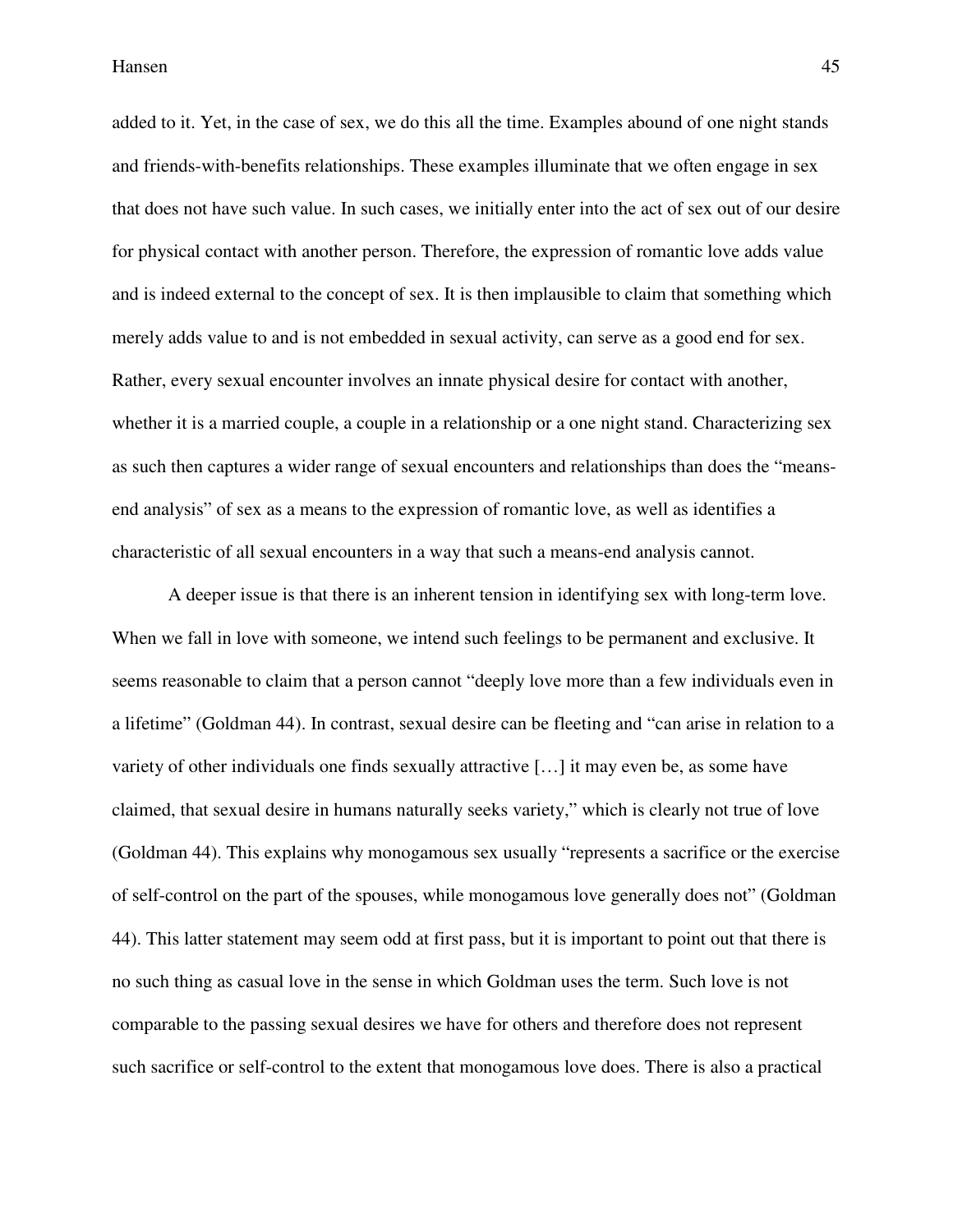reason to distinguish between sex and love in that such a distinction "would help avoid disastrous marriages which result from adolescent confusion of the two when sexual desire is mistaken for permanent love, and would weaken damaging jealousies which arise in marriages in relation to passing sexual desires" (Goldman 45). Therefore, a clear distinction between sex and love is beneficial in both a practical and moral sense. It is important to note that Goldman is not claiming that sex is never to be connected with love or that sex does not take on heightened significance when it is used to express love. He is simply claiming that sex is not a means to the end of expressing love. There are many activities outside of sex that can express love, but what makes sex seem so connected with love is its intimacy; "like love, sex is held to lay one bare psychologically as well as physically" (Goldman 45). We must however distinguish between sex and love, if we are to avoid damaging results that emanate from a confusion of the two concepts.

#### **IV. Sex as a Means to Reproduction**

 Such a definition of sexual activity posits that we define sex as what is natural, seeing as the most natural form that sex takes is reproduction. However, sex cannot be defined as what is natural because we clearly engage in sex for reasons other than to reproduce. In this vein, Goldman argues that "while this may be 'nature's' purpose, it certainly need not be ours" (42). The prevalence of one night stands and the pornography industry are sufficient to show that we engage in sexual activity for reasons other than to reproduce. Most importantly, the widespread use of contraception has moved our concept of sex away from a "rational sexual ethic" dependent upon the concept of reproduction and child rearing (Goldman 43). The fact that we use contraceptives illustrates that a definition, which posits that the main purpose of sex is to reproduce, does not match out intuitive judgments and considerations. Rather, sex is simply a desire for another person's physical being and to be in contact with that physical being. This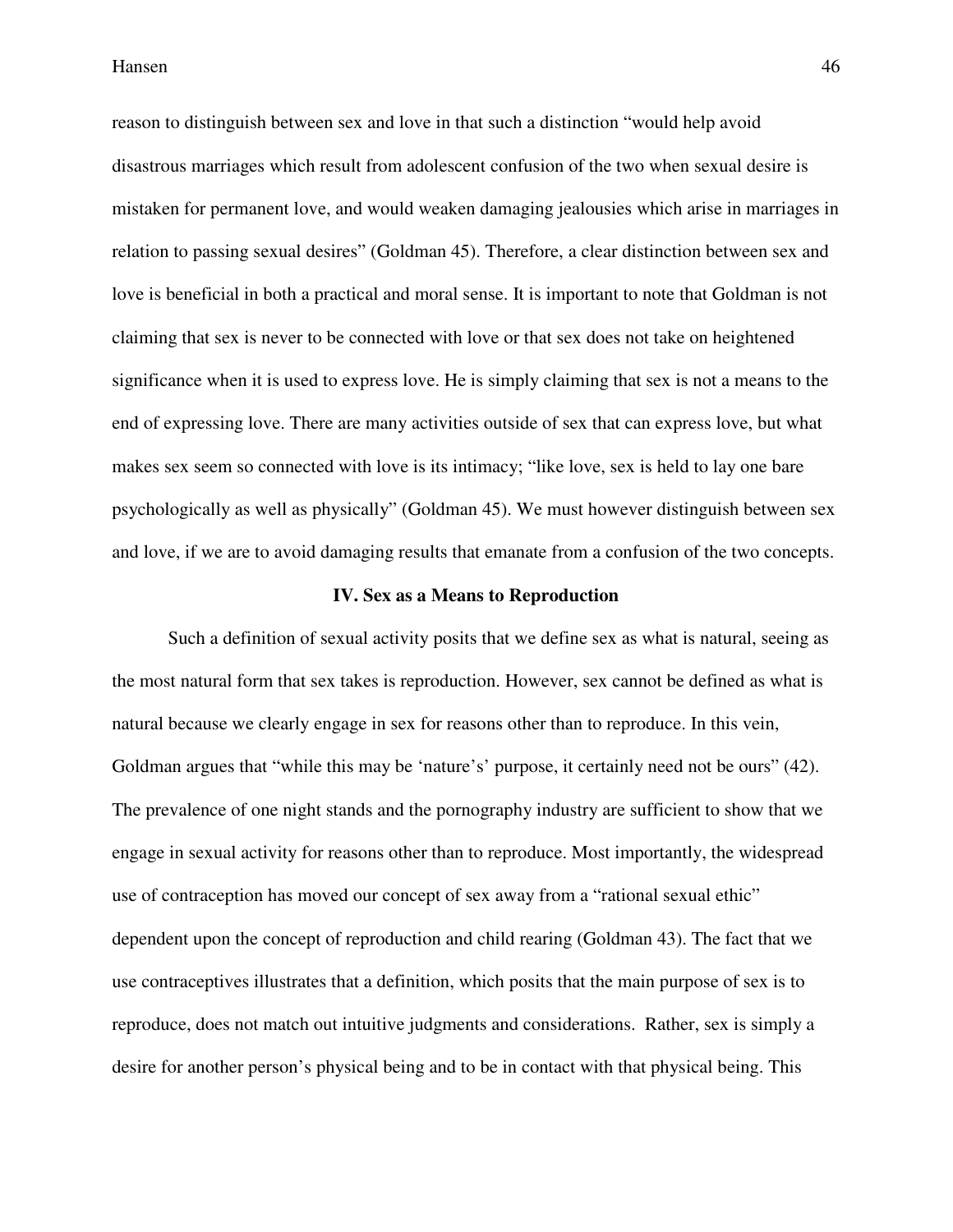definition better matches our considered judgments because it takes into account our widespread use of contraception and explains why some people engage in promiscuity in way that a natural definition of sex cannot.

#### **V. Sex as a Means of Communication**

 In regards to the argument that sex is a means of communication, Goldman argues that to take this view is to undermine and overlook the intrinsic value and nature of sexual acts. He reinforces this conclusion with his reasoning that if sex is a language, we must recognize that "the symbols" of language have no importance by themselves; "they function merely as vehicles for what can be communicated by them" (Goldman 46). In addition "skill in the use of language is a technical achievement that must be carefully learned; if better sex is more successful communication by means of a more skillful use of body language, then we had all better be well schooled in the vocabulary and grammar" (Goldman 46). If this is the metaphor, then this suggests that sex is more appropriately characterized by a "sex-manual approach" than for the "natural pleasure of the unforced surrender to feeling and desire" (Goldman46). Such an analysis does not match our intuitions about sex and therefore fails to reach a state of reflective equilibrium. For example, "if perversion represents a breakdown in communication," this meansend analysis of sex tends to count sexual acts or advances that fail in communication or are misunderstood by one partner or the other as being somehow not sexual (Goldman 47). It would be absurd to claim that a failed sexual advance by a male in bar towards another male or female, which fails simply because the female or male is uninterested, is somehow not considered to be sexual in nature. Furthermore, on such a conception, sex between a married couple who have been having sex together for years would become dull and "subnormal" because the "communicative content would be minimal in lacking all novelty" (Goldman 47). Finally,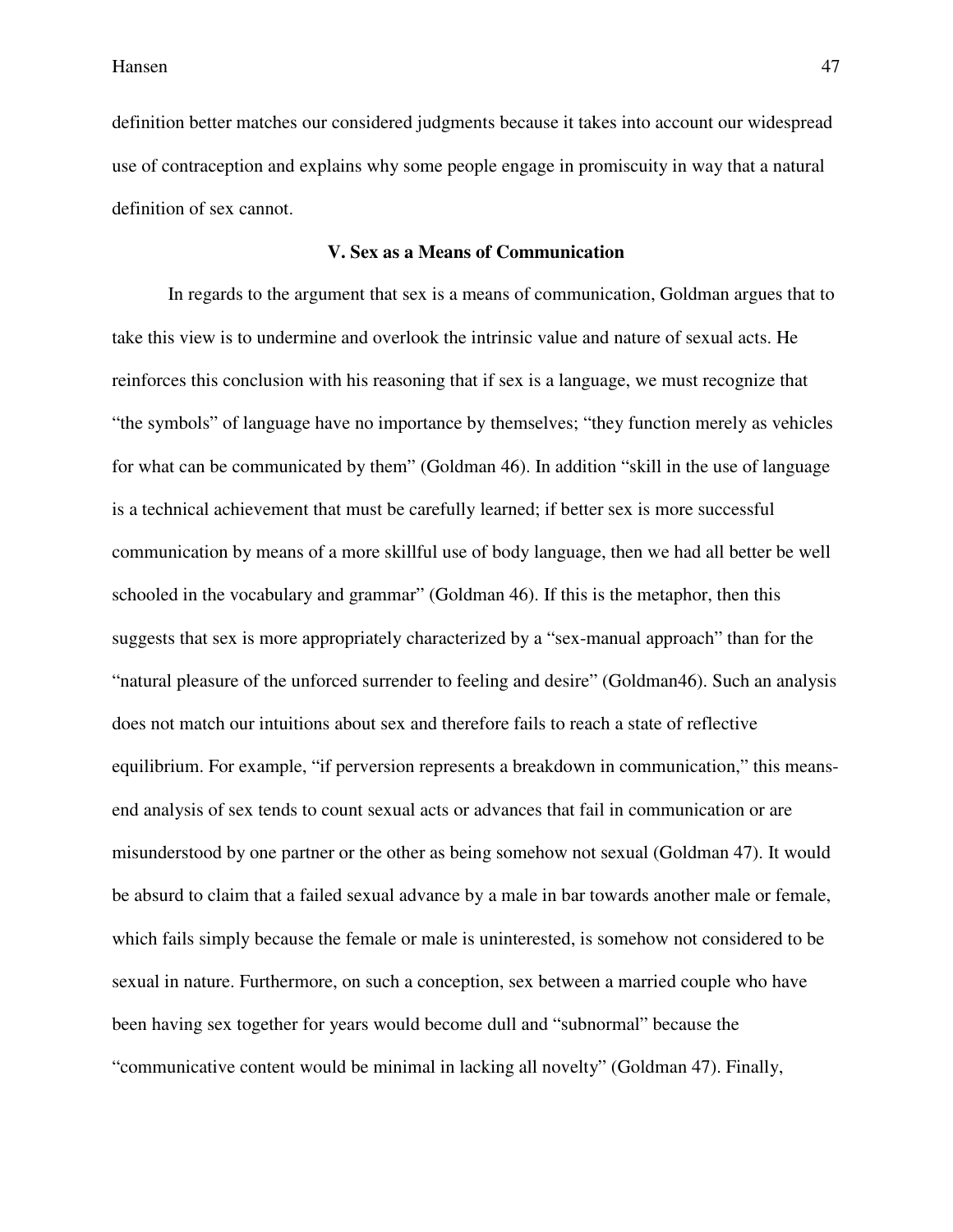masturbation would no longer be a "release or relief from physical desire through a substitute imaginative outlet" but would simply be a method of practicing one's communicative technique on oneself (Goldman 47). Such characterizations of sex and masturbation seem absurd and contrary to our natural intuitions about sexual activity. At its core, this view of sex overintellectualizes its nature and indeed "seems more appropriate to a sophisticated seduction scene than to the sex act itself" (Goldman 48). In this vein, sex does indeed seem to be a way of relating physically, rather than intellectually, with another person.

 Goldman's definition of sex then fills in the inadequacies of this means-end analysis definition of sex. First, it takes into account the inherent and intrinsic value of sex by emphasizing its physical nature, rather than over-intellectualizing it. Secondly, Goldman's definition also better characterizes the failure of the male in the bar as a natural feature of human society, interaction and attraction. Some people simply do not desire physical contact in a sexual way with certain other people. Such failures are not perverted, but a simple fact of life. Thirdly, under Goldman's definition, sex between longtime married couples will not become dull or lacking in novelty because sex is simply a physical desire for contact with another person and for the pleasure that such contact brings. This implies that as long as that desire exists, they will continue to have sex and enjoy it, as most married couples do. In these cases, Goldman's definition better matches our considered judgments and opinions about sexual activity than the means-end analysis that views sex as a means to communication.

#### **VI. Brief Summary**

 Goldman has thus produced an objection to the first premise of the means-end analyses by presenting his own definition of sex that better captures our own moral judgments and opinions about sex. Recall that the means-end analysis began with the definition that sex is to be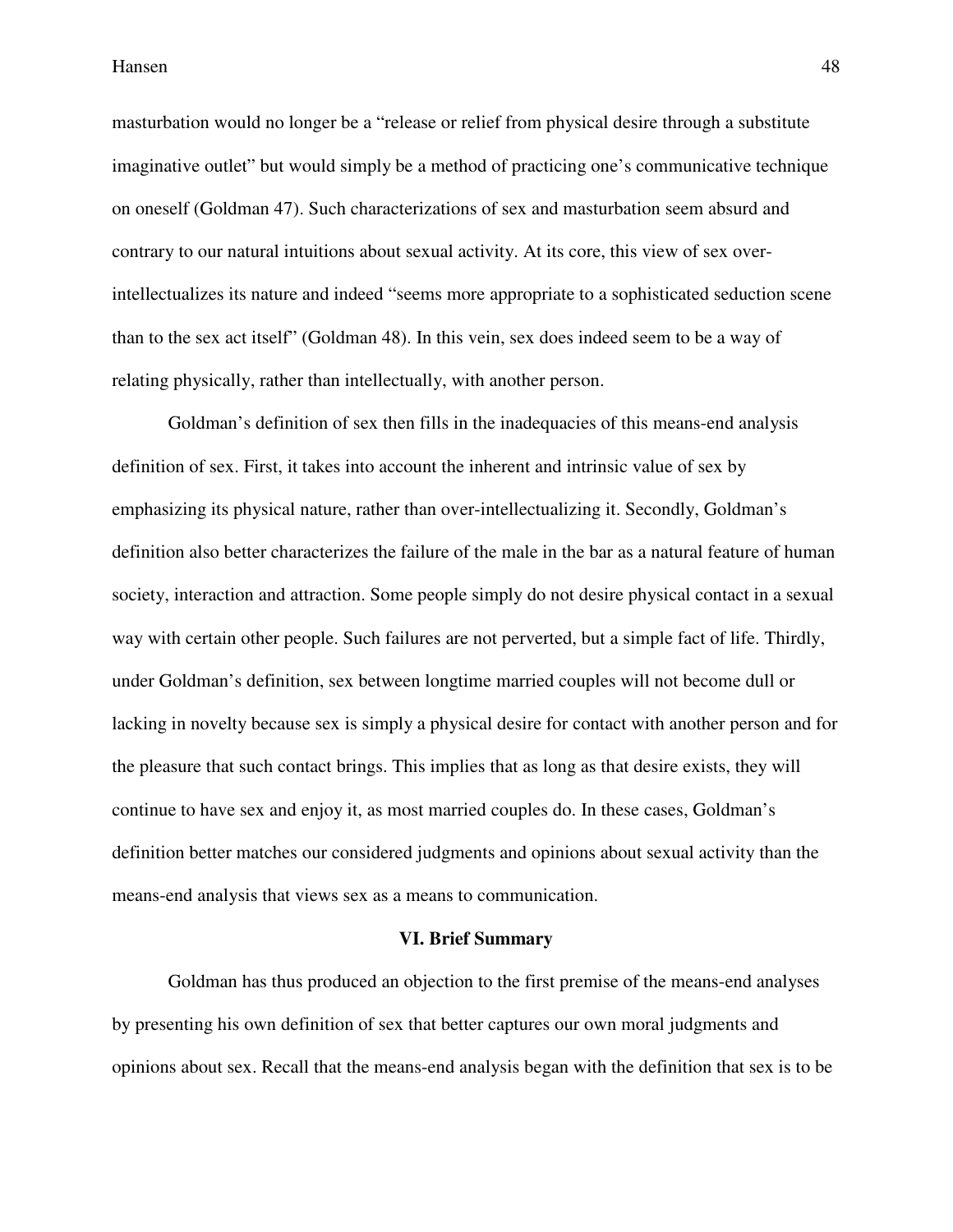defined in a means-end way. Since Goldman has rebuked this first premise, a supporter of a means-end analysis of sex cannot then move on to moral premise (2) and claim that any sexual activity that does not meet such a means-end definition is immoral or wrong. However, it is helpful to point out a quick objection to the second premise of the means-end analysis, which claims that any definition of sex which does not fit into a means-end analysis is deviant and immoral.

#### **VII. Objection to premise (2) of Means-End Analysis Definitions of Sex**

 Simply because something is not used in its proper way, or in a way that it is not designed for, does not mean that what you are doing is immoral or deviant. This is relevant to those opponents who would grant Goldman his definition of sex but still maintain that the physical desire for another man, or the physical desire to put one's penis into the anus of another man is wrong because that is not what the penis is designed to do and its purpose is thus not being fulfilled in the way that nature intended. Such an argument is reminiscent of Levin but stronger because Levin only claims that such a misuse leads to unhappiness, not that such a misuse is immoral. However, such an argument is easily refuted because we use things in ways that they were not designed for all the time. We might use toothpicks to build a miniature model house, or make art out of food, build a paper airplane out of paper, etc. The examples are limitless. Using these items is clearly not immoral, even if they are not fulfilling their purpose or doing what they were designed to do. If this is true, then it is not clear why using the penis for something that it is not designed for is immoral. Opponents must give a response as to why using the penis against its design is morally different than using any other object against its design. If it is replied that it is because the penis is part of the body, then it can be responded that we misuse some of our other body parts too. For example, we developed thumbs to help us grab onto things,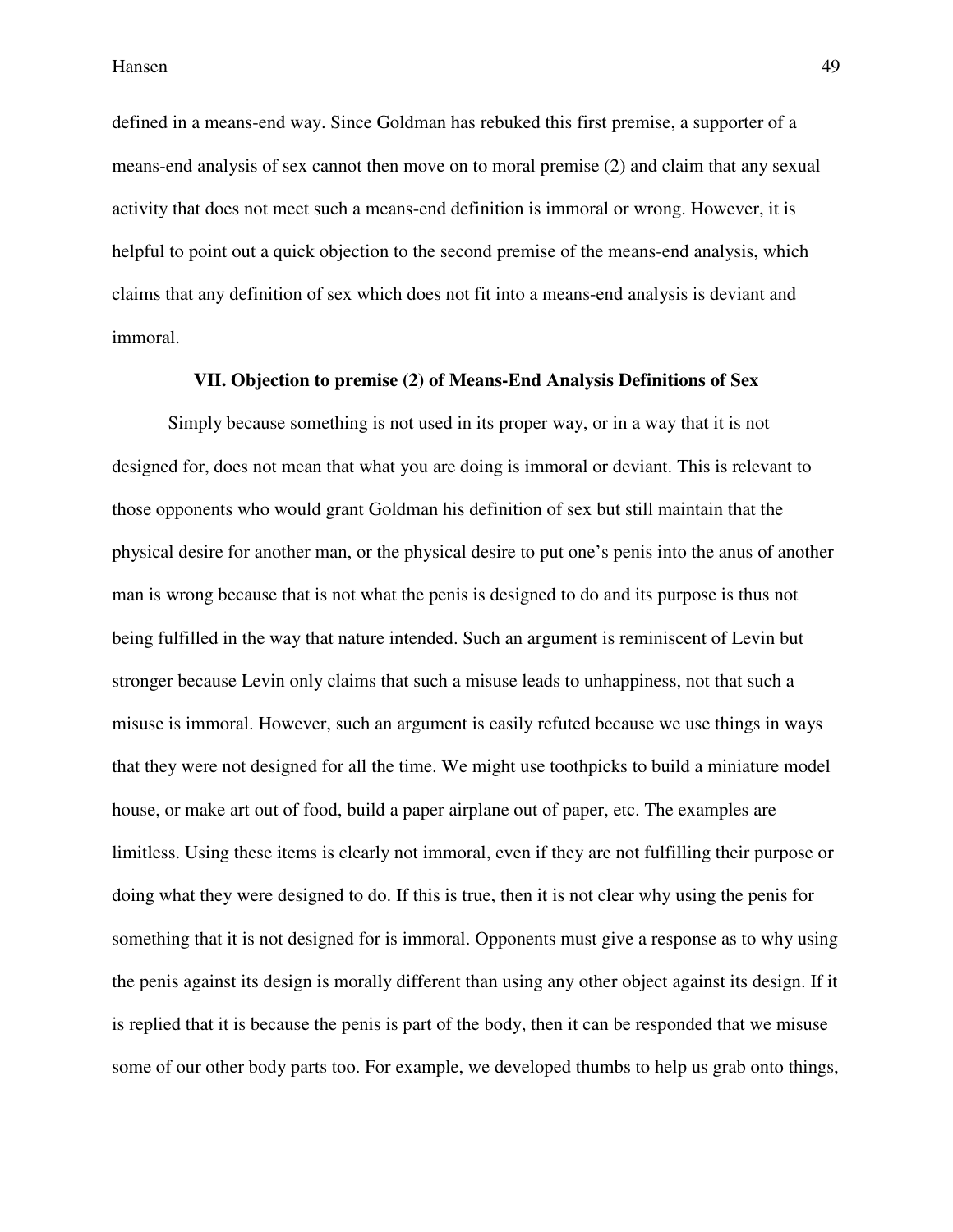but many people and children use their thumbs to satisfy an urge to chew or to suck on something. Such actions are not what the thumb is designed for, but engaging in such activity is certainly not immoral. Therefore, we need a better reason to morally distinguish between a "misuse" of inanimate objects/ certain other body parts and the penis.

 Therefore, there is another way to object to premise (2) of the means-end analysis aside from undermining premise (1), which is purely definitional. Another implication of this conclusion is that we do not necessarily need to agree wholeheartedly with Goldman's definition to defeat the moral conclusion of means-end definitions of sex.

#### **VIII. Moral implications of Goldman's Definition of Sex**

 Goldman states simply that "there are no moral implications whatever" to his definition of sex (49). Homosexual conduct then cannot be deemed immoral under such a definition precisely because there are no moral implications of Goldman's definition. A few clarifying comments must be made before moving into a fuller explanation of what this means exactly. First, while we can claim that the definition of sex has no moral implications, Goldman has not proven that there is not some other moral reason as to why homosexual activity is wrong. In other words, homosexual conduct can't just be wrong by definition, it can be wrong on other grounds. Goldman has only proven that there is nothing wrong with homosexual activity that follows from the very definition of sex. This is where John Corvino's argument provides support. Corvino's argument supplements and is stronger than Goldman's argument because Corvino's argument is wider in scope and provides other reasons, besides ones of definition, as to why homosexual activity is not wrong on its face. Second, it must be made clear that Goldman is not arguing that all forms of sexual activity are moral. Goldman would hold that public displays of sex or violent sexual acts are wrong and immoral. The key to understanding Goldman is to not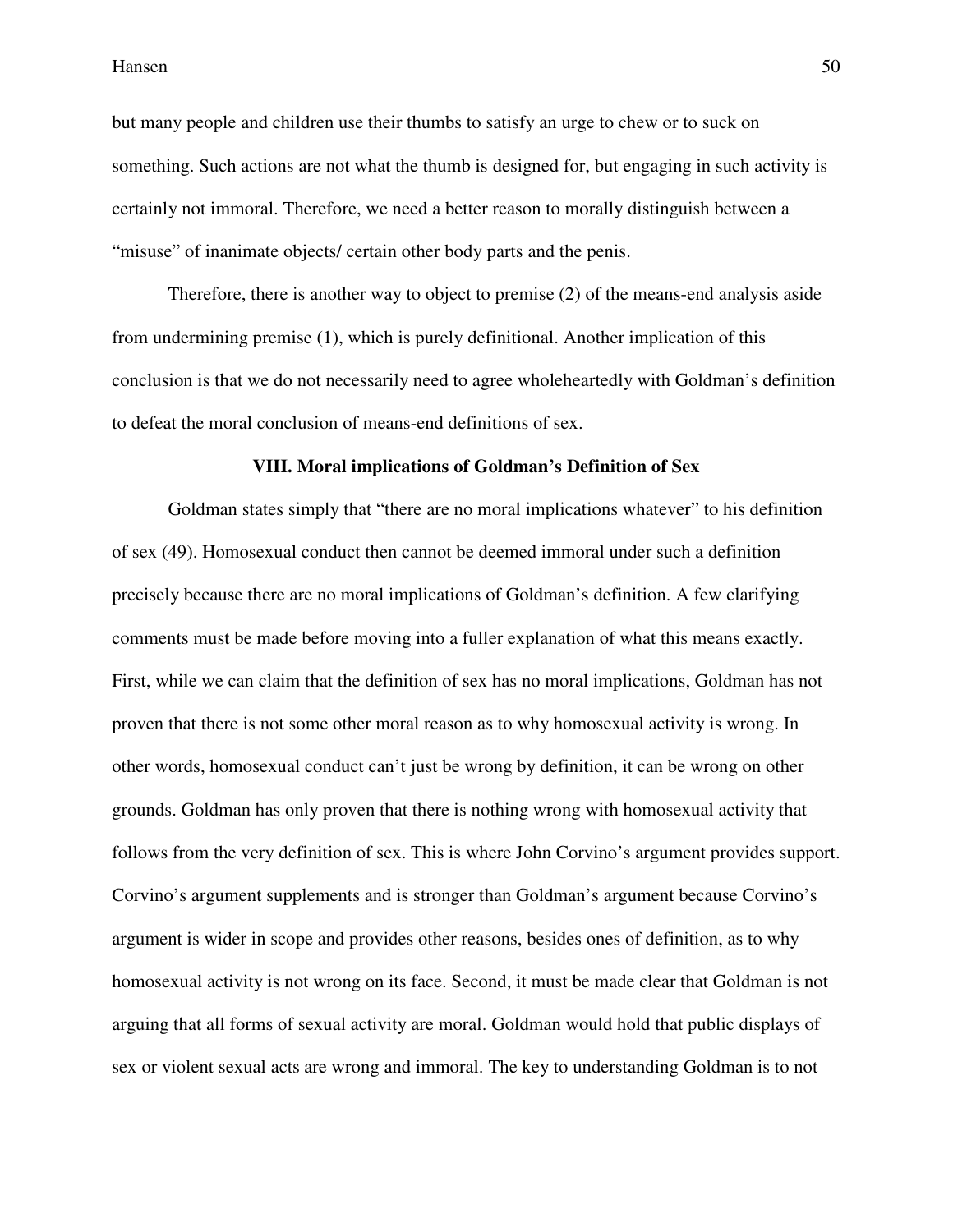think about the particular act, but to think about the reasoning behind why the act is wrong. Specifically, "there is no morality intrinsic to sex" in that a sexual act is not wrong because it is sexual per se, but because of some other prevailing reason (Goldman 49). More specifically, "no conduct, and nothing in sex is immoral unless condemned by rules which apply elsewhere as well" (Goldman 50). Rape is immoral because it is "an extreme violation of a person's body, of the right not to be humiliated, and of the general moral prohibition against using other persons against their wills, not from the fact that it is a sexual act" (50). The ethical methodology of this view of the morality of sex requires that general moral rules be applied to sexual conduct and then such cases are to be evaluated with this moral standard or rule in mind. To illustrate, in cases of child molestation, such acts are not wrong or immoral because they are sexual. The wrongness of such an act is derived from the "detrimental effects such behavior can have on the future emotional and sexual life of the naïve victims, and from the fact that such behavior therefore involves manipulation of innocent persons without regard for their interests" (Goldman 50). Such a case of sexual abuse then is characterized as immoral not because it is sexual, but because it involves a violation of general moral rules that apply to other realms besides sexual conduct. Namely, such an act violates our general moral rules against violating the body of a non-consenting person and manipulating and harming innocent or defenseless people or persons. This observation makes a powerful case for the morality of homosexual conduct.

#### **IX. The Effects of these Moral Implications to the Morality of Homosexual Conduct**

 Michael Levin's case for the wrongness of homosexual conduct revolves around a misuse of body parts. The fact that a man puts his penis into the anus of another man is a violation of nature's intended purpose for those specific body parts. Goldman has illuminated that sex is simply a desire for physical contact with another being and does not fulfill any function other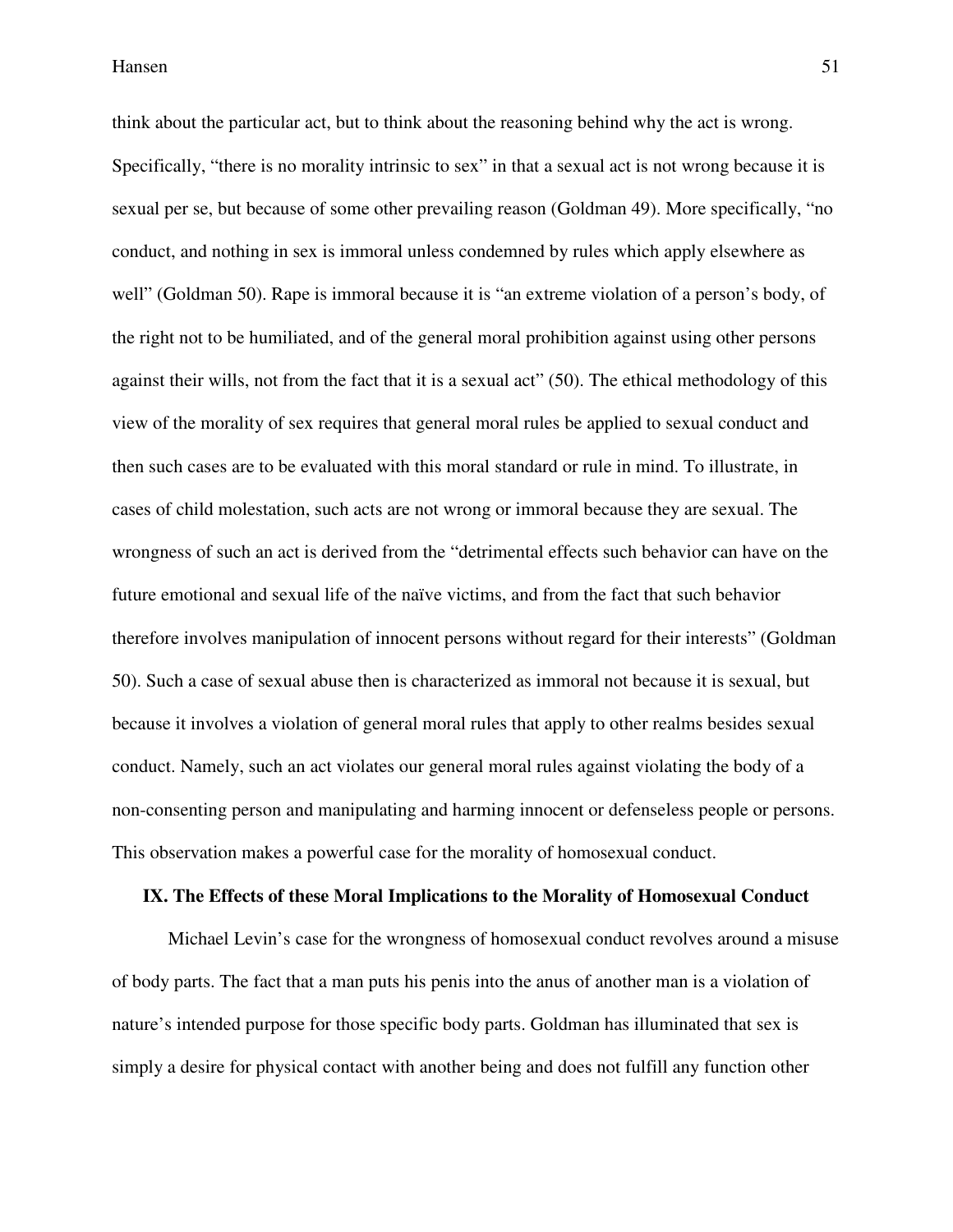than that. Furthermore, such homosexual conduct is sexual and is intended to be sexual, so Levin cannot get out of the argument by attempting to claim that it is purely a matter of physical function, rather than one of sexual desire. It seems odd then, if this is the proper definition of sex and sexual desire, to dictate how exactly one should properly fulfill such a desire for physical contact, if there is a proper way of doing so at all. In this vein, Goldman's argument has also illuminated that such a sexual desire cannot be wrong or immoral, unless it violates another general moral principles that can be applied elsewhere. It seems clear that one's preference to engage in anal sex with a member of the same sex does not violate a general moral principle. If such an act is done privately and with consent, then there is no moral violation of either agent engaging in such an act nor is it violating the rights of some third-party.

 This conclusion is also consistent with Goldman's condemnation of means-end analysis. Such analyses improperly label certain sexual acts as immoral in an inconsistent fashion. For example, homosexual conduct is immoral either because it does not lead to reproduction or because certain sexual organs are not being used properly. Such analyses are wholly inconsistent because heterosexual anal intercourse does not lead to reproduction and sexual organs are not being used for their proper purposes (in Levin's view), yet such heterosexual conduct is not as wholly condemned as homosexual conduct is. Thus, for opponents of homosexual conduct to be consistent, they must deem such conduct immoral because it involves people of the same sex. However, if sex is an expression of physical desire and fulfills no further purpose, it seems absurd to claim that two males should be morally condemned for seeking such pleasure, while a male and female can pursue the same pleasure and not be similarly condemned. It is worth repeating that homosexual conduct is not immoral on Goldman's view in terms of the definition of sexual conduct. There may be other non-definitional reasons to condemn it. However,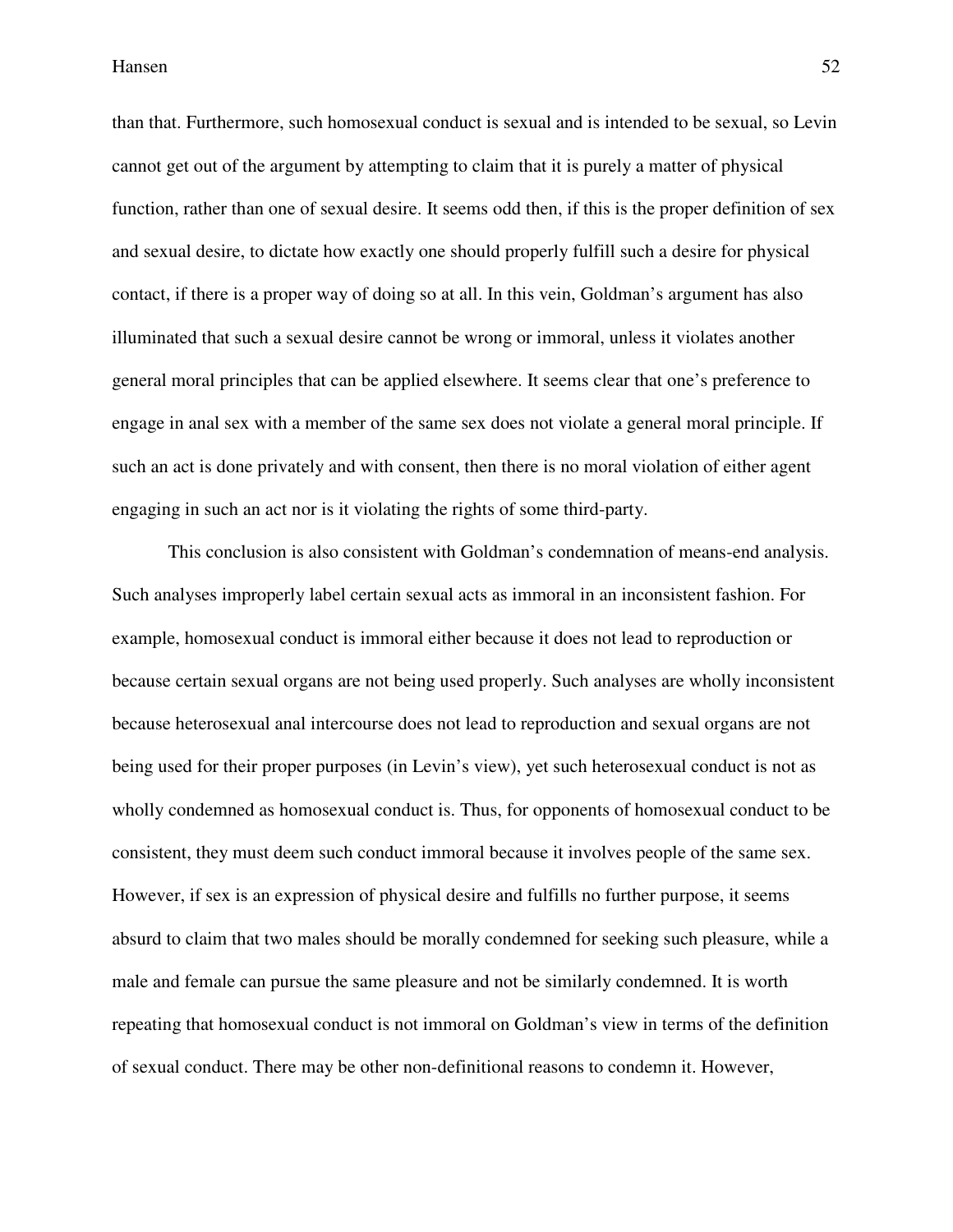Goldman and Corvino coupled together respectively provide a definitional and wide reaching support for the morality of homosexual conduct.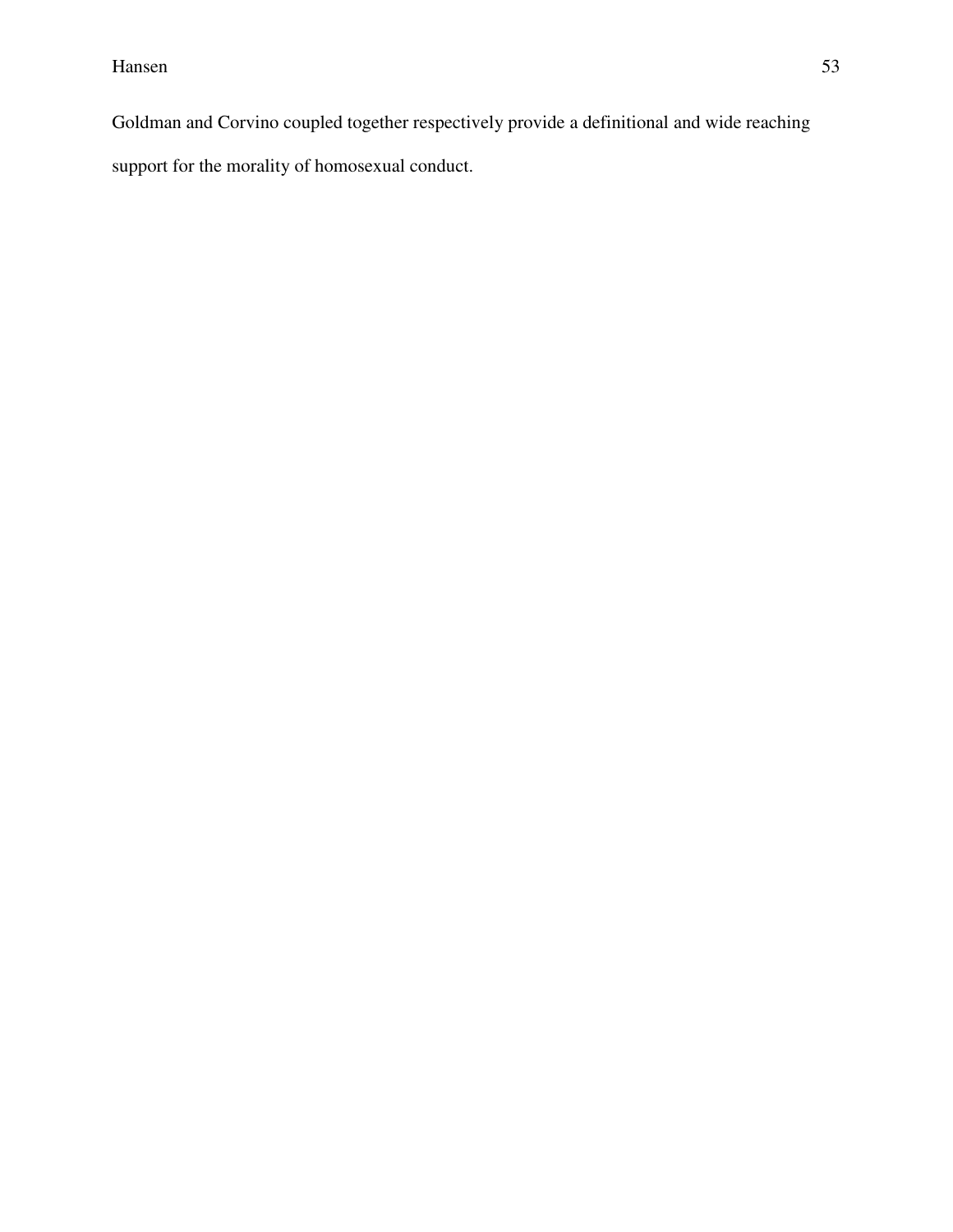# **C O N C L U S I O N**

 John Corvino posited that what is sexually permissible for heterosexuals is also permissible for homosexuals. This was achieved by illustrating that homosexual activity can lead to the same goods as heterosexual activity in the form of love, communication, intimacy and pleasure. Contra Corvino, Michael Levin posited that a key reason to treat homosexuals differently is because they are misusing their body parts in a way that heterosexuals do not. Such a misuse is unnatural because it does not increase evolutionary fitness. This fact, coupled with his assertion that what is unnatural leads to unhappiness, leads Levin to the claim that homosexuals are bound to be less happy than heterosexuals. We saw that such a conclusion is unwarranted because any way that Levin attempts to explain exactly what natural sexual activity is leads him into a dilemma. This dilemma restricts him from reaching his final conclusion; that homosexuals are bound to be less happy than heterosexuals. We also examined other issues related to his argument involving his evolutionary account and the relation of the oppression of society to homosexual unhappiness. However, even in refuting Levin, my opponent could appeal to a means-end analysis of sex. Such a definition of sex posits that the proper definition of sex is one that defines the proper role of sex as fulfilling a certain goal or end external to sexual activity itself .Through our analysis of Goldman, we saw that his definition of sex better matches our common intuitions and judgments than any form of means-end analysis. Goldman's definition then entails that there are no moral consequences of an activity simply because it is sexual. Namely, for an activity to be considered immoral, it cannot be because it is sexual. It must be wrong on other grounds. Given this, we should then conclude that homosexual conduct should be given the same positive moral status as heterosexual sexual conduct*.* If there are no reasons to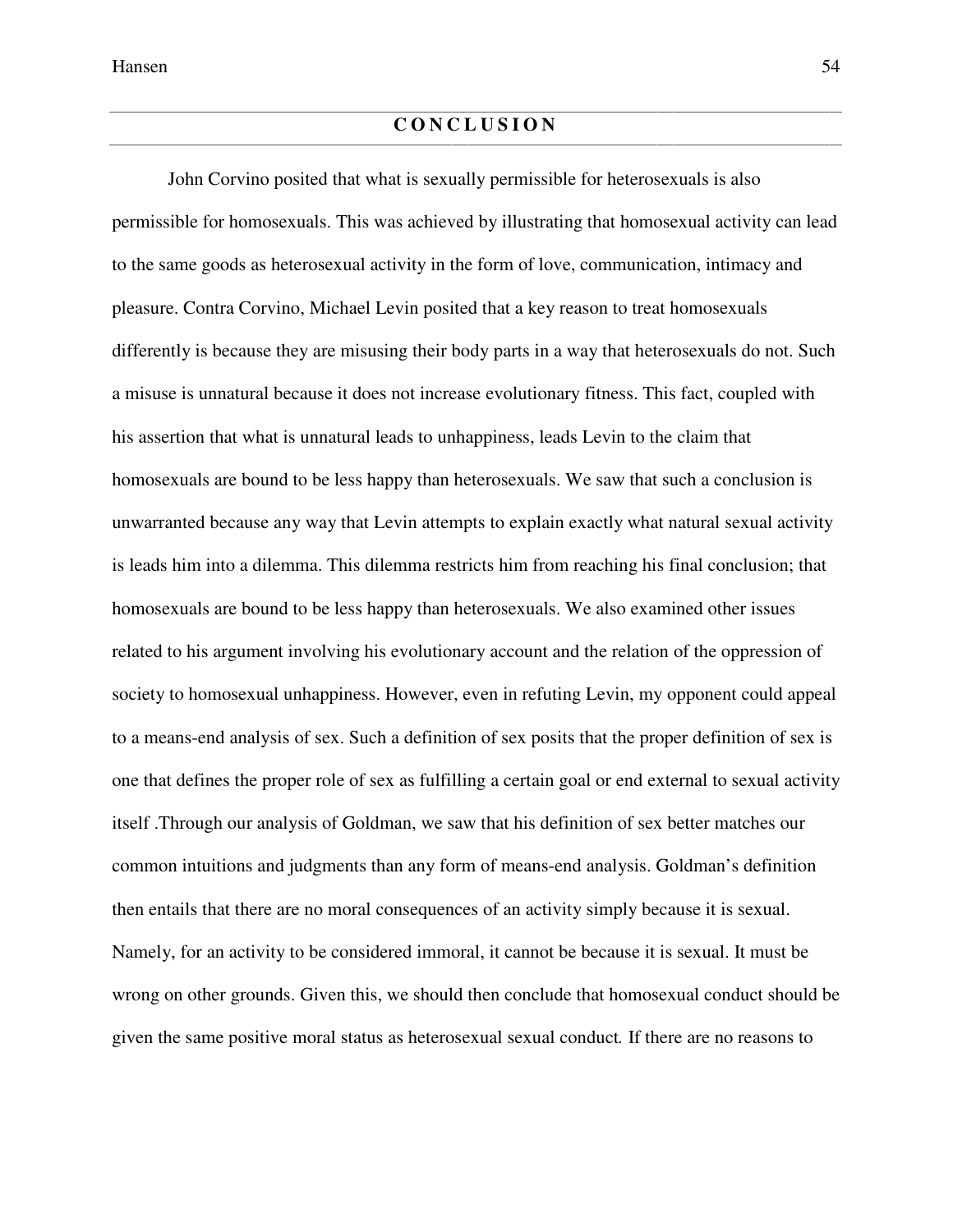condemn homosexuality aside from the fact that it is sexual, then we have no grounds to claim that heterosexual activity is moral and homosexual activity is immoral.

 In this vein, I realize that my thesis does not take into account other popular objections to homosexual conduct, such as the PIB argument and religious arguments. Such arguments may indeed give reasons outside of sexuality to morally differentiate between homosexual and heterosexual conduct. To illustrate, PIB stands for "polygamy, incest, bestiality" and essentially claims that once we open the door to homosexual marriage or condone homosexual conduct, we open the door to polygamy, incest and bestiality. I avoided this argument simply because it largely applies to homosexual marriage, rather than conduct. In my introduction I stated my reasons for avoiding the topic of marriage to focus instead on the conduct and relationships of homosexuals. I found this topic of homosexual conduct more significant and interesting than the topic of marriage because marriage revolves around such conduct and relationships. Namely, I believe that the debate should focus on issues that Corvino himself brings up; love, happiness and goods that can be realized by homosexual relationships and conduct. Focusing on marriage involves legal disputes that detract from important aspects of human relationships and the goods that heterosexual and homosexual relationships can both realize. If we recognize that homosexual conduct does not carry the negative consequences some associate with it and rather come to realize that homosexual relationships can be just as loving, caring and intimate as heterosexual relationships, then the marriage debate will be put into proper perspective because what is marriage besides an eternal sacrifice and commitment to love and care for someone else? Certainly homosexuals are capable of this and their relationships are conducive to this goal of marriage, as the above fifty pages have hopefully illuminated.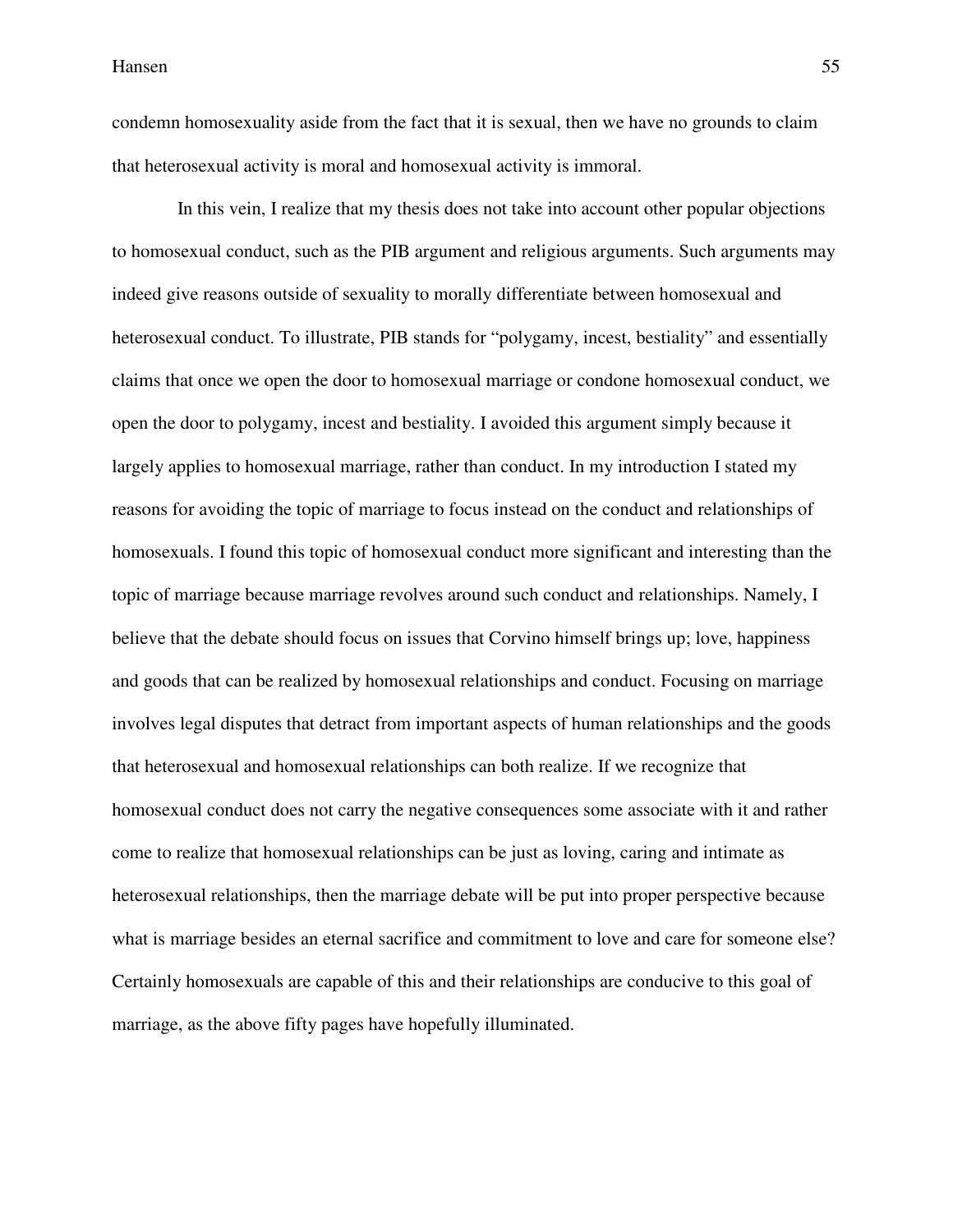l

 In terms of religion, such arguments can fall into two categories 1) doctrinal arguments related to bible verses and what the bible says. Supporters of such arguments say that the bible is true, and that is that. There is not much hope of making philosophical progress here without doing biblical interpretation or undertaking arguments in the field of philosophy of religion about the existence of God. However I believe most religious people to fall into the second category, 2) as people who do not take every single bible verse as dogma without further ethical reasoning. There are clear disagreements among religious people about what exactly the bible says, which is justification for my belief that many religious people are in category (2). In this vein, most religious people engage in moral reasoning. For example, there are biblical passages that endorse slavery, but most people believe slavery is wrong and would therefore think about whether a loving god would want slavery<sup>5</sup>. I believe that I have a contribution to this kind of religious thinking in my assumption that people are willing to sit down and discuss why homosexuality is immoral or not, albeit from a secular standpoint. Indeed, I believe my arguments would appeal to religious people who are not going on pure doctrinal faith. I can imagine a religious person reading the Glenn and Stacy example who would afterwards admit that it is a clever example and would react in puzzlement. They would admit that suddenly their approval shifted and would ask themselves why such a moral shift took place. In my opinion, this is a valuable philosophical and ethical thinking process.

 Also, to non-religious people, secular arguments are very important and I believe that I have done much for non-religious people in this thesis. Not everyone believes in the bible, has read it or has engaged in moral reasoning involving it. Such people then appreciate arguments which do not solely appeal to the Word. In this vein, I have examined and considered some of the strongest arguments that I know of and that philosophers have picked out for use in

<sup>5</sup> I thank Professor Alex Rajczi of Claremont McKenna College for pointing this out to me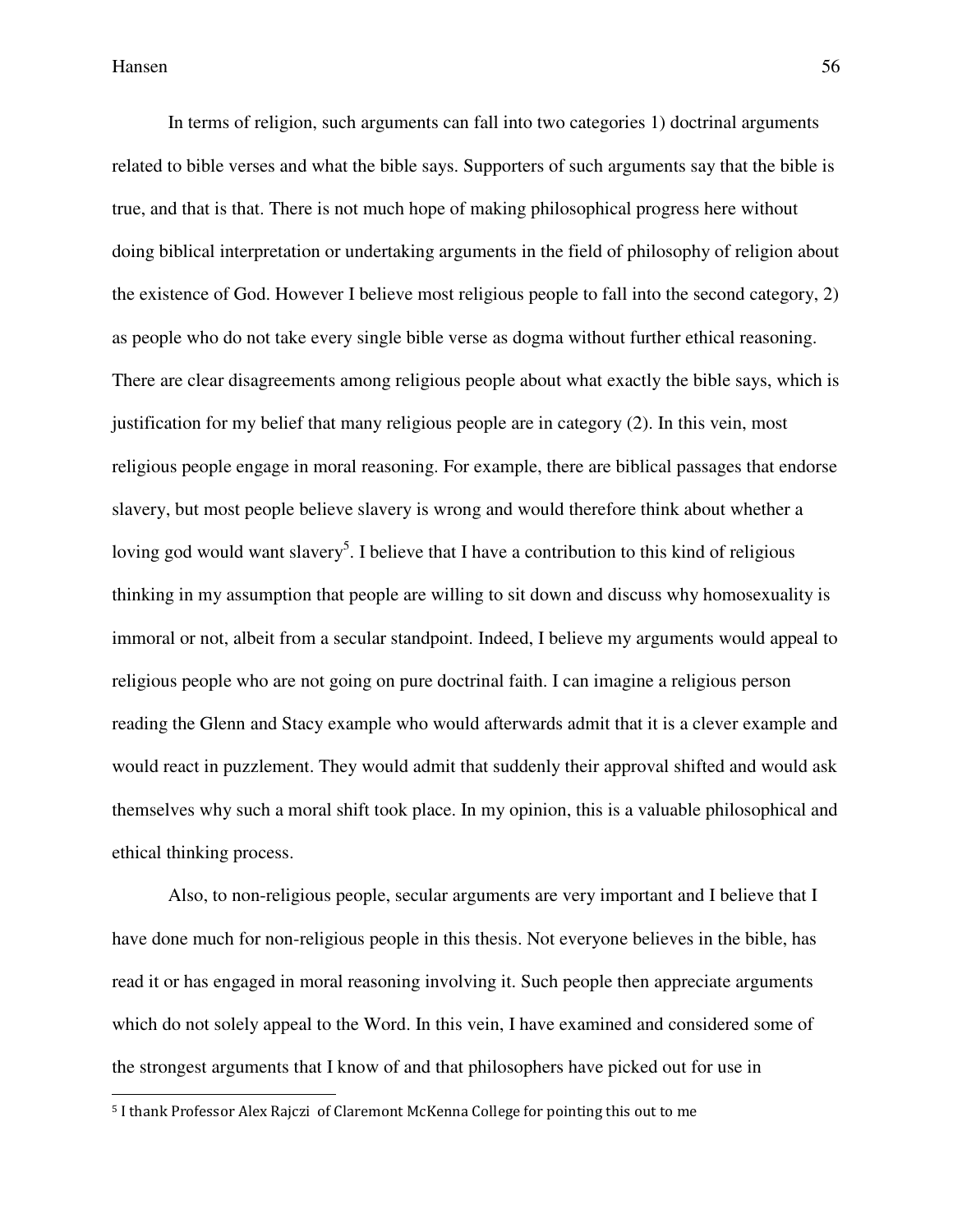classrooms, anthologies and discussions. Although, I can't logically rule out that there is not some argument out there that I have not thought of, I tried to engage with the arguments that I believed to be best and that would benefit the most people. I admit that I might be wrong, but the fact that I chose the strongest arguments and that I resolved it in a certain way illustrates the philosophical process. There may be other reasons to treat homosexuals differently from heterosexuals in light of these arguments, but I hope that I have successfully argued for the positive moral status of homosexuals in terms of their conduct. The goal of great philosophy is to present sound ideas and arguments that are thought provoking and that contribute to furthering the discussion of the topic being written about. In philosophy, there will never be unanimous agreement, but in the pursuit of this ideal hopefully philosophers can open minds and inspire thought in new and exciting directions. If there is anything I have accomplished in this thesis, my hope is that I have accomplished just that.